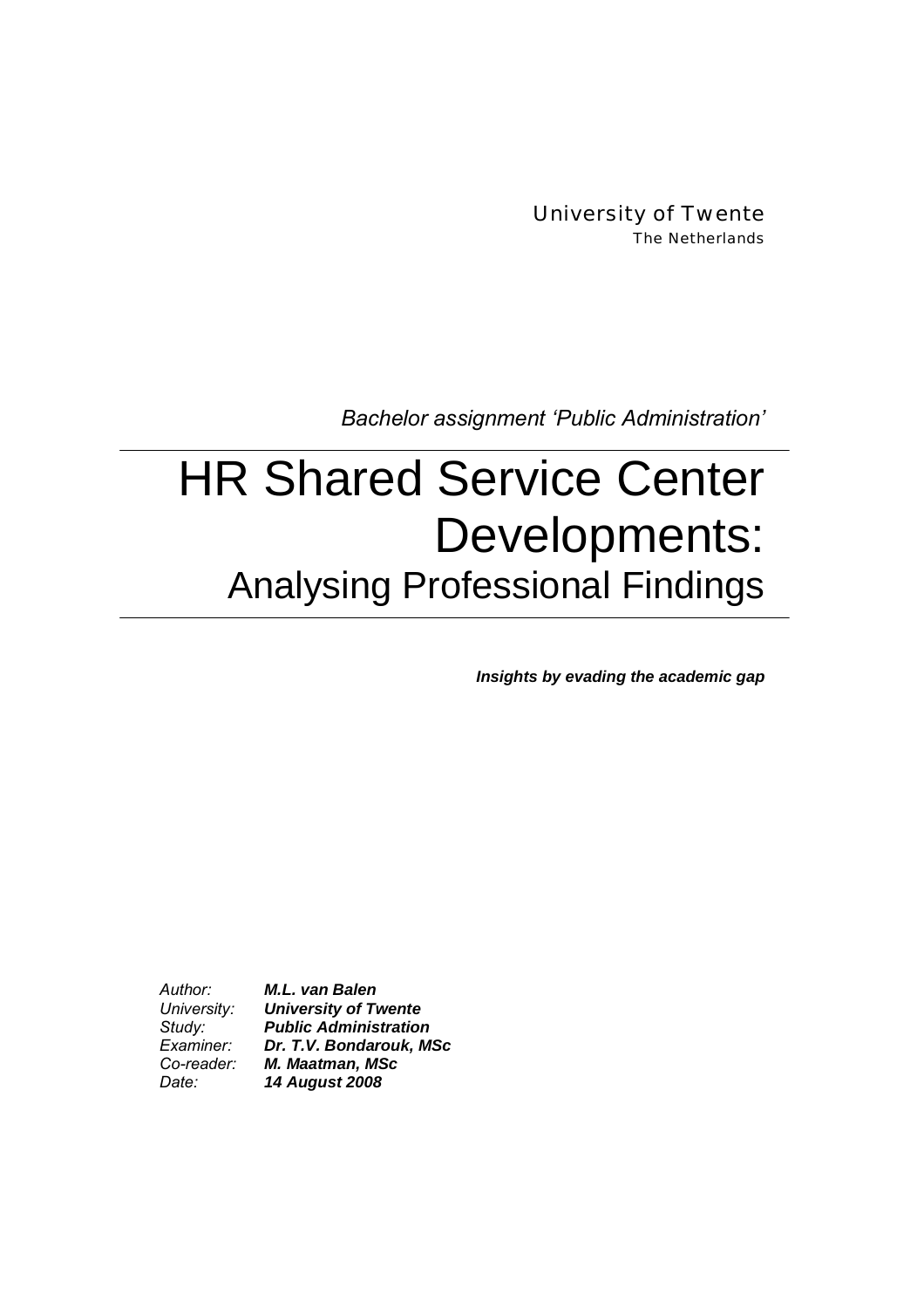# **Management Summary**

Within the field of Human Resources there is a significant gap between academic and professional writings. This was also noticeable when we looked at the subject of Human Resources Shared Service Centers (HR SSCs). The lack of academic writings contrasted sharply with the professional attention it got over the last few years. In this research a literature study was conducted to develop an insight into the professional findings about HR SSCs. To conduct this study we used professional writings and thus evaded the gap of academic research. As such, the interrelated research questions were:

"What are the lessons learned from the professional HR literature about HR SSC?"

"In which way can HR SSCs be modelled on the basis of those lessons?"

34 Articles from professional HR journals were selected out of a sample of 78. These articles were then analyzed with the Grounded Theory (GT) method. With this method we interpreted the articles according to our own insights and developed categories and properties around the mentioned phenomena. By connecting these categories and properties we made a conceptualization of the practitioner findings.

The conceptualization led to the following conclusions:

- 'Brand development' or 'Service Improvement' motivations for deploying a HR SSC led to more positive impacts and a higher success rate:
- Solely 'Economical' motivations were not enough to achieve positive impacts;
- Risks anticipated were a good predictor for eventual impacts;
- HR SSCs had more strong impacts as they grew over time.

Thus if organizations wanted to have a better operating HR SSC, the focus should not be on economical motivations. Instead, to leverage the full advantage of a HR SSC, organizations should operate a HR SSC out of a differed motivation. It was mentioned however that all the results were influenced by the interpretations of the author and the articles used.

Finally we tried to close the gap between professionals and academics by giving recommendations to academics for future research on the basis of the practitioner writings. The first recommendation was to examine what will actually change when different risks were anticipated. A second recommendation was to research why HR SSCs, which were deployed for economical motives, did not achieve as many positive aspects as HR SSCs which were deployed for different motivations. The third and last recommendation was to research the development of HR SSCs through time. In our research it was perceived that they seemed to have more positive impacts when time passed by. The question was raised if this was truly the case.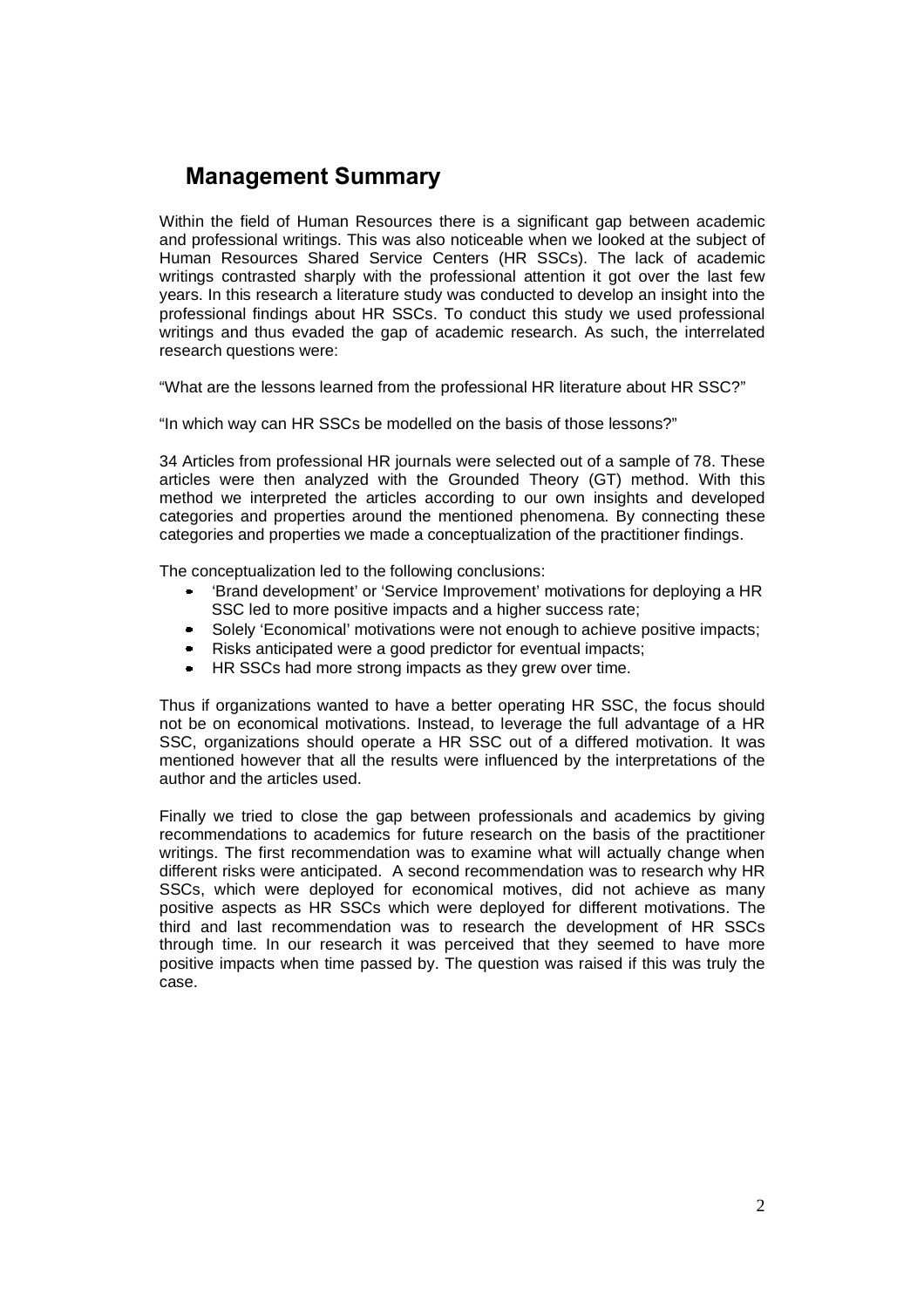# **Table of Contents**

| 1. |  |
|----|--|
| 2. |  |
| 3. |  |
| 4. |  |
| 5. |  |
| 6. |  |
|    |  |
|    |  |
|    |  |
|    |  |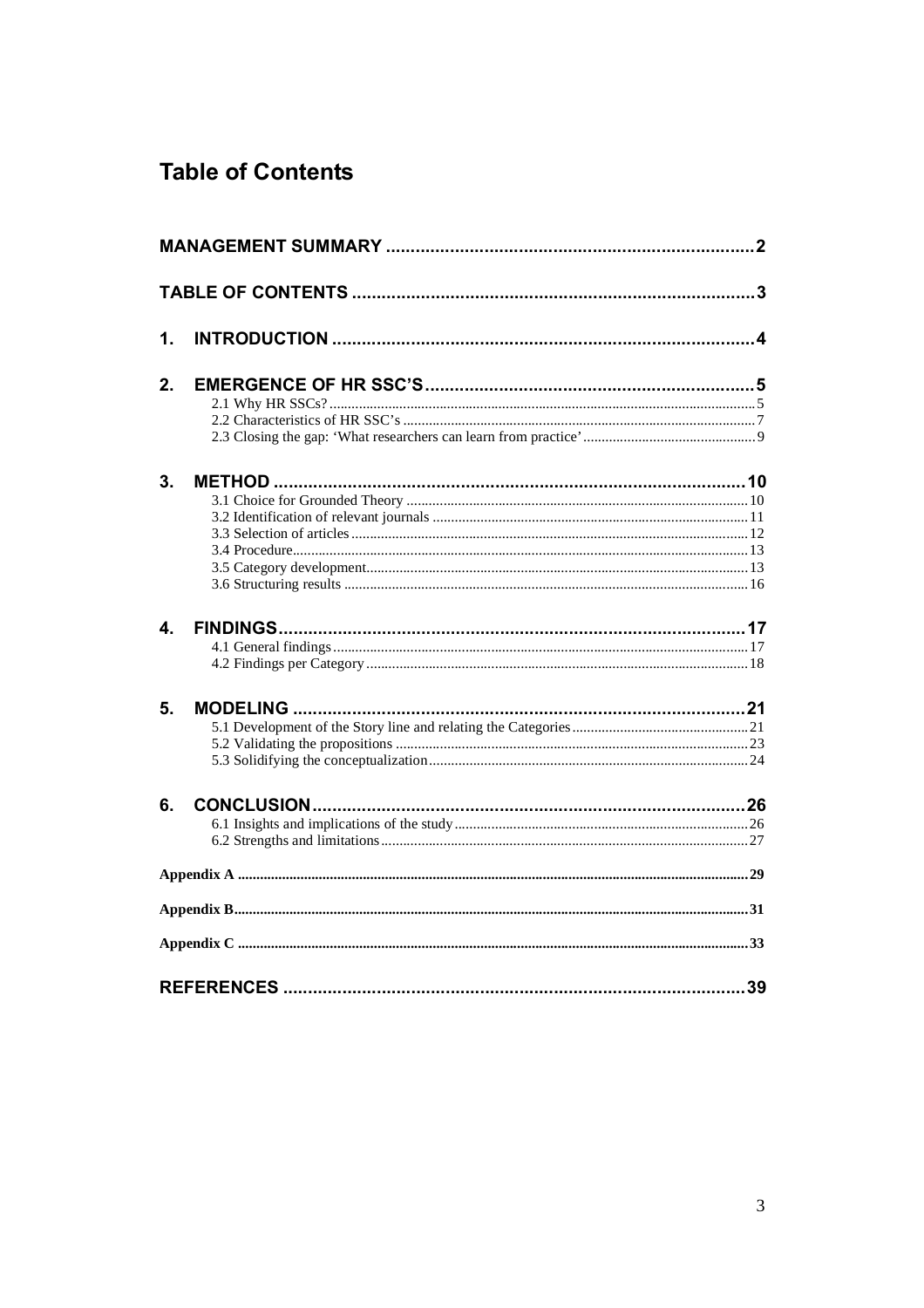# **1. Introduction**

Within the field of Human Resources (HR) a new organization structure to deliver services has been emerging. This Shared Service Center (SSC) form was rising in the field of HR after it already became common in the fields of finance and IT (FraseBlunt 2004). It was acclaimed to be advantageous for a multitude of reasons in both academic and professional writings. But the trustworthiness of those claims are still question to debate.

It is fairly much agreed upon in the HR world that a gap exists between research and practitioner writings (Dipboye 2005; Deadrick and Gibson 2007). This was apparent when we focused upon HR SSCs. Not only the way of writing differed, also the quantities were surprisingly different. The practitioner writings on the subject grew significantly lately. The academic literature however seemed to be lacking and a significant gap was left open to carry out studies which investigate matters around implementation and adoption issues of HR SSCs (Cooke 2006).

In this research we will try to narrow this gap and reach academics the hand of practitioner experiences. So for that reason we will make a stroll around the academic gap and a look will be taken upon the writings in professional HR journals to gain an insight into HR SSCs. As such, we will have two-interrelated research questions:

### *What are the lessons learned from the professional HR literature about HR SSC?*

### *In which way can HR SSCs be modelled on the basis of those lessons?*

This research will be structured as follows: In chapter 2 we will give a brief introduction on the emergence of HR SSCs. Also we will examine the gap between academics and practitioners on this subject. In chapter 3 we will describe our methods used. We will explain our explorative approach and why the Grounded Theory method fits well to our approach. Afterwards we will show how we collected our material for analysis and how we set up the basic bricks for our conceptualization. In chapter 4 we will put the findings which were retrieved after our data analysis. Then we will describe our interpretations of the findings in chapter 5. This will be seen in the form of propositions which will describe interaction processes between the data. We will end our research with the conclusion in chapter 6.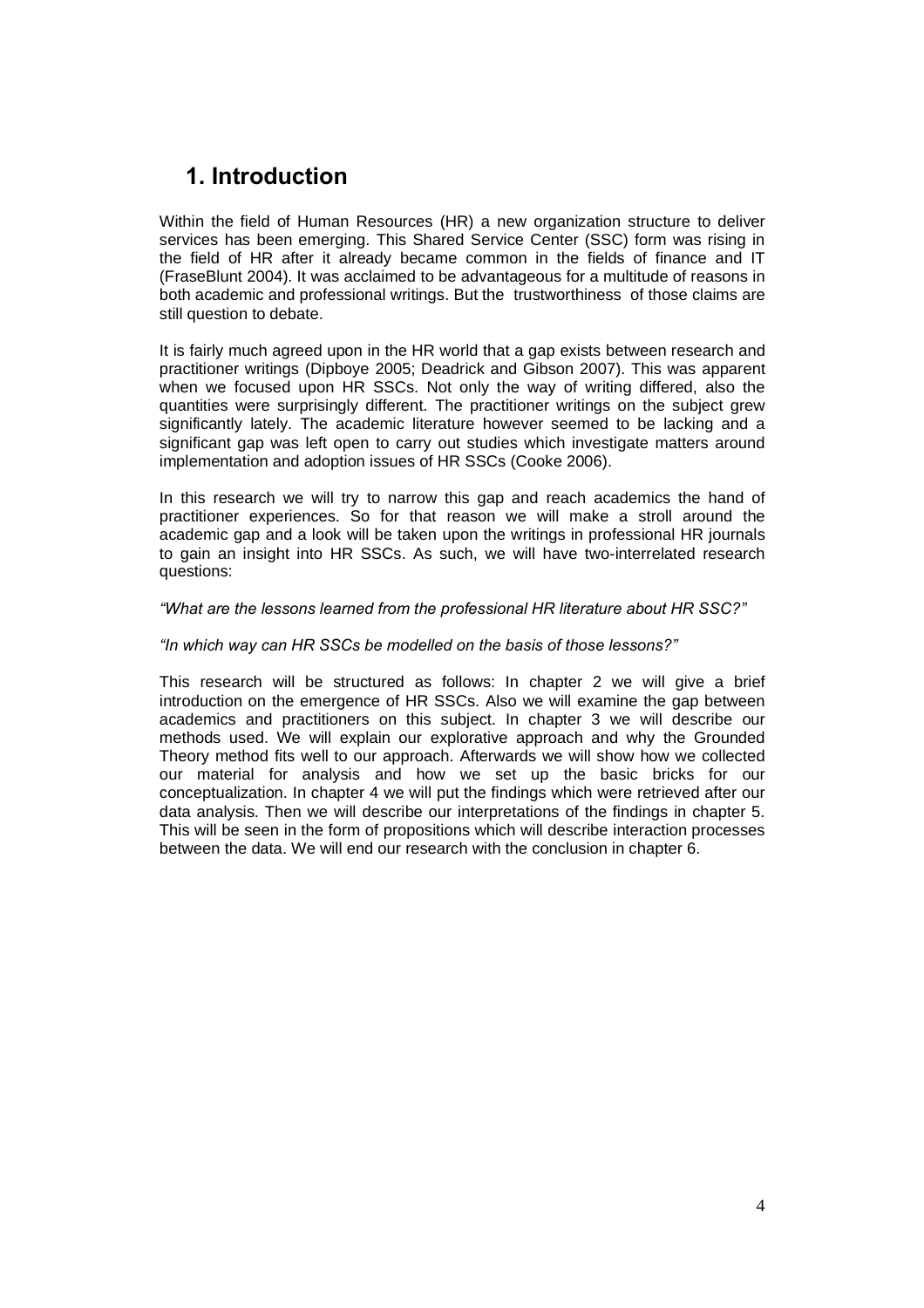# **2. Emergence of HR SSCs**

In this chapter we will give a brief introduction on the emergence of HR SSCs. A look will be taken at a number of reasons for deploying SSCs in the field of HR. After this the form in which HR SSCs appear will be described from the perspective of academics and practitioners. We will end this chapter by examining the gap between the academic and professional literature in the field of HR. The cause of this gap and how it had a direct influence on this research will be elaborated and we will argue why we can use the findings of the professional writings.

### **2.1 Why HR SSCs?**

HR developments were closely tied to changing workplace values, economic conditions, technological innovations and many other factors. Due to these changes, HR got a definite place into organizations and its use became widely recognized (Burke and Cooper 2005). This was not in the least bit the result of the evermore knowledgeable workforce (Burke 2006), the switch from simple repetitive labor to creative work (Ware 2005), and the ever expanding employee role diversification (Strikwerda 2007) which HR had to manage to a large degree. Traditional views on competitive advantage emphasized such barriers to entry as economies of scale, patent protection, access to capital, and regulated competition. But more recent views were highlighting a different source of competitive advantage, a firm's HR and human capital (Burke and Cooper 2006).

HRM became a more critical factor to maintain organizational competitiveness. HR had to aid organizations to deal with forces which decreased its competitiveness. According to Ulrich (1997), HR holds the key in overcoming eight major challenges facing executives namely globalization, responsiveness to customers, increasing revenue and decreasing costs, building organizational capability, change and transformation, implementing technology, attracting and developing human capital and ensuring fundamental and long-lasting change. These challenges required HR professionals to make connections with operational managers and collaborate with them to withstand these challenges. But they also required HR to take a look at its structure and the way how it operated.

How HR got implemented in organizations was subsequent to the predominant organizational structure after the Second World War. The so called multi-divisional model was the standard for structuring organizations (Hax and Majluf 1981). Within this structure, each division had its own responsibility and aimed on a certain market segment. Every division organized itself in a hierarchical manner and attracted all the resources needed to fulfill its role. Stemming from this philosophy, also HR was implemented and shaped into every division. Organizational structures were however dynamic and influenced by changing economical scarcities, the need for specialization, new technologies and the market mechanism (Strikwerda 2007). These factors were under constant change because humanity changed scarcity ratios through its own actions.

Hence, HR SSCs were an expression of how organizations tried to change their structure because of these changes. The implementation of HR SSCs in the organizational structure had been thought of as advantageous for multiple reasons. Five reasons which accelerated the appearance of HR SSCs will be described below.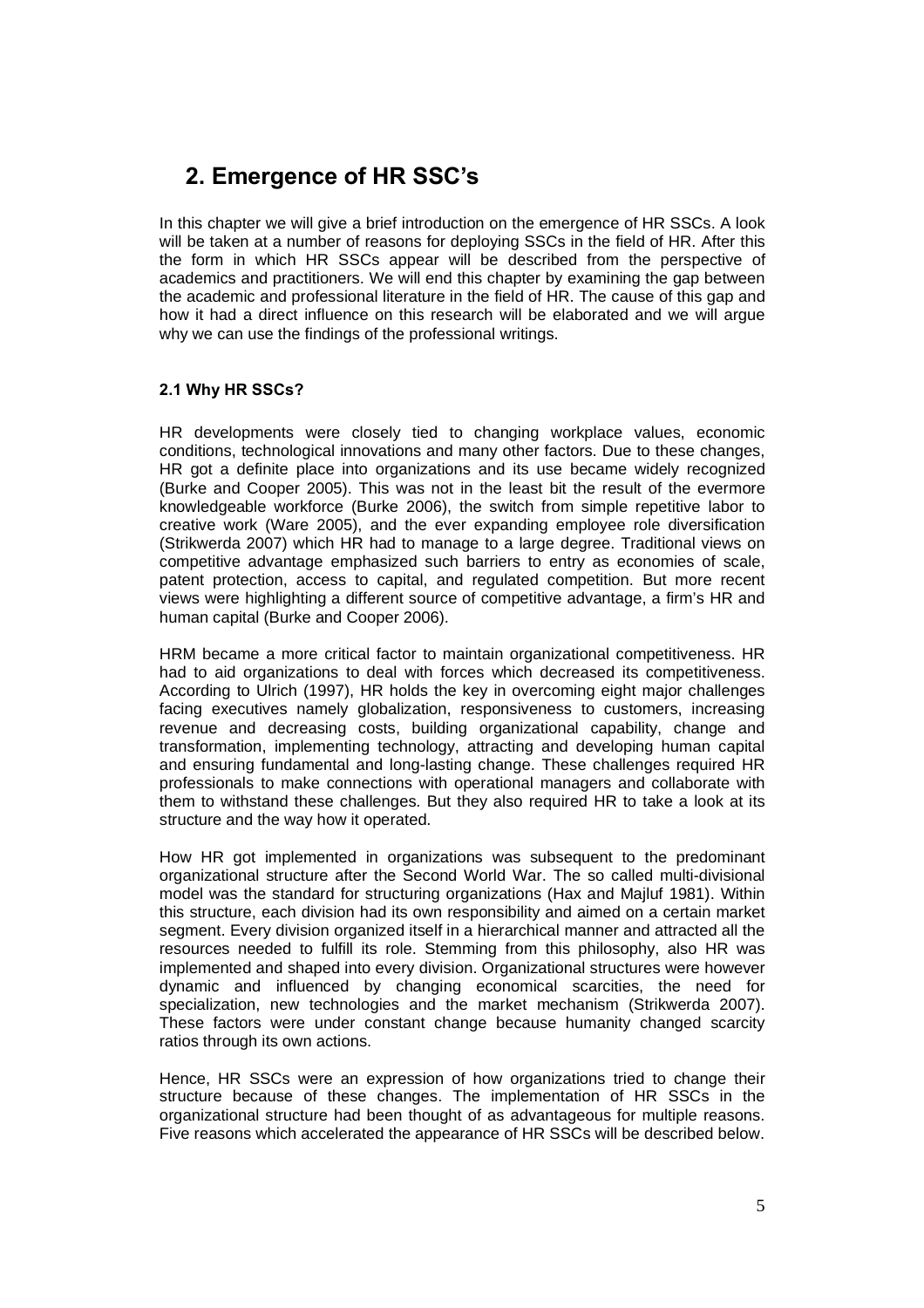### *1. HR function grew out of proportion in size and costs*

Joining the increasing importance of HR, its size and costs were pressing upon organizational results. So when entire organizations had to be restructured, productivity demands also required HR to do more with less (Flynn 2000). In a vertically structured organization, supporting functions were optimized for the division, not necessarily for the supporting activity itself and the organization as a whole. But activities that used to be more efficient close to the business processes could be more efficiently arranged on a more central position (Quint 2004). Figure 2.1 depicted how divisionalized activities (A1-A2-A3) could be merged to form an SSC. Through sharing services, redundancies, duplications and overlapping work could be removed as fewer employees produce similar or more work outputs. Besides, by making the user the chooser of the services offered, superfluous services were discontinued (Ulrich 1995).





### *2. Non-unified HR processes*

The previous mentioned growth of HR had another disadvantage. The nature of products changed, more services were offered, product differentiation grew and the 'changing' employee demanded a myriad of services from the HR function (Strikwerda 2007). On multiple dispersed locations, processes alike were executed differently and information systems of different HR units were incompatible with each other (Deloitte 2003). By bundling activities, a certain degree of standardization could be achieved. It offered the opportunity to re-engineer and thus to optimize processes, also it gave the opportunity to implement one single information system for the HR function. In fact, standardization opened up the gate to economies of scale and made activities more efficient. Organizations could make a great deal of cost savings through an SSC, according to Deloitte (2003).

### *3. Unleveraged technological developments*

Technology had moved the nature of the personal relationship from geographical to informational (Ulrich 1995). During the past decades a dramatically improved reliability, functionality and cost effectiveness of communication and integration technologies could be perceived (Deloitte 2003). This led to new possibilities to be leveraged. The link between HRM and information technology could be made. Packages from PeopleSoft, Oracle and SAP were enhancing this development. These packages made it possible that administrative costs decreased dramatically and higher service levels could be offered. When one uniform and virtual system could be used to offer the services for employees, the need to keep HR close to the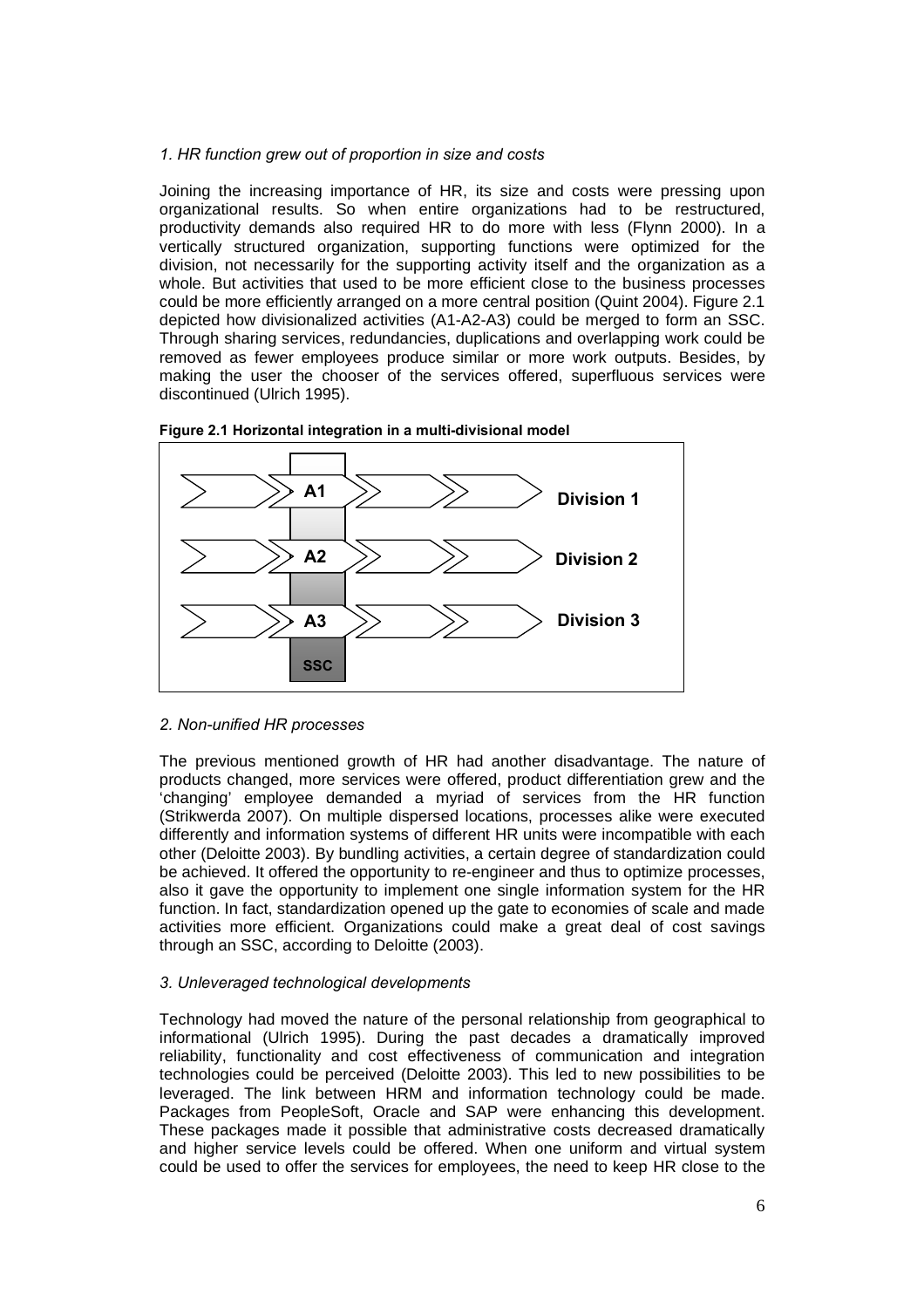employees became less. Payroll, work time, benefits, recruiting and training administration could all be virtualized due to these developments. An SSC could be used as an organizational unit which coordinates these human resource management systems. Technology was thus the rationale and the enabler of HR SSCs (Strikwerda 2007).

### *4. Globalization*

Global alliances, acquisitions, joint ventures, and competitors had as a result that companies were simultaneously customers, vendors, competitors and distributors. More complex organizational arrangements had changed the role of HR which had to respond faster and with more knowledge in both HR and business. This was an ever increasing necessity when HR needed to become every bit as aggressive and agile as the organization they supported. Wright et al. (1999) acclaimed that to manage this, HR should experiment with new organizational forms to increase the speed and accuracy of organizational diagnoses, and to facilitate the allocation of resources to areas where they were most needed. In turn, the implementation of a HR SSCs would offer organizations both the specialization (HR knowledge) and application (business knowledge) to deal with these changes (Ulrich 1995).

### *5. Inflexible organizational structure*

In a fast-paced and competitive business environment, organizations were seeking to focus their energies and resources on their core competencies to take full advantage of strategic opportunities and needs. They did not want to tie up any significant management time on what was perceived as non-core back-office processes (Deloitte 2003). An SSC could give the organization a greater degree of structural flexibility to respond to business changes (Cooke 2006). For instance, an SSC could be used as a profit-center or as a contracting partner for external parties. Research of Quint (2004) showed that 19% of their respondents in fact do. SSCs were also used as a pit-stop before outsourcing was considered for even more cost reductions. This was illustrated at the HR SSC of the UK Ministry of Defence, where the possibility of being outsourced, providing that they underperformed, was regarded as real (Manocha 2006a). All by all, HR SSCs gave greater possibilities to manage noncore functions.

It was thus acclaimed that these troubling factors could be largely resolved by introducing a HR SSC. And by doing so, organizational burdens could be transformed into competitive advantages. Still there were disputes about the degree in which HR SSCs live up to the expectations. That this was a matter of debate could be seen when we looked at the ambiguous notions of what a HR SSC actually is. The uncertainties that were experienced both in the academic and professional field will be dealt with in the following paragraph.

### **2.2 Characteristics of HR SSCs**

Multiple grounds to trigger the start of an SSC were mentioned, yet our notion of SSCs till now has been rather simple. The horizontal integration as depicted in figure 3.1 was merely an example of how SSCs could emerge. The position of the SSC in the organizational structure could also differ. Strikwerda (2007) made a distinction between six different positions for SSCs in the organizational structure. The position could differ from a semi-external joint venture operation to an internal unit in a specific division. Within the academic world there were some attempts to describe SSCs in a uniform manner. This was a difficult operation since the different forms of SSCs made it hard to pinpoint exactly what is encapsulated by this abbreviation. We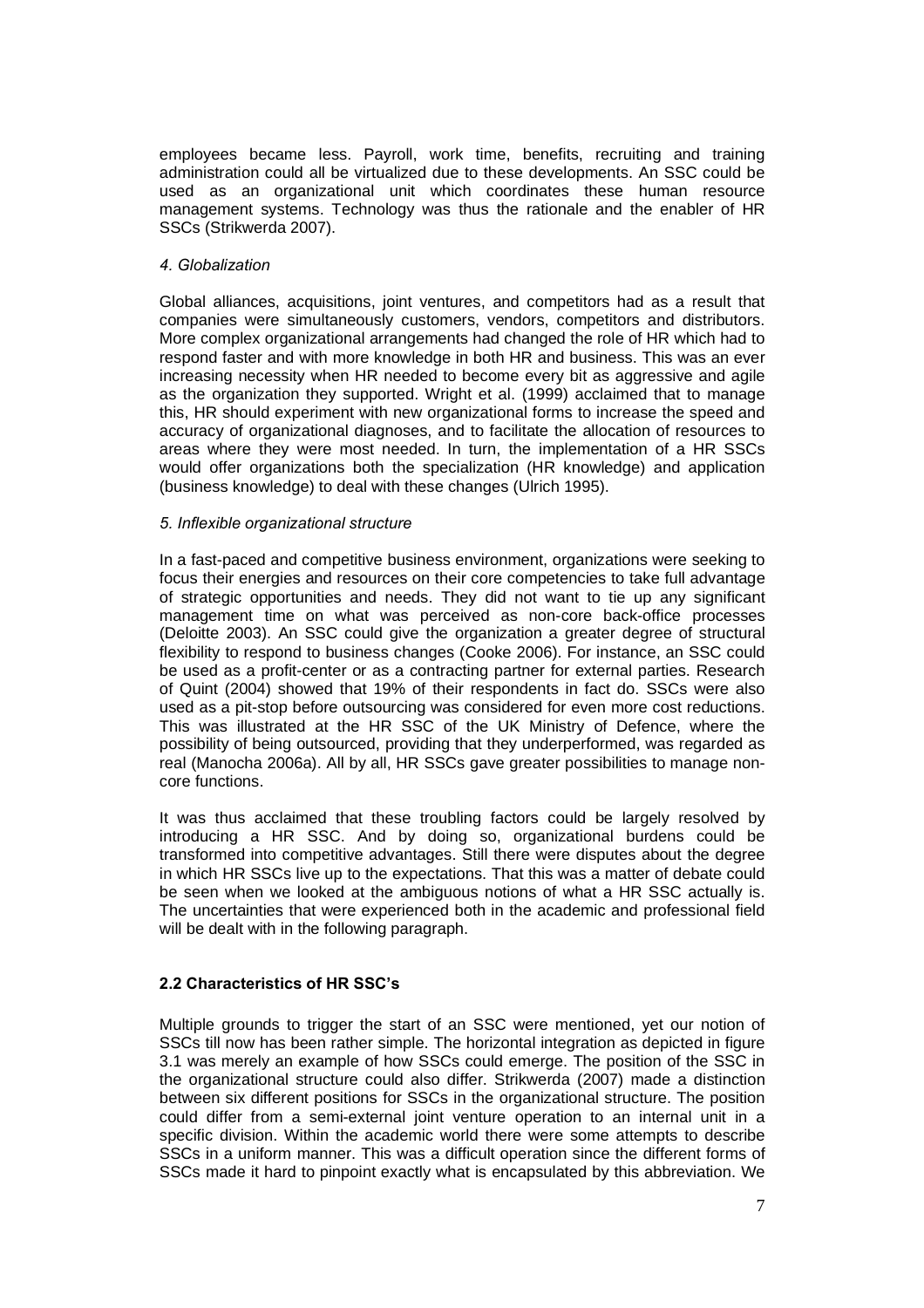saw that SSCs are foremost understood as a particular kind of sourcing arrangement (insourcing) where a subset of existing business functions are concentrated into a new, semi-autonomous business unit (Janssen and Joha 2006). SSCs are commonly regarded as a form which combines the benefits of both centralization and decentralization, whilst minimizing the drawbacks of both (Farndale and Paauwe 2006). SSCs thus are regarded to enable companies to maintain control of core support functions, avoid duplications, and offer services more efficiently and at lower cost (Quinn, Cooke et al. 2000). To supplement these visions some academic definitions of SSCs will be shown here below. These are from authors who wrote a number of articles about SSCs and are regarded to have extensive knowledge of the subject.

*A SSC is a result responsible unit in the internal structure from an organization, governmental- or non-profit institution, with the task to deliver services with a specific specialization, to the operational units from that organization, on the basis of agreement at a standard price. (translated from Dutch to English by the author) Strikwerda (2007)* 

*A SSC is a separate and accountable semi autonomous unit within an (inter)organizational entity, used to bundle activities and provide specific pre-defined services to the operational units within that (inter)organizational entity, on the basis of agreed conditions.*

*Janssen & Joha (2006)* 

*HR shared services can be regarded as internal outsourcing providing well-defined services for internal customers that consist of more than one unit. Cooke (2006)* 

These definitions seemed to put the emphasis on a certain set of characteristics. There seemed overall semantic conformity that an SSC is a result responsible unit, both internally or semi-externally positioned, which works on the basis of agreements for organizational departments on a client-contractor basis.

However, these notions were under debate when we looked at the practitioner writings about HR SSCs. When analyzing SSCs in the professional literature it was hard to identify if the (what was mentioned as) SSC did indeed comply with the academic definitions of SSCs. Frequently it was not mentioned what the position or function of the SSC was. For example, a central concept of the academic definitions (agreements) was not used in 40% of the Dutch HR SSCs surveyed by Berenschot (2007). A survey conducted by Quint (2004) showed that 17% of the SSCs were solely an SSC in name. In the professional HR journals there also did not seem to be any unity of the HR SSC concept. Sometimes it was explicated as a form of an external joint venture whilst other journals describe it as an internal department under full authority and in service of one organization. Hence, the academic notions of SSCs did not seem to fully comply with the practical ones. The ongoing debate still needs to clarify what can be understood as a HR SSC and what not.

Having developed this more expanded notion of SSCs, and keeping the uncertainties in mind, it is time to confess that the purpose of this paragraph was more mnemonic. Due to the semantic vagueness it will be of the essence that good attention was given if an article did in fact talk about SSCs and not about a centralized function or outsourced activity. Even though the debate is ongoing we held on to a slightly adapted vision of consensus of the academic world:

*A HR SSC is a result responsible unit, internally positioned, that works on the basis of agreements for organizational departments on a client-contractor basis.*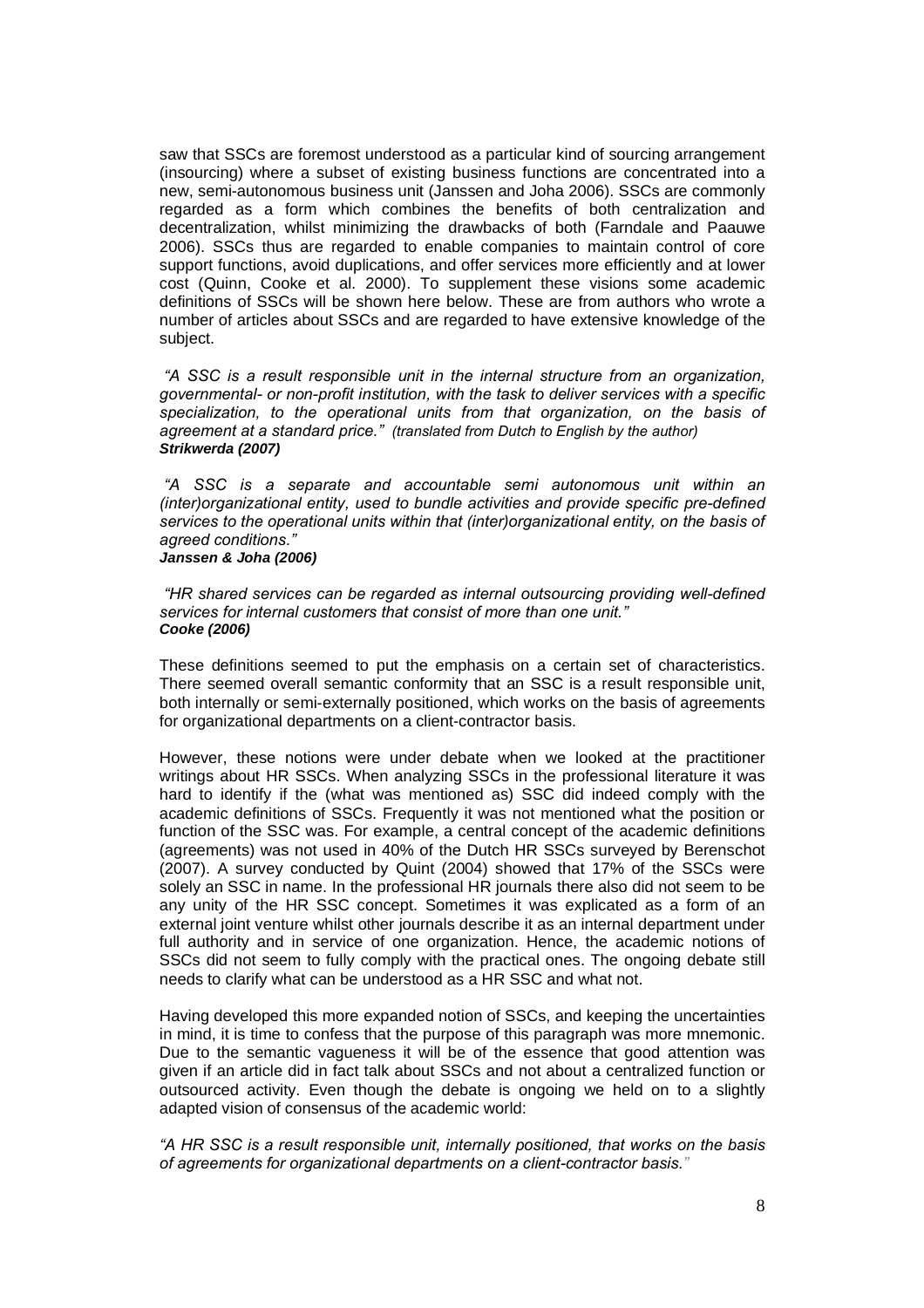The choice was made to exclude the possibility of semi-external HR SSCs because whilst analyzing the professional HR journals we could unwillingly include articles which were more focused on outsourcing then on HR SSCs.

### **2.3 Closing the gap: What researchers can learn from practice**

SSCs were evermore frequently used for HR purposes during the last two decades. Yet the academic research about this phenomenon contrasted sharply with the attention it had gotten from HR practitioners and consultancy firms. Issues surrounding this phenomenon were ambiguously spoken of and the urge for academics to pick it up and conduct non ambivalent research was necessary.

Despite of the increase of HR research in general and the growing importance of the HR function, the science and practice of HR remain separated. Dulebohn et al. (1995) argued that this is the result of the different focus of HR researchers. Deadrick and Gibson (2007) showed with an analysis of 4300 professional and academic articles that the interest gap between academics and practitioners is substantial. In that research, HR academics showed a significant interest in Organizational behavior / Motivation related topics, in contrast with HR professionals who wrote four times less about these topics. The magnitude and span of the gap is thus of considerable size. This was confirmed when we looked at the subject of this research, HR SSCs. Searches in scientific databases (interscience.wiley.com and jstor.org) gave one single hit on the keywords "shared service(s) center". A search with the same keywords within the professional database of Business Source Elite gave us 158 hits. This could be regarded as a nice showcase to support Cooke's (2006) vision, who stated that there is a lack of scientific attention for SSCs. The attention that the business world gave to SSCs also contrasts sharply with the lack of academic interest, and could be perceived by the stock of SSC reports written by major consultancies like PwC, Deloitte, Accenture, Atos Origin, Capgemini, Quint and Arinso.

According to Deadrick and Gibson (2007), the potential contribution of HR is maximized with HR casting as a major functional responsibility in organizations and, in order to make this happen, HR Academics need to take the initiative to close the gap with HR Professionals. In order to fulfil this vision, HR academics should listen and learn from the professionals. In this research, an attempt will be made to close the gap by analysing the professional literature on HR SSCs. Even though the importance of professional literature will not be disparaged, its characteristics can not be regarded the same as of the academic literature. Myths, realities and uncertainties can intertwine in the practitioners' writings. But the fact is that in their writings a source of inspirations and facts can be found. From this stance, we will dig up the practitioner's field, explore the experiences, and develop possible new subjects of inquiry about HR SSCs. Hence, we will breake a lance for future academic research by developing an insight into the professional findings about HR SSCs.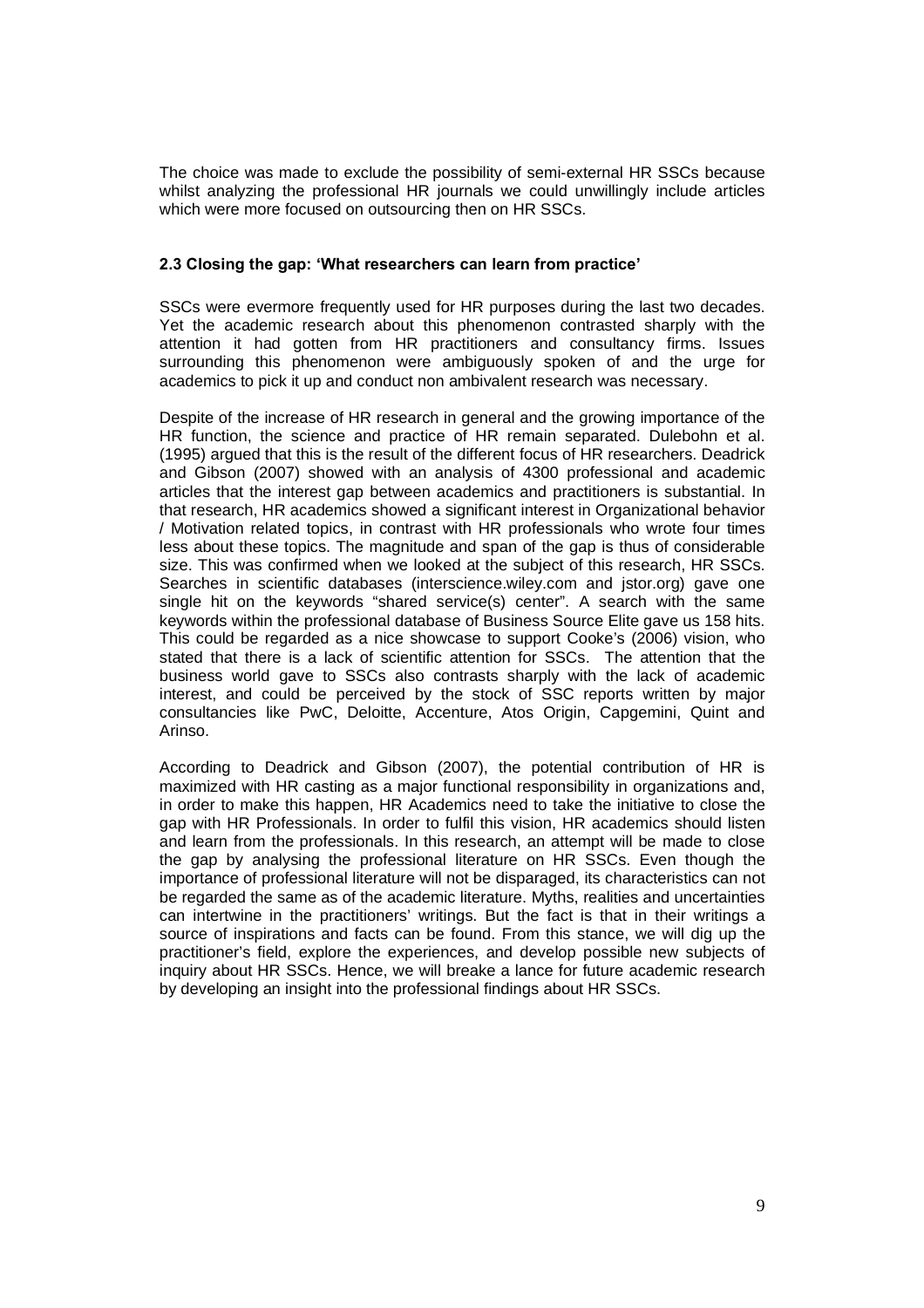# **3. Method**

In this chapter we will describe the methods that we used for our research. Whilst traditional researches would start from the theory and then with the methods, we will place the method section before presenting a theory. The very distinct reason for this can be found in paragraph 2.3, in which we explained that there is a distinct research gap about SSCs and HR SSCs in specific. Due to the lack of theory we will take an explorative approach and work on our own conceptualization. For this purpose we have chosen the grounded theory (GT) method. With this method one does not begin with a theory, then prove it. Rather, one begins with an area of study and extract data from it to work on ones own conceptualization (Strauss and Corbin 1990). We will begin with elaborating the choice for GT. This will be followed by the description of the literature gathering. Afterwards, we will commence with the first steps of GT and build up our conceptualization. We will conclude this chapter with describing our manner of structuring results.

### **3.1 Choice for Grounded Theory**

Since there was little academic research and little theory on HR SSCs, we had to work on our own conceptualization. Without the presence of an established theoretical concept, we found ourselves into a situation of tabula rasa, and needed to collect material to begin our inductive approach. In this research, we explored the practitioner field by digging up the practitioner findings and come to a conceptualization by analyzing them.

Grounded theory had some characteristics making it interesting to use for our research. For one, it was acclaimed to be suitable whenever the understanding of larger quantities of text, or a deepening of understanding, is required. Or, when new ideas, contexts, consequences and recommendations for action for a subject area have to be derived from texts. Besides, Orlikowski (1993) claimed that advantages of GT could be found in its inductive, contextual and processual features which fit well with an interpretive approach of data like we aimed for. Thus with GT we described what was happening in the field and develop a conceptualization from it via an inductive approach.

GT circles around the coding process. Coding is the process in which data are broken down, conceptualized, and joined together in new ways. It is the central process by which theories are built from data. The GT method used exists out of three coding phases. (1) *Open coding* is the process of breaking down, examining, comparing, conceptualizing, and categorizing data. This will be seen in this chapter. (2) *Axial coding* is a set of procedures whereby data are put back together in new ways after open coding, by making connections between categories. This process will be seen in chapter 5. (3) *Selective coding* is the process of selecting the core category, systematically relating it to other categories, validating those relationships, and filling in categories that need further refinement and development (Strauss and Corbin 1990). This last coding phase will be conducted in chapter 6.

<sup>\*</sup> The GT in the tradition of Anselm Strauss has been used for its stronger emphasis on validation criteria. For more information about GT according to Glaser, read "Glaser, B.G., *Basics of Grounded Theory Analysis* (1992)"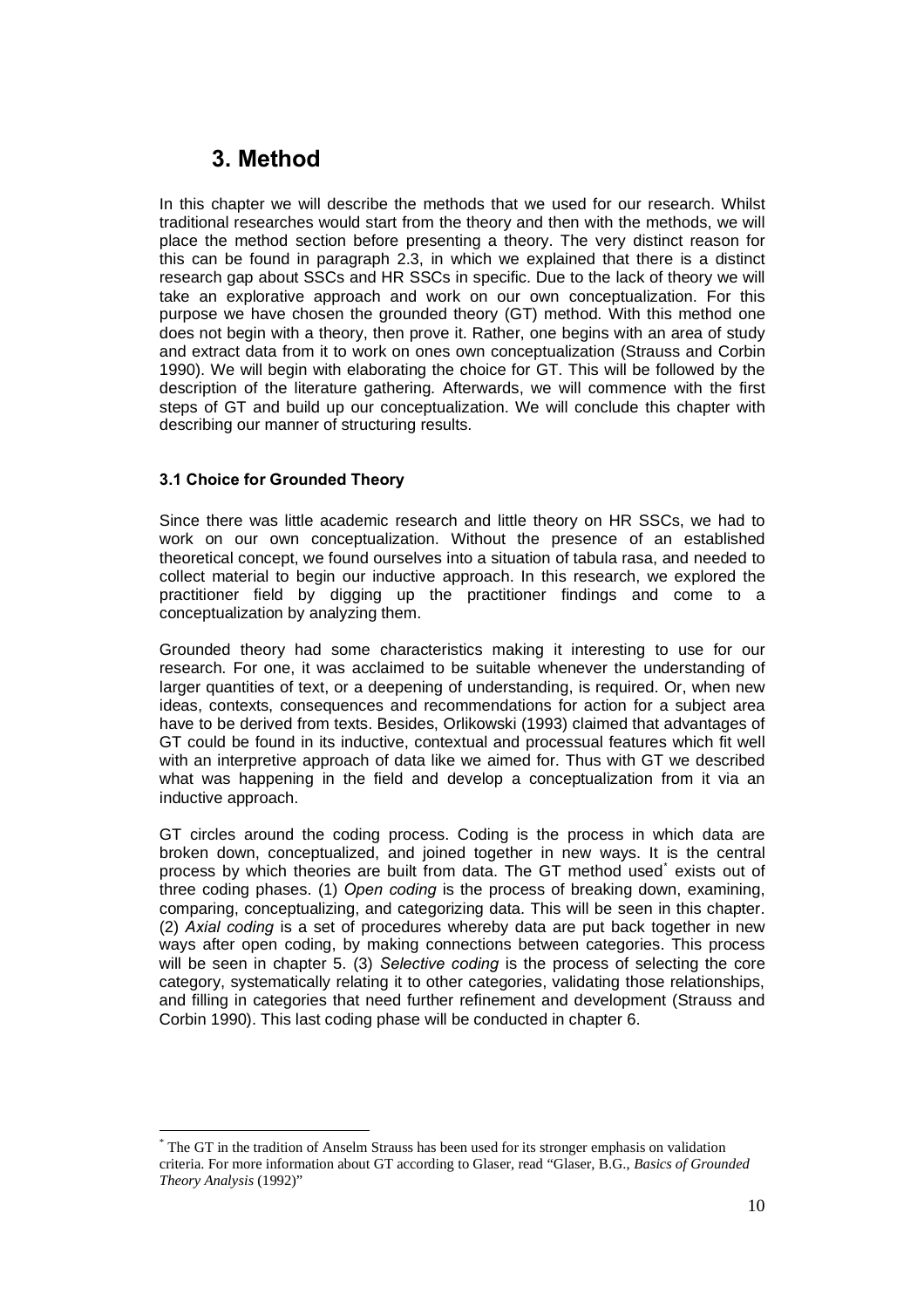### **3.2 Identification of relevant journals**

Professional HR journals have some characteristics which made them an interesting data source for our research. They act as an intermediary that publishes first-hand practitioner experiences while remaining a specialized and traceable source of information. To know more about the journals missions and goals, I sent e-mails to editors of six professional HR journals. However, I got only one reply back. Carroll Lachnit, executive editor of Workforce Management, told that her professional HR journal was aimed primarily at human resources professionals. Their mission was *to keep them informed of the news and trends that affect workforce management, and that ultimately affect the future of the businesses in which they work.* Saunders et al. (2007) found that articles in professional journals are often of a more practical nature and nearer to professional needs than those in academic journals. Taking the statements of Ms. Lachnit and Saunders et al. in consideration, we used professional HR journals as our data source. The pile of HR journals however stacked high and a selection had to be made to keep the research feasible. Eight of them were selected after debate with HR researchers at the University of Twente. These journals should give an extensive view on the subject with a broad range of articles. The search for availability and accessibility was done by using the Business Source Elite database via EBSCOhost. This database was chosen for its total accessibility through the University of Twente internet connection and its inclusion of a wide range of (HR) business publications. The selected journals were '*Employee Benefit News, HR Focus, HRMagazine, Human Resource Planning, People Management, Workforce Management* and '*Workforce.* The last selected journal was *IntermediairPW,* to give the research a wider scope. This journal was not accessible through the mentioned database. However, the journal was searchable and articles could be retrieved through their own site (IntermediairPW.nl 2008). It will not be argued that this research gave a complete overview of the available literature, but it did constitute out of a representative sample of professional journals in the field of HR.

The impact that journals had on our analysis was also influenced by their availability. Table 3.1 showed the foundation date, the availability date of articles with a University of Twente connection and the publication frequency of the journals used. This should be kept in mind when the relative influence of a journal on our research will be considered.

| Journal                        | Founded    | Availability | Frequency                 |
|--------------------------------|------------|--------------|---------------------------|
| <b>Employee Benefit News</b>   | 1/1/1999   | 1/1/1999     | 15                        |
| <b>HR Focus</b>                | 12/01/1991 | 07/01/1993   | 12                        |
| <b>HRMagazine</b>              | 01/01/1994 | 01/01/1994   | 12                        |
| <b>Human Resource Planning</b> | 03/01/1987 | 03/01/1987   | $\overline{4}$            |
| <b>IntermediairPW</b>          | 01/01/2005 | 01/01/2005   | 20                        |
| <b>People Management</b>       | 07/01/1993 | 01/12/2006   | 25                        |
| <b>Workforce Management</b>    | 08/01/2003 | 08/01/2003   | 12                        |
| <b>Workforce</b>               | unknown    | 1997-2003    | Irregular throughout time |

### **Table 3.1 Details of the used professional HR journals**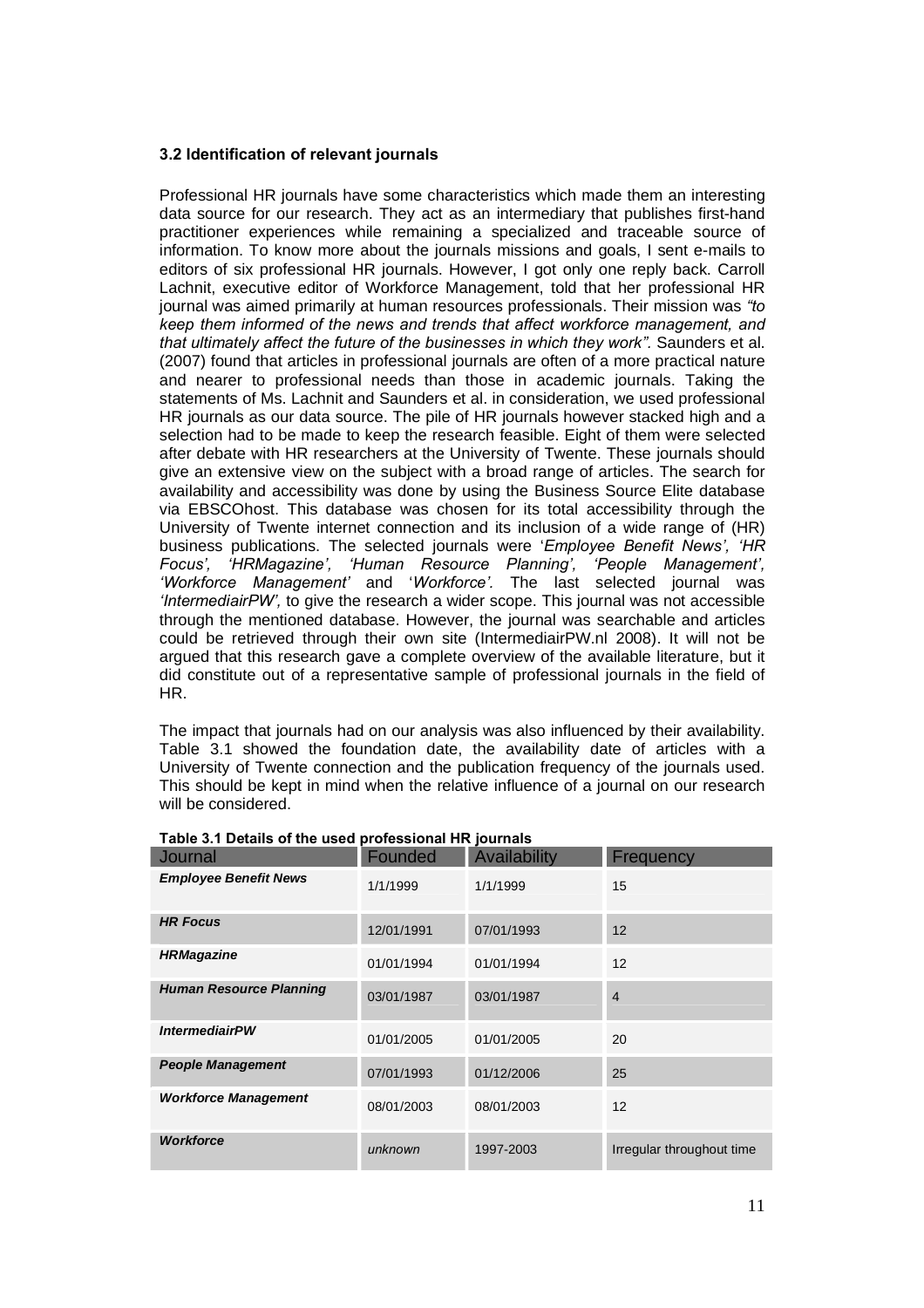### **3.3 Selection of articles**

The selection process consisted out of two phases. The first was the selection of articles on specific keywords. Keywords chosen were 'shared service' or 'service center'. A total of 78 articles were identified by the initial search. The English 'centre' was also used, to replace the American 'center'. This did not have any influence on the results.

The second phase enclosed the scanning of articles and judging if they satisfied four parameters. Articles were only included if they matched with the defined parameters: *(1)* Subject area is *specifically* about HR SSCs (see 3.3 for more info) *(2)* Language is English or Dutch *(3)* Published between 1998 and 2008 *(4)* Information presented is traceable and trustworthy. These parameters were chosen to make the research more feasible and to give it more conceptual density.

From the 78 gathered articles, 34 satisfied the four mentioned parameters. Examples of omitted articles were those who focused purely on outsourcing issues or those who contained no relevant information, like business function descriptions. The search was performed in May 2008. A backward reference search was not part of this search, since references were not frequently used and often irrelevant. Table 3.1 displays the articles which were used for further analyses (*the full reference information on all the identified articles is available in Appendix A*).

|                | <b>Author</b>               | <b>Journal</b>                         | <b>Content</b>                                     |
|----------------|-----------------------------|----------------------------------------|----------------------------------------------------|
| 1              | Albertson (1999)            | <b>Employee Benefit</b><br><b>News</b> | HR Call center implications                        |
| 2              | Hays (1999)                 | Workforce                              | HR Call center development                         |
| 3              | Paradiso (1999)             | <b>Employee Benefit</b><br><b>News</b> | Implementation issues concerning<br>HR call center |
| 4              | Smith (1999)                | <b>Employee Benefit</b><br><b>News</b> | Implementing issues concerning<br>HR call center   |
| 5              | Flynn (2000)                | Workforce                              | HR development at IBM                              |
| 6              | Martinez (2002)             | <b>HRMagazine</b>                      | Sourcing options of recruitment                    |
| $\overline{7}$ | FraseBlunt (2004)           | <b>HRMagazine</b>                      | <b>Issues surrounding HR SSCs</b>                  |
| 8              | Bosma (2005)                | <b>IntermediairPW</b>                  | Development HR SSC at Dutch<br>Government          |
| 9              | IntermediairPW (2005)       | <b>IntermediairPW</b>                  | Interview with Prof. Strikwerda                    |
| 10             | Schoemakers (2005)          | <b>IntermediairPW</b>                  | SSC at ABN AMRO/Government                         |
| 11             | Brockett (2006a)            | People Management                      | HR SSC in GLA (London)                             |
| 12             | IntermediairPW (2006)       | <b>IntermediairPW</b>                  | Gap between strategic<br>partnerships and HR SSC   |
| 13             | Langendijk (2006)           | <b>IntermediairPW</b>                  | Developments in HR                                 |
| 14             | Manocha (2006a)             | People Management                      | Introduction HR SSC at MoD (UK)                    |
| 15             | Manocha (2006b)             | <b>People Management</b>               | Introduction HR SSC at MoD (UK)                    |
| 16             | PeopleManagement<br>(2006a) | People Management                      | Preparation of NHS Wales to<br>move to SSC         |
| 17             | PeopleManagement<br>(2006c) | People Management                      | Introduction of HR SSC at NHS                      |
| 18             | PeopleManagement<br>(2006d) | People Management                      | Research counsels pull together<br>in SSC          |
| 19             | PeopleManagement<br>(2006e) | People Management                      | HR SSC at Royal Bank of<br>Scotland                |
| 20             | PeopleManagement<br>(2006g) | People Management                      | Consequences HR SSC for line-<br>managers          |

### **Table 3.1 The 34 professional HR SSC articles satisfying the defined parameters**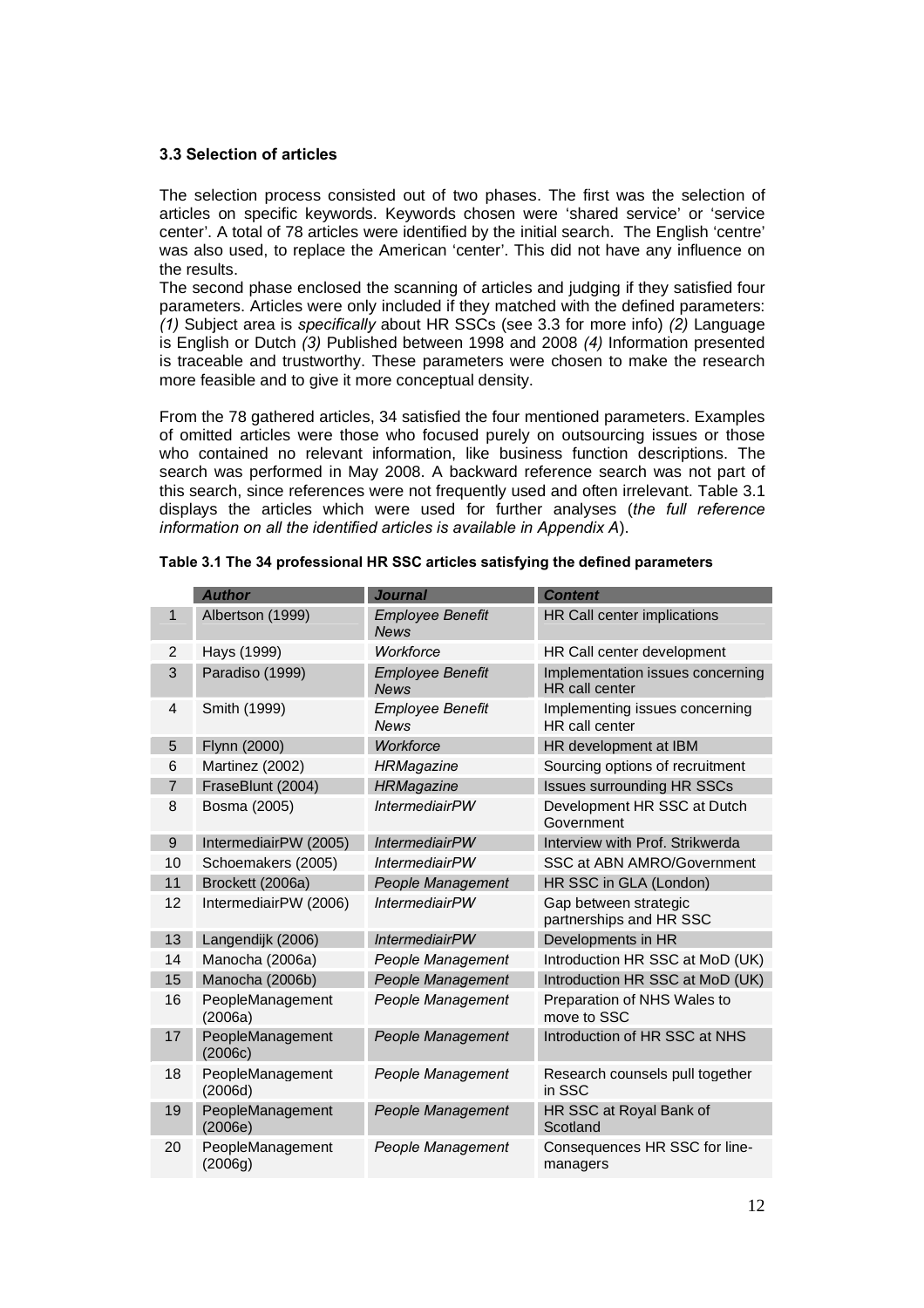| 21 | Schoeff (2006b)             | Workforce<br>Management | HR SSC introduction at US Postal<br>Service   |
|----|-----------------------------|-------------------------|-----------------------------------------------|
| 22 | Scott (2006)                | People Management       | Preparation HR SSC for London<br>boroughs     |
| 23 | Boerman (2007)              | <b>IntermediairPW</b>   | Failures around HR SSC at Dutch<br>government |
| 24 | Griffiths (2007)            | People Management       | Reforms at Health Service<br>Scotland         |
| 25 | HRfocus (2007a)             | <b>HR</b> focus         | HR SSC solution at company                    |
| 26 | HRfocus (2007b)             | HR focus                | Results HR SSC survey                         |
| 27 | HRfocus (2007c)             | <b>HR</b> focus         | <b>Risks HR SSC</b>                           |
| 28 | PeopleManagement<br>(2007b) | People Management       | Interview with Prof. Dave Ulrich              |
| 29 | Phillips (2007b)            | People Management       | HR SSC at Ministry of Defence<br>(UK)         |
| 30 | Scott (2007)                | People Management       | Preparation HR SSC Sainsbury's                |
| 31 | Chubb (2008)                | People Management       | Preparation HR SSC at company                 |
| 32 | Geleijnse (2008)            | <i>IntermediairPW</i>   | Introduction HR SSC The Hague                 |
| 33 | Griffiths (2008)            | People Management       | Impact of HR SSC usage                        |
| 34 | PeopleManagement<br>(2008)  | People Management       | Survey HR SSC developments                    |

### **3.4 Procedure**

The open coding phase was bounded by a few factors. As Strauss & Corbin stated (1990) "data collection, analysis, and theory stand in reciprocal relationship with each other. One does not begin with a theory, then prove it". Since the aim of GT is to foster new creative ways to explain phenomena, the development of categories and concepts should be free of previously developed theories. However literature can and was used to help stimulate the theoretical sensitivity, and to foster questions in this phase of the research.

For the development of categories and properties, we used the selected articles. This inductive approach was in accordance with GT. The author created categories and properties and tested their rigor by constant comparative analysis and discussion with colleagues. The usefulness of the categories and concepts was analyzed with a preliminary scan of all the selected articles. When it was notified that a too small sample of articles gave useful data, categories or properties were excluded. An example of this was company size, for which a too small sample of articles gave results. Concepts that remained too poorly developed were rewritten and appropriated for the research.

### **3.5 Category development**

Six categories were finally identified after the open coding procedure. These were chosen on the bases of presence, pertinence and importance according to the author's insight. Five categories were static, one ('Impact on HR') was causal and could only be seen when a article referred to HR SSCs in the 'Introduction' or 'In Use' phase of implementation. We now will go into this matter by giving an overview of the developed categories with their associated properties.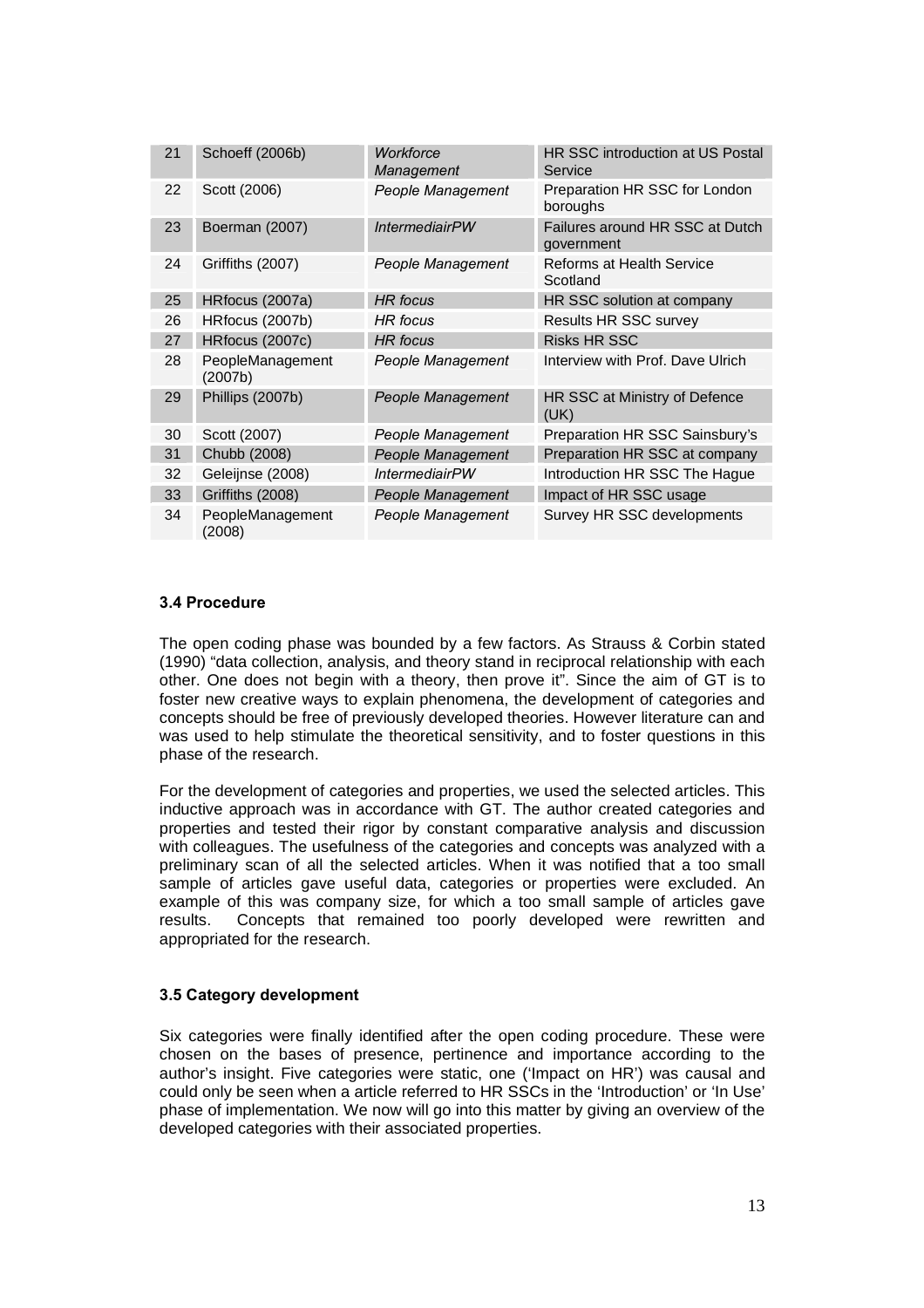### **Implementation phase**

- 1. Preparation
- 2. Introduction
- 3. In Use
- 4. Unknown

*Implementation phase* referred to the level of development of the HR SSC(s) mentioned in the text. On the abstract level three phases were identified. *(1) Preparation* was the phase in which the decision is taken to start a HR SSC or a HR SSC will start soon. *(2) Introduction* was selected when it is mentioned that the HR SSC is in the start up phase. An example of this was the reference to the early development processes in Schoeff (2006b). *(3) In Use* was about HR SSCs that are fully functional and operate in the organization. *(4) Unknown* was selected when it is not clear in which level of development the mentioned HR SSC was. This was seen for instance in interviews (IntermediairPW 2005; PeopleManagement 2007b).

### **Motivation**

- 1. Strategic / organizational
- 2. Brand development
- 3. Service improvement
- 4. Economical
- 5. Other

*Motivation* referred to the motives used to choose for adopting the SSC form for HR. Globally they were divided into four groups. *(1) Strategic / organizational* included motives concerning productivity increase, ability to focus more on strategic HR issues (Manocha 2006b), and standardization and synergy advantages (Martinez 2002). *(2) Brand development* included credibility (Griffiths 2007), appearance (Martinez 2002) and compliance (HRfocus 2007a) motivations. Thus under this property we found motivations that stated that HR could get a higher regard because of a HR SSC. *(3) Service improvement* motivations were those concerned with offering better services through leveraging technological advantages, higher service levels, and access to more expertise for the HR function. *(4) Economical* motivations were those on lowering costs of services and cost reductions overall. *(5) Other* were motivations which could not be placed in the previous categories. Like 'the sense of urgency' which showed that a real motivation was lacking but the SSC was enforced due to pressure.

### **Risk**

- 1. Communication
- 2. Planning
- 3. Power play
- 4. Standardisation exception
- 5. De-personalization
- 6. Other

*Risk* referred to the anticipated troubles while or before adopting a SSC in the field of HR. Some risks were more eminent during different phases of implementation. *(1) Communication* included risks concerned with troubles created by improper communication about the HR SSC to those in the organization that were affected by it (HRfocus 2007c). *(2) Planning* was about troubles concerning the strict or unrealistic planning process and the pressure that was created as a result (Boerman 2007). *(3) Power play* risks included the frequently mentioned resistance against the HR SSC (Hays 1999; Boerman 2007) or the lack of commitment within the organization for a HR SSC (PeopleManagement 2006c). *(4) Standardization*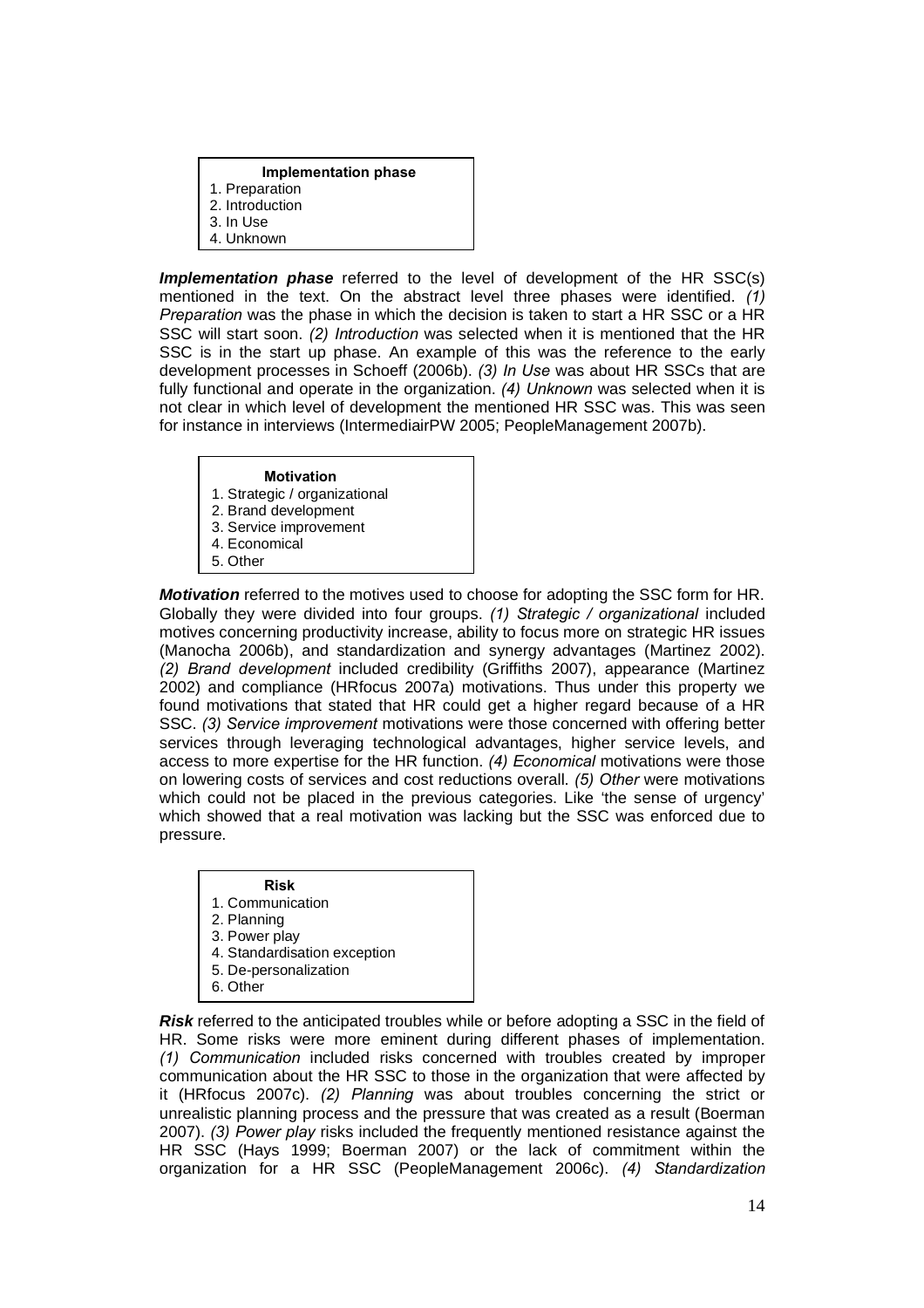*exception* referred to the troubles emerging when the advantage of economies of scale was undermined due to a multitude of exceptions on the standardized services (IntermediairPW 2005). *(5) De-personalization* risks concerned those troubles with the removal of the 'human side' of the services. Like communication via a telephone while actually there was need for face-to-face contact to discuss a problem (Albertson 1999). *(6) Other* risks were those not described by the previous ones. These were troubles concerned with maintenance (Paradiso 1999), relocation (FraseBlunt 2004) or cultural issues (Martinez 2002; Scott 2006).

- **Form chosen**
- 1. Administration/Call Center
- 2. Self service
- 3. Center of expertise
- 4. Other / Unmentioned

*Form Chosen* refered to the factual or planned set-up of a HR SSC within the organization. *(1) Administration / Call Center* was the first form which refered to a unit where transactions were being processed and/or calls were taken. *(2) Self service*  includes systems that allowed personnel to perform HR actions themselves, for example via e-HRM. *(3) Center of expertise* was a term invented by Ulrich (1996) and observed in some selected articles. Centers of expertise were centers where HR professionals focused on specialised knowledge (learning, rewarding, recruiting) and implemented those ideas throughout the organization (PeopleManagement 2007b). *(4) Other / Unmentioned was* selected when there was no clarity about the chosen or desired forms for the HR SSC.

## **Impact on HR**

- 1. Consolidated staff
- 2. Improved operations
- 3. Cost reductions
- 4. Responsibilities shift
- 5. Strategic function
- 6. Other

*Impact on HR* referred to the factual reported consequences/outcomes within the mentioned organization when a HR SSC was deployed. *(1) Consolidated staff* was reported when the amount of HR staff had decreased (Flynn 2000). *(2) Improved operations* was chosen when the service level increased. *(3) Cost reductions*  included the impacts of cheaper processes and operations. *(4) Responsibilities shift*  referred to the change of HR responsibilities to different positions. For example from HR professionals to line-managers (Phillips 2007a). *(5) Strategic function* was included because it was regularly remarked that the introduction of a SSC left more space for HR to act strategic (Hays 1999). *(6) Other* impacts are selected under option six. Impacts like the increased visibility of HR (IntermediairPW 2006) or a poor functioning HR staff (Griffiths 2008).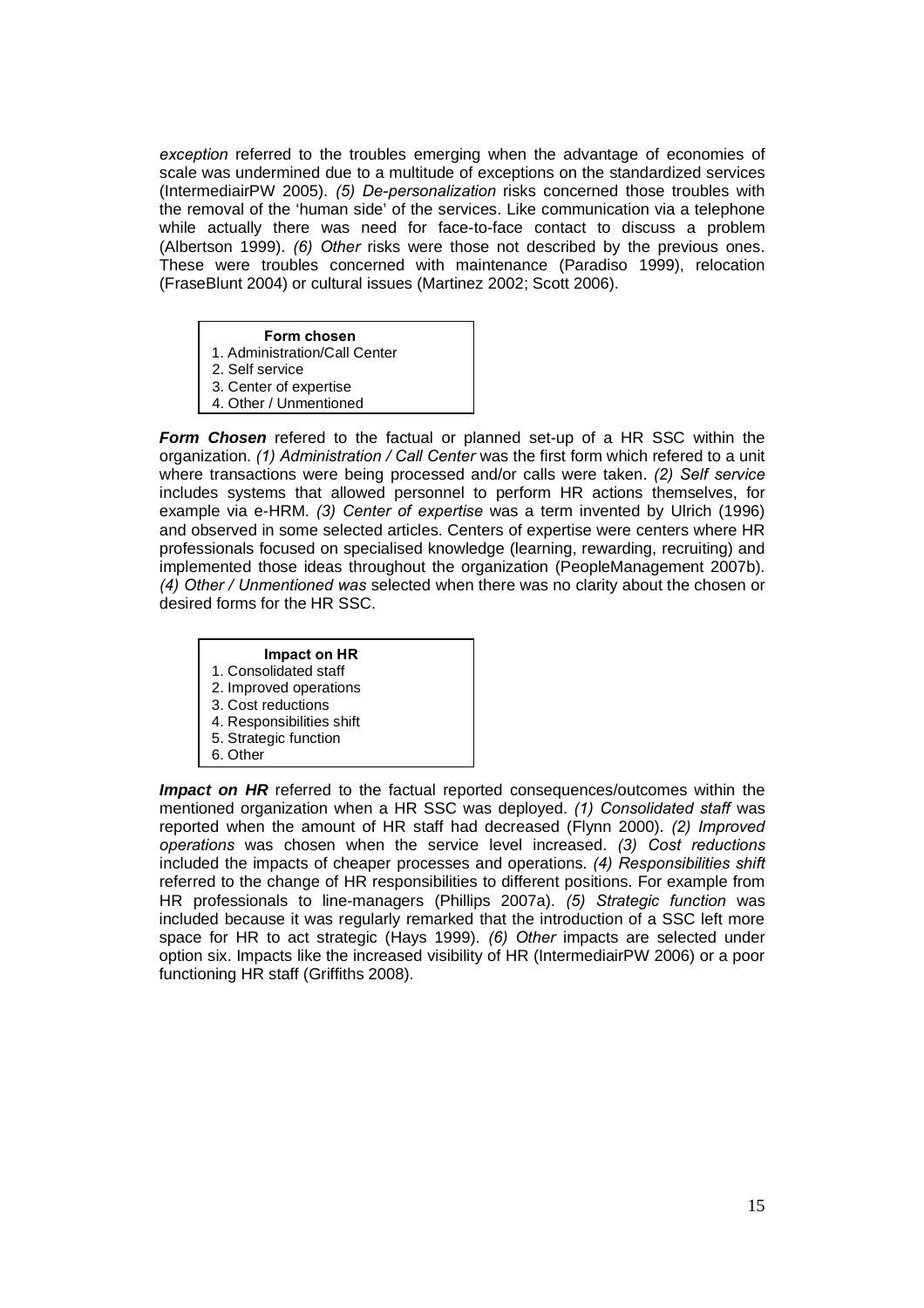### **Success**

1. Yes

- 2. Not 3. Unknown/Biased
- 

*Success* referred to the perceived attitude mentioned in the text of an article towards HR SSCs. Since SSCs were commonly perceived as a hyped phenomenon this category was included to see if the practitioners were indeed positive about HR SSCs. This was analyzed with scanning if the HR SSCs in an article (or HR SSCs in general) were indeed perceived as successful. If so *(1) Yes* was chosen. if this was not the case then *(2) Not* was chosen. If the article lacked any (subjective or objective) statements about its success, or there was no clarity *(3) Unknown/Biased*  was selected.

In short, in this phase of our GT method we have developed six categories with their own distinctive set of sub properties. The categories were used to analyze and structure the information within the articles. These categories were:

- *1. Implementation phase; 4. Form Chosen;*
- 
- 
- 
- *2. Motivation; 5. Impact on HR;*
- *3. Risk; 6. Success.*

### **3.6 Structuring results**

With all the categories and properties operational, the selected articles were rescanned. With a line-by-line analysis the presence of phenomena was analyzed. This form of analysis was chosen on grounds of its generative capacities. This was a labor intensive analysis but generated the most data since all information was taken into account without making samples as other analyses required. It was also useful when the use of metaphors and irony made a deeper analysis necessary to uncover some phenomena. For instance the phrase "Where's the money gone?"(Griffiths 2007), which was used as a political motivation to implement a SSC, instead of the more presumable economical one.

The choice had been made that the only dimension of the properties was 'present' or 'not present'. Frequency, intensity, or the extents of properties were thus unmentioned. This choice stemmed from the articles used and their limited information to give real meaning to other dimensions.

While scanning the articles for the presence of phenomena, memos were made. By doing so, combined with careful contemplation about the real meaning of the texts, and the rereading of the articles, information was gathered. A concept matrix was regarded to be the right tool to structure the information, as was supported by Strauss and Corbin (1990). It gave us the ability to put articles alongside the developed categories and conveniently arranged the presence or absence of phenomena. This increased the chance to discover patterns. It was chosen for to order the articles in a chronological order in the matrix. This was done to analyze the developments through time more easily.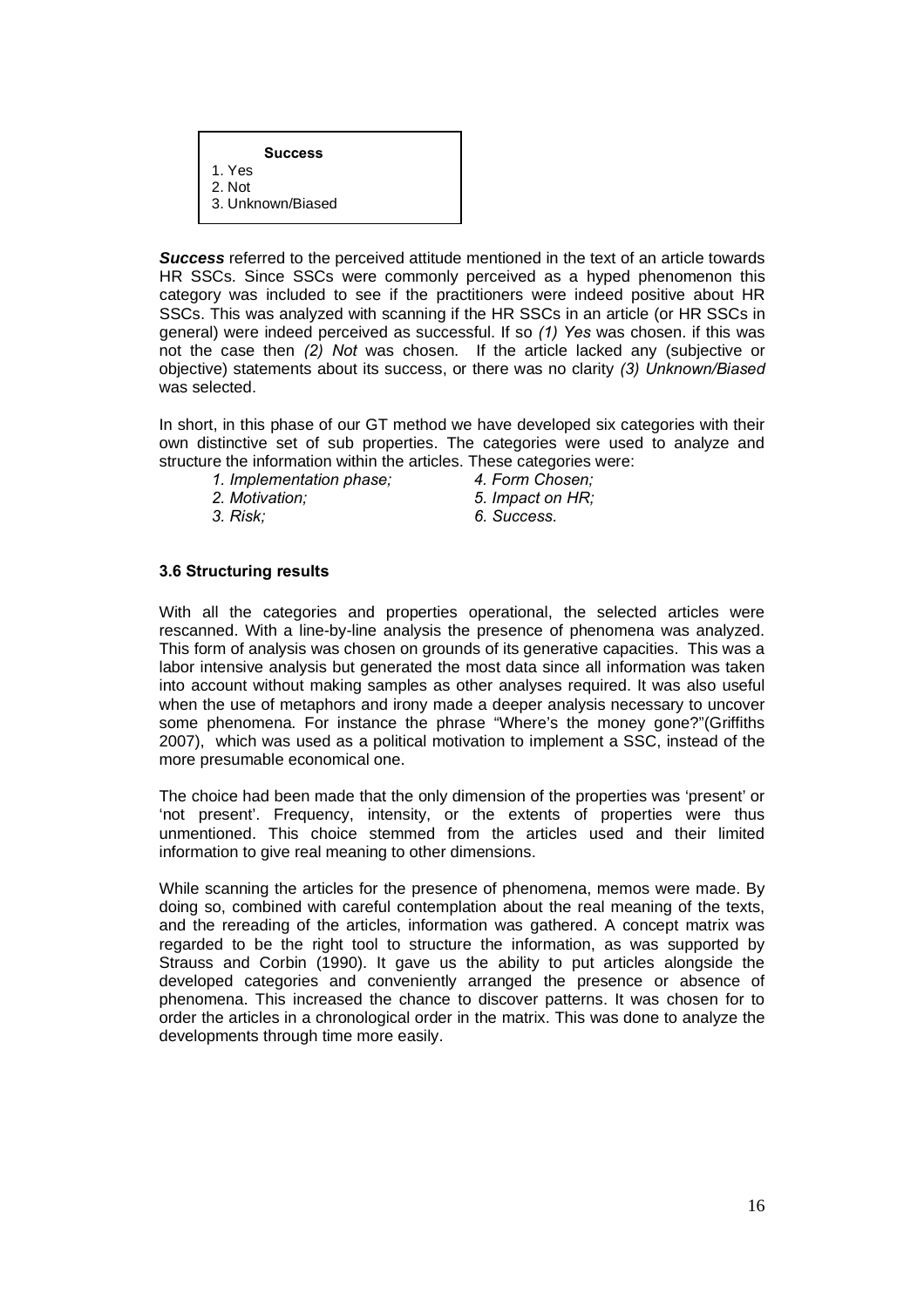# **4. Findings**

In this chapter we will treat the findings of the systematic search and the analysis of the articles. This will be done successively by explaining the general findings and the results discovered within each category. Each category will be dealt with separately in paragraph 4.2. We will look at the chronological developments, property order and the connections between properties in different categories. These connections will give us our basic bricks of information which will be necessary for the interpretations and modeling in chapter 6.

### **4.1 General findings**

As mentioned in 3.6, a concept matrix was developed to structure the presence of phenomena within the articles. Appendix B shows the results of this analysis. When we combined all the results per year, table 4.1 was created. It also showed the absolute totals and percentages of the phenomena mentioned in the total of 34 articles.

|                   |                | Implementation |         |         |                |                                   | <b>Motivation</b>            |                |          |                     |          | <b>Risk</b>   |                        |                                 |               |                  | Form            |                              |                                  |                           |                       |                      | Impact                       |                       |       |                        | <b>Success</b> |                           |
|-------------------|----------------|----------------|---------|---------|----------------|-----------------------------------|------------------------------|----------------|----------|---------------------|----------|---------------|------------------------|---------------------------------|---------------|------------------|-----------------|------------------------------|----------------------------------|---------------------------|-----------------------|----------------------|------------------------------|-----------------------|-------|------------------------|----------------|---------------------------|
|                   | Preperation    | Introduction   | gg<br>£ | Jnknown | P<br>Strategic | 톱<br>velopm<br>Φ<br>۵<br>eng<br>齿 | 톱<br>Improvem<br>ervice<br>Ō | conomical<br>Ш | ed<br>To | unication<br>E<br>5 | Planning | Play<br>Power | xcept<br>m<br>Standard | ation<br>sonaliz<br>ă<br>Φ<br>۵ | <b>Derive</b> | 高い<br>∼<br>Admin | service<br>Self | expertise<br>đ<br>enter<br>Õ | entioned<br>Ĕ<br>∼<br>other<br>O | staff<br>onsolidated<br>Ō | operations<br>mproved | reductions<br>ã<br>O | esponsibilities<br>oved<br>ż | function<br>Strategic | Other | 9θ<br>Φ                | ž              | τ<br><b>Jnknown/Biase</b> |
| Total 1999        | 0              |                | 3       |         |                | n                                 |                              | 3              | 0        |                     |          |               |                        | ŋ                               |               |                  | 3               |                              |                                  |                           | 2                     |                      | 3                            | 2                     |       |                        |                |                           |
| <b>Total 2000</b> |                |                |         |         |                |                                   |                              |                |          |                     |          |               |                        |                                 | 0             |                  |                 |                              |                                  |                           |                       |                      |                              |                       |       |                        | 0              | $\mathbf{0}$              |
| Total 2002        | 0              | 0              |         |         |                |                                   |                              | 0              | 0        |                     | 0        | 0             |                        |                                 |               | 0                | 0               |                              |                                  | 0                         |                       |                      |                              | 0                     |       |                        | 0              | $\mathbf{0}$              |
| Total 2004        |                | 0              |         |         |                |                                   |                              |                |          |                     |          |               |                        |                                 |               |                  | 0               |                              | 0                                | 0                         | 0                     |                      | 0                            | 0                     |       |                        | 0              | $\mathbf{0}$              |
| Total 2005        | 2              | 0              |         |         | 3              |                                   |                              |                |          |                     | 2        | 2             |                        |                                 | 3             | 2                |                 |                              |                                  | 0                         | 0                     |                      | 0                            | 0                     |       | 0                      |                | $\overline{2}$            |
| Total 2006        | 6              |                | 2       | 3       | 44             |                                   | $\overline{2}$               | 5              |          | 2                   | 0        | 3             | 0                      |                                 |               | 4                | 6               |                              | 6                                | 0                         |                       | 9                    | 0                            | 0                     |       |                        |                |                           |
| Total 2007        | $\overline{ }$ |                |         |         |                | 3                                 |                              | 6              |          |                     | 2        | 3             | 2                      |                                 | 2             |                  | 2               | ٠                            |                                  | 0                         |                       |                      |                              | 0                     |       | 6                      |                | $\overline{2}$            |
| <b>Total 2008</b> |                |                |         |         | 3              |                                   | 2                            |                | 0        |                     |          | 0             |                        | 0                               | 0             |                  |                 |                              | 3                                |                           |                       |                      | 0                            |                       |       | 3                      |                |                           |
| Absolute totals   | 13             | 5              | 10      | 10      | 31             | 8                                 | 13                           | 18             | 5        | 6                   | 5        | 11            |                        | 5                               | 12            | 17               | 14              |                              | 15                               | 3                         | ь                     |                      | 5                            |                       | 5     | 23                     | 2              | 9                         |
| Percentages       | 38%            | 15%            | 29/     |         | 29% 91%        | $24 \times$                       | $38\%$                       | 53%            | 15%      | $18 \times$         | 15%      | 32/           | $12\times$             | $15 \times$                     |               | 35% 50%          | 41%             | 21/                          | 44%                              | 3%                        | 21/                   | 21/                  | $15\%$                       | $12\times$            |       | $15 \times 168 \times$ | 6%             | $26 \times$               |

**Table 4.1 Concept matrix of the gathered data, bundled per year** 

When we looked at the findings we saw an overall increase of articles written about HR SSCs throughout time. Moreover there also was an increase of articles related to HR sourcing, of which a large part was excluded due to the unsatisfactory match with the parameters.

Furthermore we saw a lack of hits in the 'Impact' category due to its causal connection with the 'Implementation' category. Impact phenomena could only be seen if an article mentioned a HR SSC in the 'Introduction' or 'In Use' phase. The 'Impact' category after all tells only the factual notified implications of HR SSCs. Since only 44% of the articles reported about 'Introduction' or 'In Use' HR SSC, there was a fairly limited amount of hits in the 'Impact' category.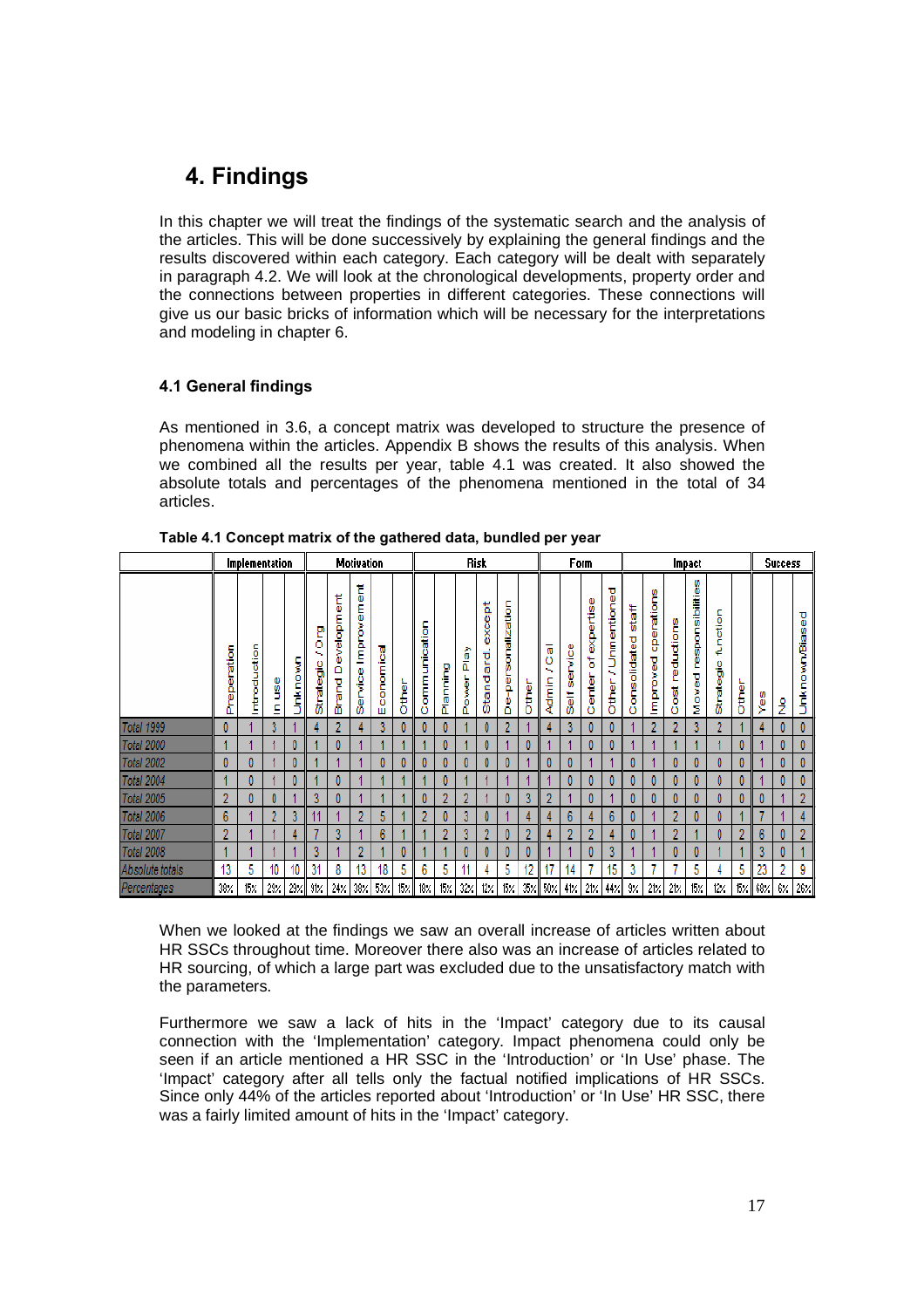### **4.2 Findings per Category**

Next to these general observations, there were distinct findings within each category. At first we will analyze the chronological developments within the category. Secondly, we will mention the order of properties and any additional findings next to the chronological ones. Finally, we will use the figures of our quantitative analysis, to reveal the most interesting and strong connections between categories and their properties. This quantitative analysis can be found in Appendix C. It shows the general presence of properties within all the 34 articles, compared with the specific presence of properties within a certain set of articles that were bundled on one property. By comparing these figures, we connected the fractured data with each other. In this chapter we will refer only to significant differences (differences of more or less then 15%) between the general and specific figures. This process is known as Axial coding. The data from Appendix C will be referred to with their respective identification number. This will be shown by the **symbol** followed by the **Category & Property number**.

### *Category 1: Implementation phase*

To start we saw that 'In Use' HR SSCs were relatively more frequently mentioned in the early years. After 2004, there seemed no clear trend present.

Articles most often reported about HR SSCs in the 'Preparation' phase, followed by 'In Use' and 'Unknown', and closed by HR SSCs in the 'Introduction' phase.

*1.2* showed some strong figures that could be affected by the small number of articles. HR SSCs that were in the 'Introduction' phase were more connected with 'Service improvement' and 'Economical' motivations, aware of the risk of 'Depersonalization', chose more often for 'Admin/Call' and 'Self service' applications and were much more regarded as successful.  $\Phi$ 1.3 showed that within 'In Use' HR SSCs more attention was given to the different motivations to deploy it. 'Communication' and 'De-personalization' were also more seriously perceived as risks. It is also interesting to notice that the figures of the impacts are much stronger at  $\Phi$ 1.3 then at *1.2*. *1.4* pointed us on one deviation. When articles did not mention the implementation phase, they tended to mention more that 'Power play' could form a risk for HR SSCs. Also the form of implementation was less frequently mentioned then.

### *Category 2: Motivation*

Chronologically there were two tendencies mentionable. At first we saw the predominance of 'Strategic/Org' motivations throughout the years. Secondly we saw that 'Service improvement' was mostly notified in the early years of the analyzed articles.

'Strategic/Org' motivations were paramount, followed by 'Economical', 'Service improvement', 'Brand development' and finally 'Other'.

*2.1* hardly showed anything, because nearly all articles contained 'Strategic/Org' motivations.  $\Phi$ 2.2 was more conclusive, since it told us that 'Brand development' was more mentioned within HR SSCs 'In Use'. They were more tightly connected with 'Economical' motivations, had a negative connection with 'Communication' risks, and 'Improved operations' and success was more often perceived. *2.3* told us that 'Service improvement' was also more used as a motivation within 'In use' HR SSCs and was also more frequently mentioned in combination with 'Economical' motivations. A wide range of positive impacts were notified when 'Service improvement' was used as a motivation. Success was thus also more frequently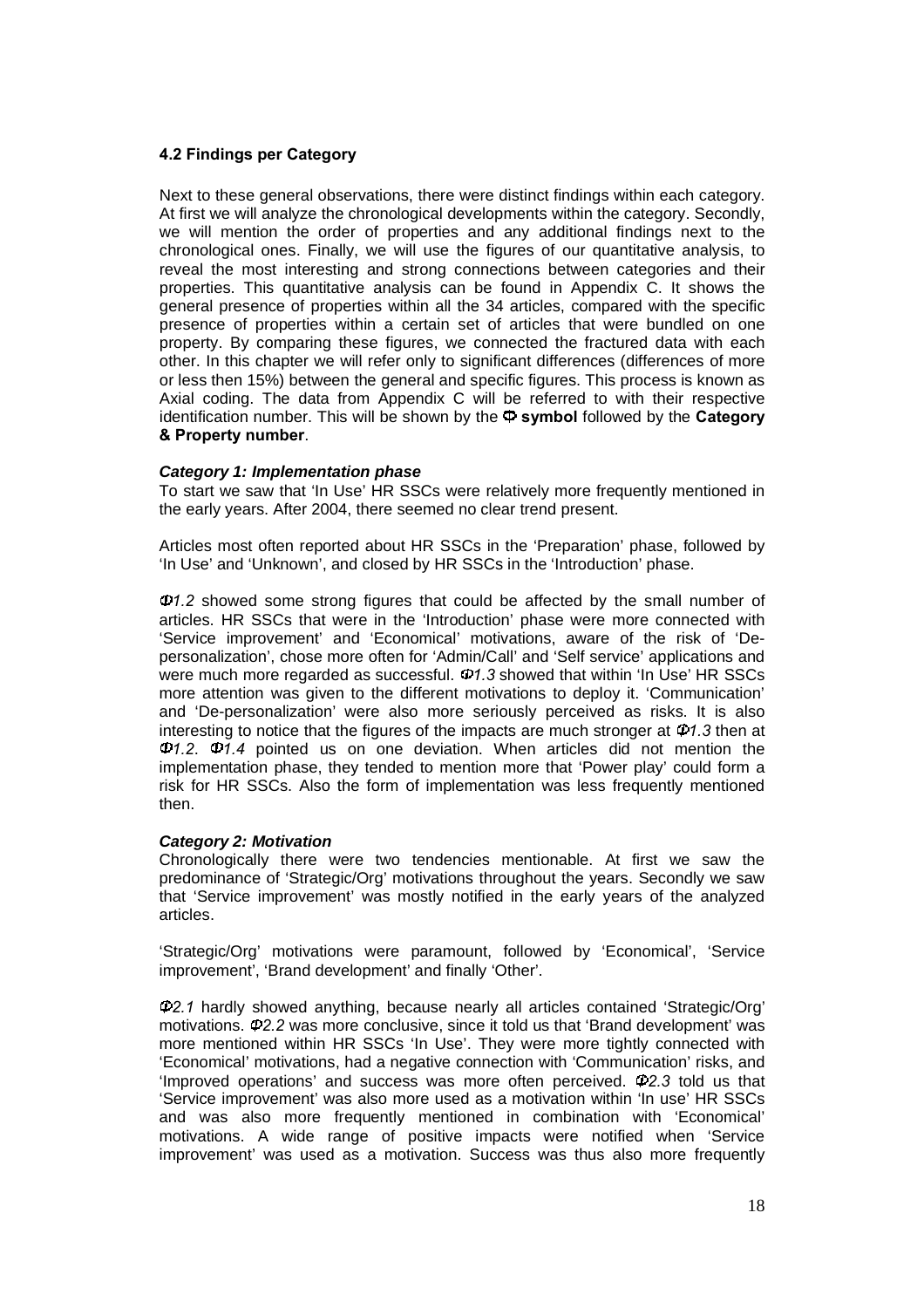perceived.  $\Phi$ 2.4 'Economical' motivations showed as little divergence as articles with 'Strategic/Org' motivations. 'Other' motivations were strongly connected to the mentioning of other risks. Most of the articles with 'Other' motivations described HR SSCs in the 'Preparation' phase.  $\Phi$ 2.5 showed furthermore that success was more often perceived as biased.

### *Category 3: Risk*

Figures in this category were affected by a small number of articles reporting about the risks. Interesting findings were nevertheless still distillable from the data. Chronologically, we saw that 'De-personalization' was more reckoned in the early years of the researched data.

'Other' risks were mostly mentioned, followed by 'Power play'. Each of the remaining risks were mentioned in fewer than seven articles. These were, in order from more to less, 'Communication', 'De-personalization', 'Planning', and 'Standard. exception'. It was notified that when risks were spoken of, there was a bigger chance that articles were not merely positive about HR SSCs. The risk of 'De-personalization' was an exception on this. It also showed that risks mentioned differed according to the implementation phase of the HR SSC spoken of.

Looking to  $40.1$ , we could say that 'Communication' risks were more frequently mentioned in the 'In use' HR SSCs. This while 'Planning' risks, according to  $\Phi$ 3.2, were more often mentioned with HR SSCs in the 'Preparation' phase.  $\mathcal{P}3.3$  told us that when one is aware of 'Power play' risks, he was also aware of other risks like 'Communication', 'Standard. exception' and 'Other'. This was more frequently mentioned for HR SSCs in an 'Unknown' implementation phase and with 'Unknown/Biased' perceived success. 'Standard. exception' was indeed mostly perceived when already other risks were mentioned. Stemming from *3.4* it was also more connected to a 'Unknown' implementation phase and 'Other' motivations. Following from *3.5*, 'De-personalization' was notified in articles which mentioned operational HR SSCs. It thus also had a bigger presence of properties in the impact category. Furthermore it was more frequently connected with 'Service improvement' motivations and the 'Admin/Call' and 'Self service' form.  $\Phi$ 3.6 was interesting in that it did not show that 'Other' risks had any anomalies except the strong connection with 'Power play' risks.

### *Category 4: Form*

Within this category we notified that the 'Center of expertise' was more mentioned in later years. The same applied to the 'Other/Unmentioned' property, which showed the tendency of more vague and unclear articles.

'Admin/Call' was mostly mentioned, followed by 'Other/Unmentioned', and 'Self service'. Roughly the same amount of articles reported about these three phenomena. 'Center of expertise' was seen the least in the articles. We also saw that 'Admin/Call', 'Self service' and 'Center of expertise' were frequently mentioned together.

*4.1* revealed that 'Admin/Call' was connected with the 'Service improvement' motivation. No distinct findings were found in *4.2* except that 'Self service' leads to less 'Other' impacts. 'Center of expertise' was more associated with 'Admin/call center' and 'Self service' applications according to  $\mathcal{P}4.3$ . Also it showed that when a 'Center of expertise' was mentioned, risks or troubles were less. A side mark had to be made that it was less frequently mentioned in HR SSCs 'In use'. *4.4* also showed that 'Other/Unmentioned' was also more connected with a 'Unknown' implementation phase.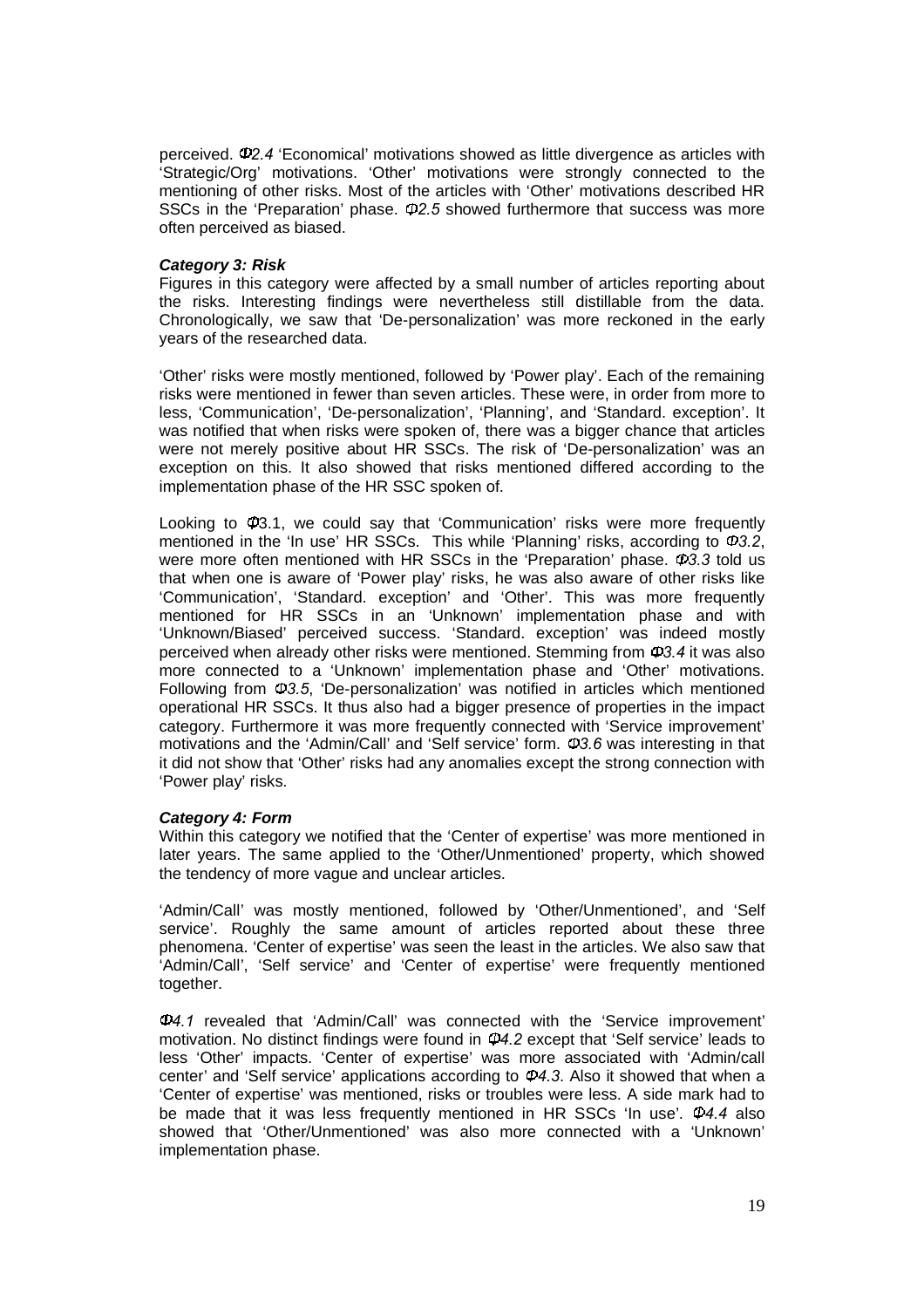### *Category 5: Impact*

The chronological findings in this category were closely connected to the 'Implementation phase' category due to its causal connection. In addition we could say that in the earlier writings impacts were juxtaposed more often. Like the risk category, this category was susceptible to strong figures due to a small number of articles in which impacts were mentioned.

The order of properties was 'Cost reductions', 'Improved operations', 'Moved responsibilities', 'Other', 'Strategic function', and finally 'Consolidated staff'. Since most of the impact properties had a positive connotation, success was also more frequent perceived. 'Economical' motivation seemed to be more often mentioned in articles that contained impacts.

When we looked in detail at the properties some interesting findings were seen, even though they were influenced by the small amount of articles.  $\Phi$ 5.1 for instance showed that staff was more frequently consolidated when HR SSCs were 'In use'. Also, there was more attention for risks concerning 'Communication' and 'Power play'. *5.2* showed that 'Improved operations' were clearly notified in HR SSCs that were 'In use'.  $\Phi$ 5.3 gave us the insight that cost reductions were both realized in 'Introduction' and 'In use' HR SSCs. Still, 'In use' HR SSCs had stronger figures on this property. When we took a look at  $\Phi$ 5.4, we could see that moved responsibilities were connected with different motivations like 'Brand development' and 'Service improvement'. Also the risk of 'De-personalization' was more likely to be perceived. We saw that this also led to more clarity on the mentioned implementation form. The same accounted for the 'Strategic function' impact as seen in  $\Phi$ 5.5. This impact was also often connected with the 'Service improvement' motivation. The 'Depersonalization' risk was also strong on this impact. Finally 'Other' impacts, as shown in *5.6*, were more often mentioned when there was no notification of the 'Self service' form of HR SSCs.

### *Category 6: Success*

Commenting on the chronological developments, we could state that in the early years the tendency was to be plain positive about HR SSCs. After this time, also question marks were made into the professional literature.

'Yes' was abundantly perceived the most. 'Yes' was followed on great distance by an 'Unknown/Biased' perceived attitude towards HR SSCs. In only two cases a clear 'No' was perceived.

In this category, we saw that when success was 'Unknown/Biased', more risks were notified. This could support the statement that the reader perceived articles more negatively when more risks were mentioned.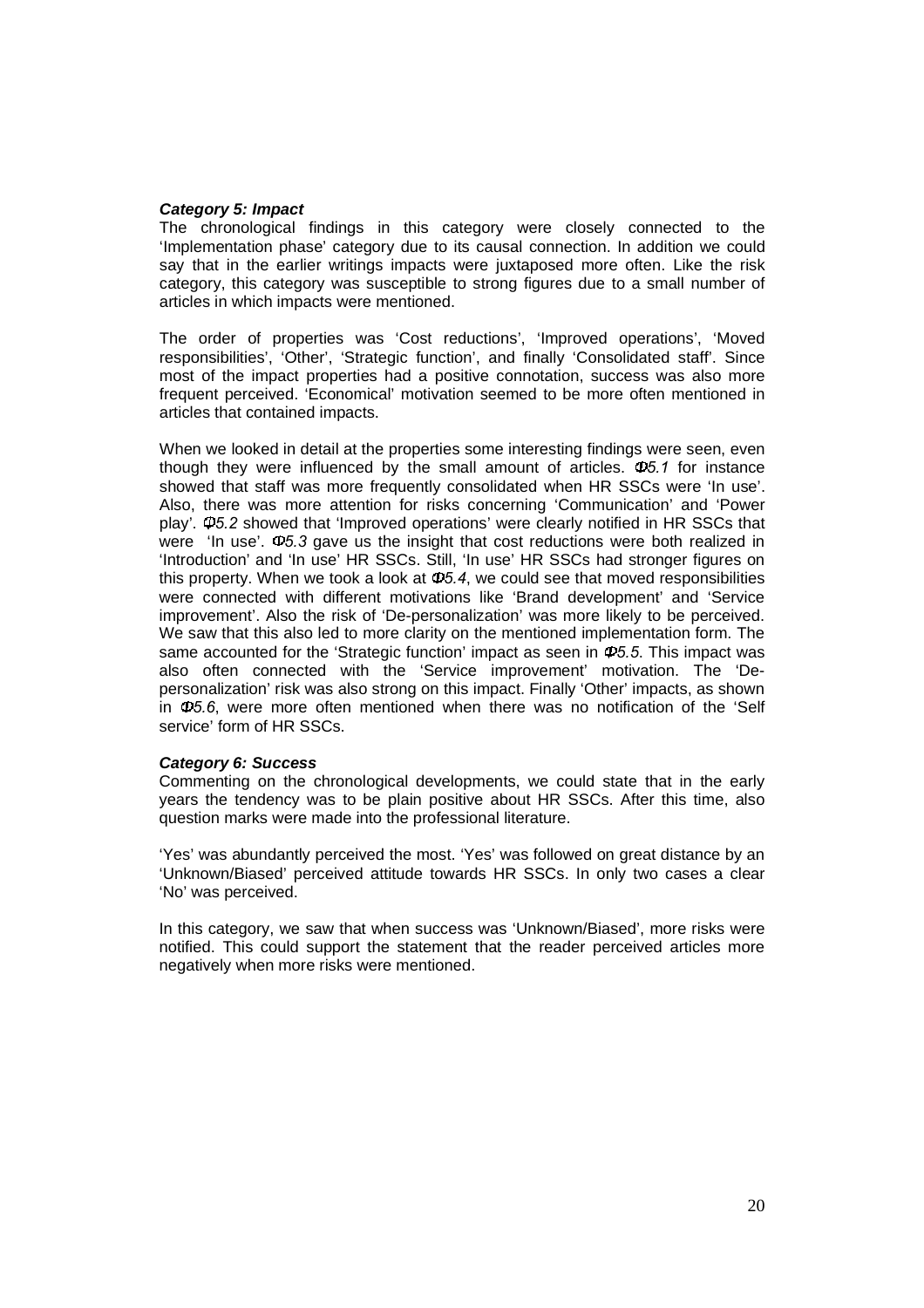# **5. Modeling**

In this chapter we will develop propositions based on the findings from chapter 4. In accordance with the GT method, we will construct a conceptualization to see if the propositions can be defended. This will be done according to the guidelines of selective coding (Strauss and Corbin 1990). Selective coding consists out of the following steps:

- 1. The first step involves explicating the story line;
- 2. The second consists of relating subsidiary categories around the core category by means of the paradigm as laid out in the story line;
- 3. The third involves relating categories at the dimensional level. Step 1, 2 and 3 will be performed in paragraph 5.1;
- 4. The fourth step entails validating those propositions against the data, which will be undertaken in paragraph 5.2;
- 5. The final step consists of filling in categories that may need further refinement and / or development. Step five will be undertaken in the third paragraph.

### **5.1 Development of the Story line and relating the Categories**

The findings chapter gave us besides raw facts also a basic insight into the connections between categories. By explicating these connections we will create a story which can help us with the further development of our insights. Within this story we should find a story line which gives us an abstract vision upon the connections. It also should describe one salient category which will be the central phenomenon around which all the other categories are integrated. This category will be known as the core category. Our story will be:

*We saw that in the selected articles of the professional HR journals multiple motivations were used for deploying a HR SSC. Still the motivation used to deploy one could differ. We will acclaim that this has a distinct impact on the anticipated risks and eventual perceived success. And thus, motivation will be our core category. In addition to this, anticipated risks influence the desired form of the HR SSC. Eventually the different focus on anticipated risks and the chosen form will result in certain reported impacts. These impacts can be both positive and negative, and are thus describing the consequences of the HR SSC. Also the phase of implementation will affect the vigor of the reported impacts. The eventual impacts will lead to a different assessment of the HR SSC. This perceived success/failure will be expressed in the articles.*

It should be notified that the basis of the propositions in the story were the interpretations that were given to the findings. Now each proposition we made in the story will be explained to come to a conceptualization.

### **Proposition 1** *Motivation influenced the anticipated Risks*

Due to the large quantity of articles mentioning motivations, the figures of this category were less strong in the quantitative analysis. Still we saw some distinct connections between different motivations and the risks that were anticipated. This created the notion that the 'trouble' focus of HR SSCs varied when the 'why' question differed.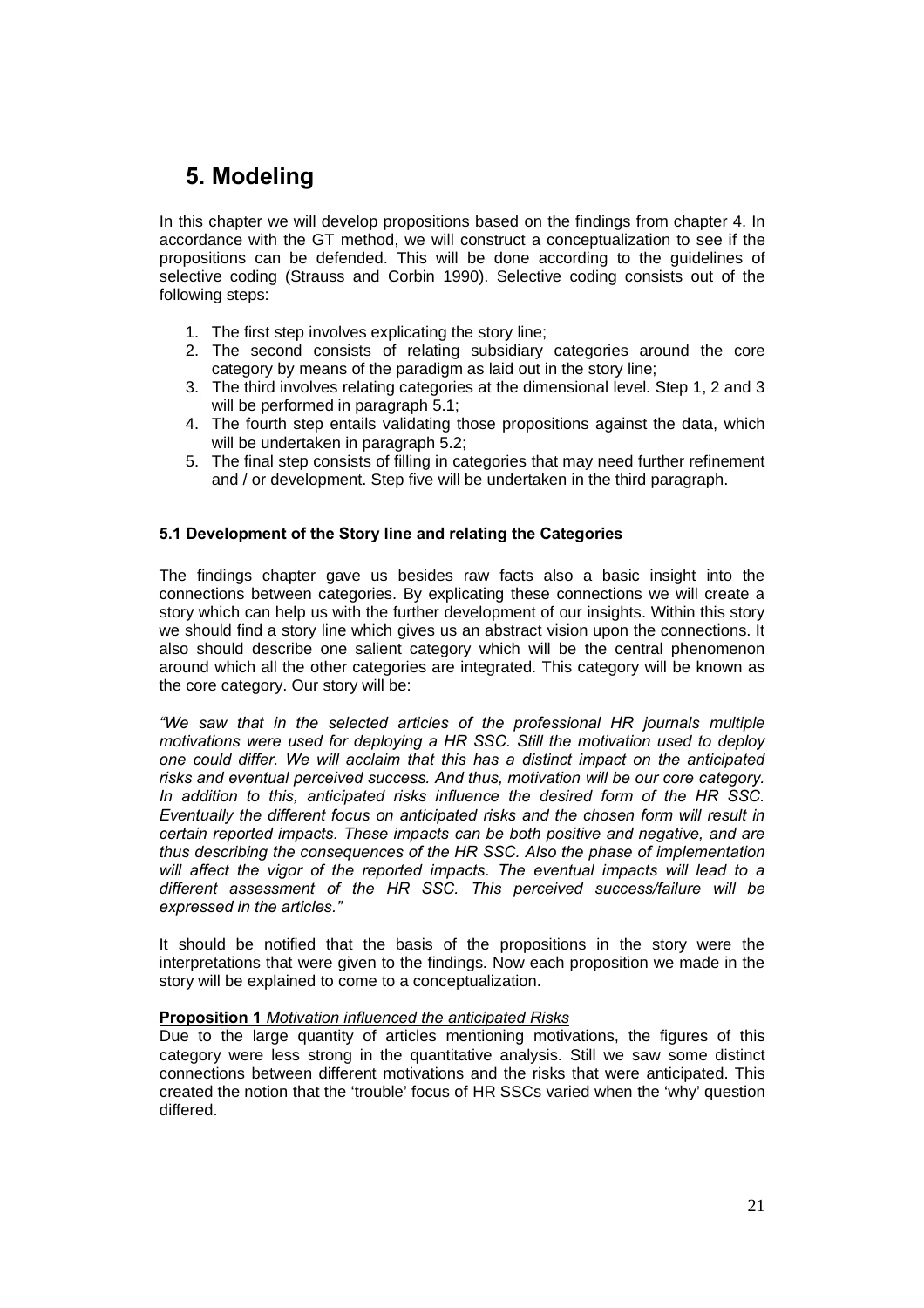### **Proposition 2** *Anticipated Risks influenced the chosen Form*

We notified in the findings chapter that there were a lot of connections between risks and forms chosen. We will argue that the anticipated risks did have a noticeable impact on the desired form of a HR SSC.

### **Proposition 3** *Anticipated Risks influenced the eventual Impacts*

Without knowing what different actions were undertaken when certain risks were perceived, we could see a connection between the risks perceived and the eventual impacts. Because the number of articles mentioning risks and impacts were little, some connections between these properties could be disfigured.

### **Proposition 4** *Form chosen influenced the eventual Impacts*

Even though the figures indicating the connection between form chosen and the impacts were small, there were some tendencies noticeable. The small figures could be the result of many articles reporting about the actual or desired form of HR SSCs. Still we expected that form had an influence on the impacts.

### **Proposition 5** *Implementation phase influenced the eventual Impacts*

Although there was only a causal connection between HR SSCs in the 'Introduction' / 'In use' phase and the impact category, we saw that figures between these properties differ. We saw that HR SSCs in the 'Introduction' phase had less strong figures on the impacts properties then 'In Use' HR SSCs. Impacts could thus be influenced by chronological developments.

### **Proposition 6** *Impacts influenced the perceived Success*

The subjective nature of the category 'Success' made that the researcher was, among other factors, influenced by positive statements about HR SSCs. The impact category consisted out of properties with mostly positive connotations. Hence, this proposition will state that the mentioning of impacts had a distinct influence on the perceived success of the HR SSC(s).

### **Proposition 7** *Motivation influenced the perceived Success*

There are a lot of unknown processes affecting the eventual success or failure of a HR SSC. It is argued that a lot of these factors are not included in this research. Yet, the motivation was used as the core category of our analyses and it was acclaimed that it could be used as a predictor for the success of a HR SSC. This proposition embraces this thought and states that the motivation could be the prime predictor of perceiving HR SSC success.

### **Figure 5.1 Modeling HR SSC**

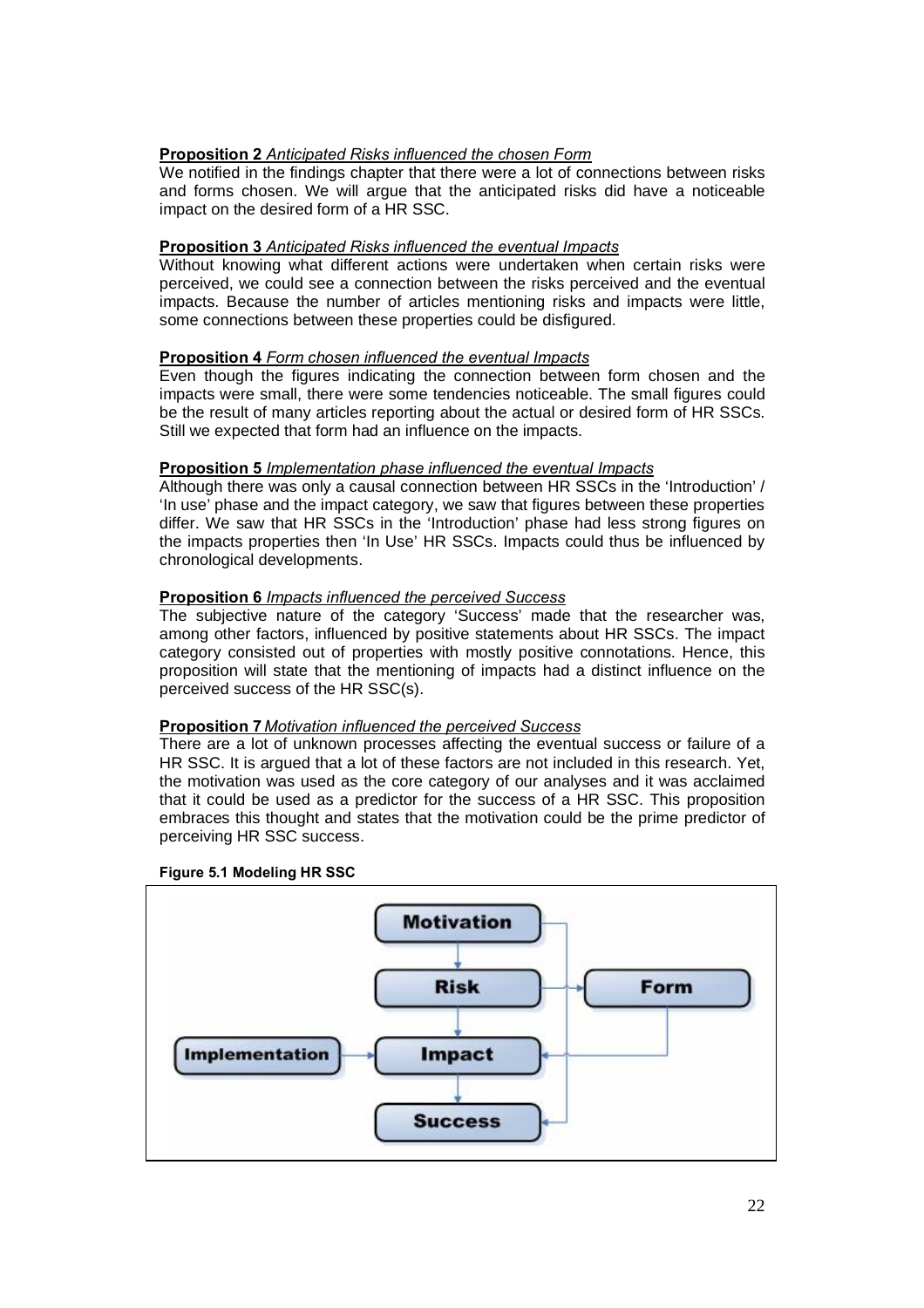### **5.2 Validating the propositions**

The linking of categories as depicted in figure 5.1 had to be validated against the data. By doing so we solidified the propositions. The collected data and analysis (see Appendix C) were used to validate the propositions. Through this we could uncover holes in the model and fill gaps within the categories. We commenced this grounding process by making statements on the propositions that followed through the data and the interpretation of it. These statements started from the core category. As mentioned before, 'Motivation' was our core category because it was most frequently mentioned and seemed to have influence on other categories. Five statements have been made, each commencing from a property of the motivation category.

### *Statement 1: Strategic / Organizational*

The *Strategic / Organizational* motivation gave little fit with the model. We could explain this due to the large quantity of articles reporting on this motivation (91%). Due to this, no real distinct interactions could be analyzed. So we will not make any statement about this motivation.

### *Statement 2: Brand development*

When *Brand development* was used as a motivation then the risk of *Communication* was significantly less frequently mentioned. '*Planning* and *Power play* were also mentioned less. *Standard. exception, De-personalization* and *Other* risks were anticipated more upon. When we calculated the relative influence that each mentioned risk had on the impacts, we saw that the directions of the figures were in accordance with the impact figures as reported in  $\Phi$ 2.2.

For instance, we saw that 'Communication' was mentioned 18% less under 'Brand Development' articles. Thus the influence the anticipation of the 'Communication' risk has on the impacts was also calculated to be 18% less.

So under the conditions that the motivation used is *Brand development*, the impact of *Improved operations* is mentioned significantly more often. *Improved operations* did not lead automatically to a highly perceived success grade. But still there was a 20% higher perceived success for *Brand development*. This gave cause to believe that proposition 7 might be factual.

If we would take into account that the form chosen had influence on impacts, we saw a totally disfigured image when we compared it with the impacts as seen at *2.2*. We calculated this like we did with the anticipated risks. We calculated the relative influence that each mentioned form had on the impacts. We saw that if we would add those figures up with the figures of the anticipated risks, the direction of the impact figures would be disfigured. Hence, proposition 4 seemed to be obsolete when we looked at this statement.

### *Statement 3: Service Improvement*

When *Service Improvement* was used as a motivation then the risk of *Depersonalization* was significantly more frequently mentioned. Just like with *Brand development* we calculated the relative influence that each risk mentioned had.

This calculation gave rise to believe that every impact would be more frequently mentioned, except *Other*. This is almost in accordance with the impacts as mentioned under *2.3*, which also mentioned *Other* slightly positive. Anticipated risks seemed thus to be a rather good predictor for the direction of reported impacts.

Since the 'positive' impacts were more frequently mentioned a high perceived success rate was expected. This was indeed the case. Still the perceived success was lower then with *Brand development´*. This gave reason to believe that proposition 7 was necessary to explain the changed figures.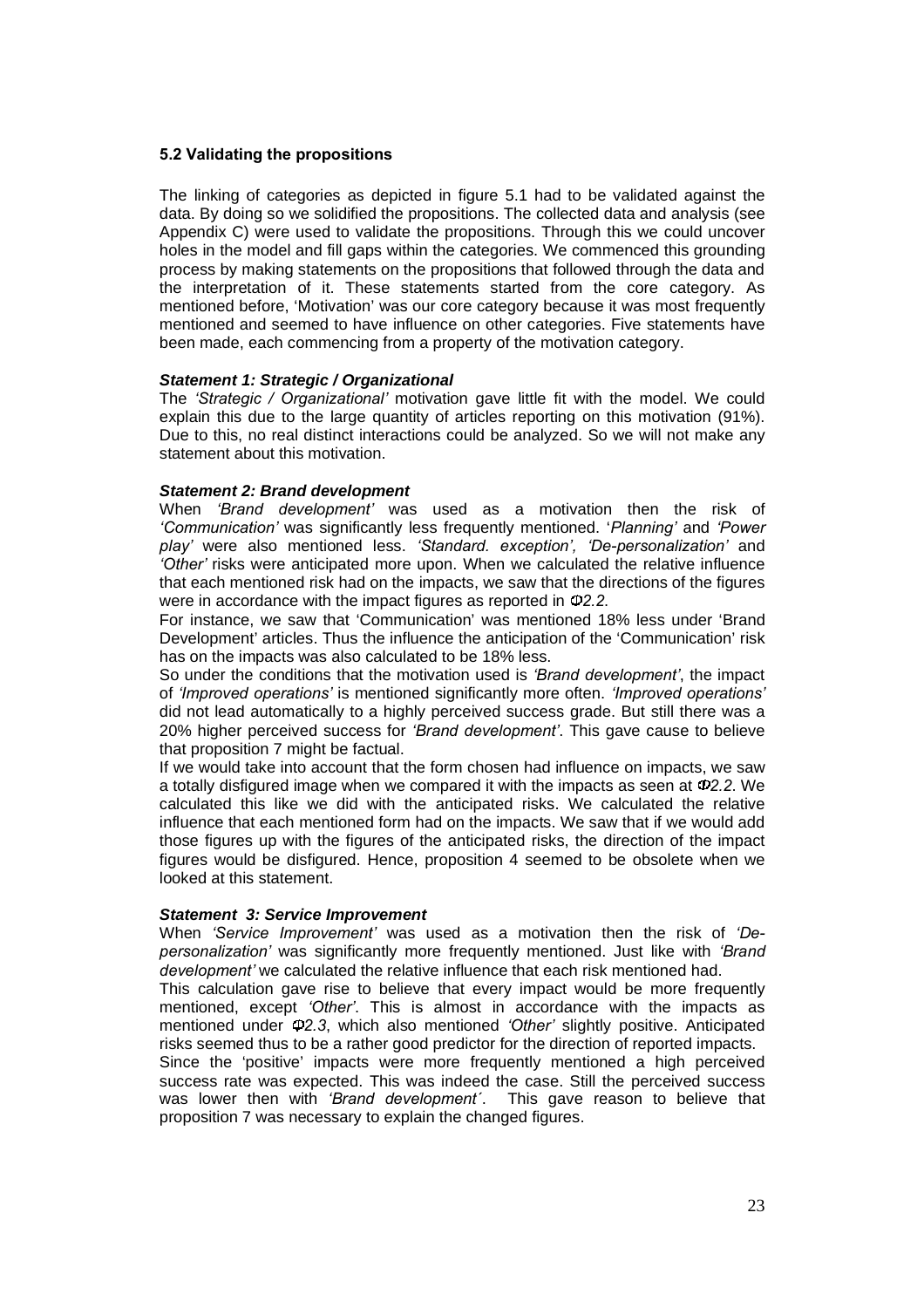When *Service Improvement* was used as a motivation then also a stronger choice of the *Admin/Call* and *Self service* forms was seen. This would have only a slight influence on the impacts and disfigures the direction. Thus the rigor of proposition 4 was again disputed.

### *Statement 4: Economical*

When 'Economical' was used as motivation then there were no risks anticipated significantly more often. Also no form was chosen significantly more and also no impacts were reported more then average.

The statement from prof. Strikwerda (IntermediairPW 2005; Strikwerda 2007) that he saw in the field of SSCs that solely an *Economical* motivation to implement an SSC was not enough to achieve changes, was endorsed by this research. The figures were overall very weak and a focus on economical changes seems to leverage no (distinct) advantages. Janssen & Joha (2006) stated that when economical motives were reported, they were unlikely to be achieved. This statement was also supported by the collected data.

### *Statement 5: Other*

When '*Other* was used as a motivation then all risks except '*Planning* were significantly more frequently mentioned.

When we calculated the relative influence that each mentioned risk had on the impacts, we saw that the directions were completely in accordance with the impact figures of  $\Phi$ 2.5. Again it was confirmed that anticipated risks were a good predictor for the direction of impacts reported.

Also here, the directions would be disfigured when we would take the relative influence into account that the chosen form would have. Thus proposition 4 seemed to be obsolete.

All the anticipated risks then leaded to reporting less *Improved operations*, *Cost reductions* and *Other* impacts. *Consolidated staff, Moved responsibilities* and *Strategic function* are reported more. The reporting of these impacts leaded to a more biased view upon success. This was in accordance with the perceived success under  $\Phi$ 2.5. Yet the intensity of these figures differed and thus made proposition 7 again more likely.

### **5.3 Solidifying the conceptualization**

The statements of the previous paragraph laid out the conceptualization. The propositions that we made were validated against the data and one proposition had to be dropped. By doing so, we solidified our interpretations of the findings and came up with the final propositions for our conceptualization:

- *Proposition 1, 2 and 5* were validated through the data of Appendix C;
- *Proposition 3* was checked by comparing expected reported impacts, with the actual reported impacts under that motivation. The expected reported impacts were calculated by adding up the relative influences of the risks mentioned under a certain motivation. The direction seemed to be almost always just. This gave rise to believe that the anticipation of risks could be a good predictor of the reported impacts;
- *Proposition 4* was checked in a similar way as proposition 3 but seemed too weak and inaccurate to be included into our conceptualization. For this the proposition was excluded in our conceptualization;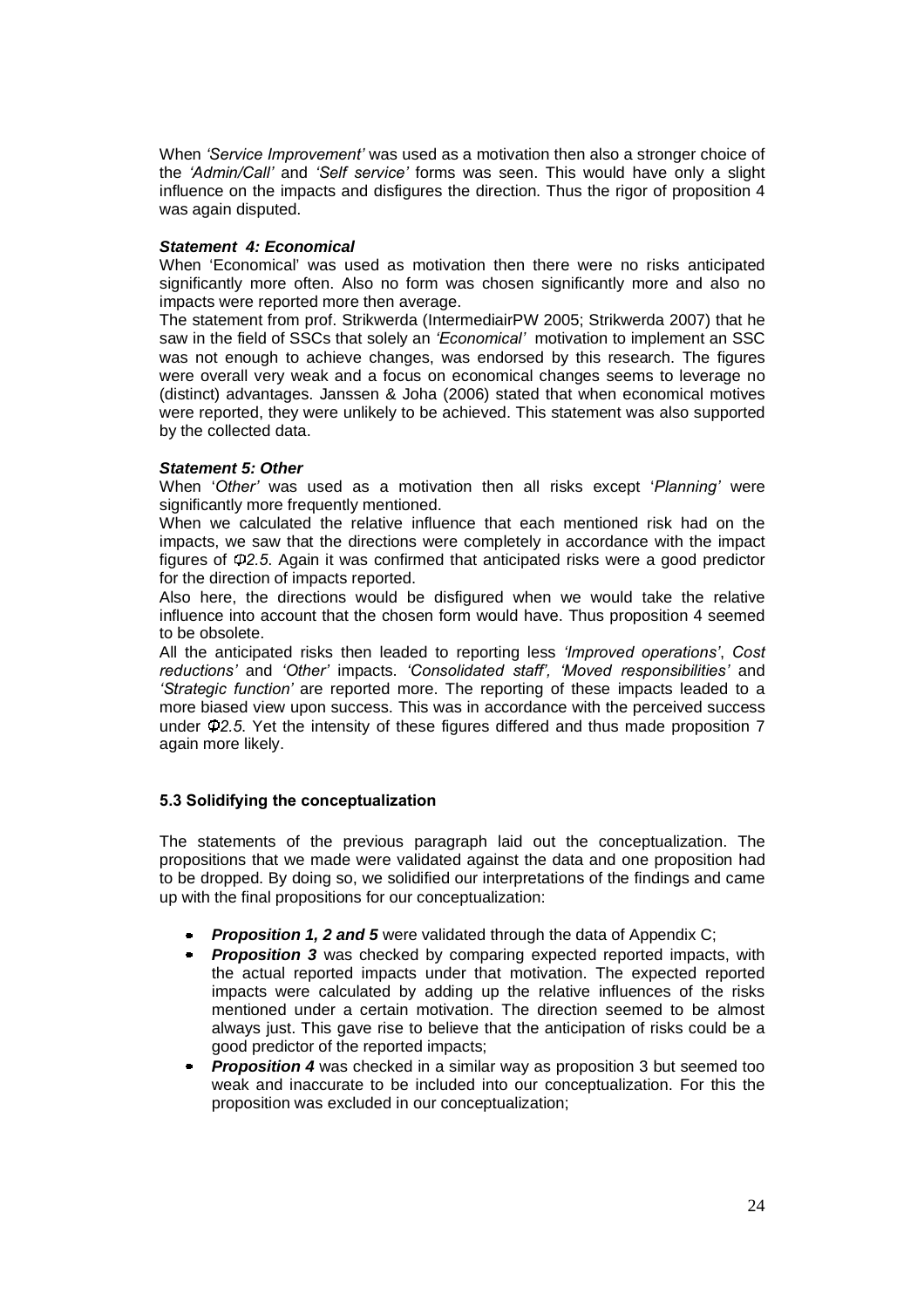- **Proposition 6** was checked and the directions seemed to be accurate. Still the intensity of the figures was not as we would expect when looking to our core category;
- **Proposition 7** was used to explain the variance between the expected perceived success according to the reported impacts (proposition 6) and the actual mentioned success under motivations. This proposition therefore is used to encapsulate the black-box of intervening conditions that influence the risks anticipated, the impacts reported, and the success perceived. With this proposition it is claimed that the model is placed within a context of vague circumstances.

That the strength of the figures differed and often only the directions of the figures were accurate, showed that there were a lot of intervening conditions which were not included by our conceptualization. These inaccuracies could be the result of measuring errors (unjust interpretation of the articles), intervening conditions which were not notified, calculation errors and also errors by the writers of the articles. Still the propositions made were founded correct for the data and articles used. Our final conceptualization, which is in line with the data, will be represented by a flow chart as depicted in figure 5.2.

**Figure 5.2 Revised model of the HR SSC** 

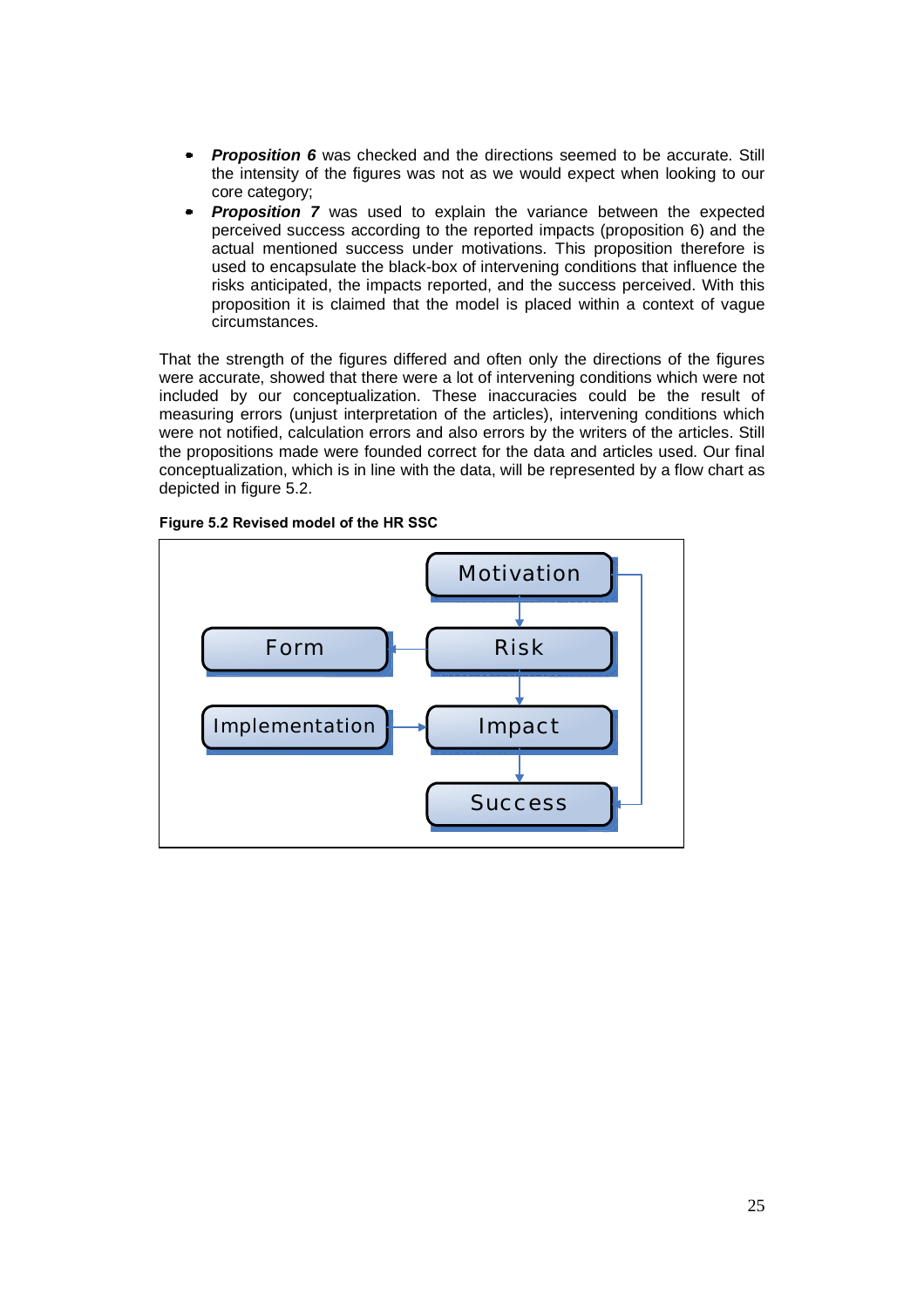# **6. Conclusion**

This concluding chapter will be used to reflect back on the findings and the conceptualization. A short summary will be given of what has been done in this research and major conclusion will be summed up. We will also use the first paragraph for recommendations and future research questions. In the second paragraph we will analyze the strengths and limitations of the research so we can put the findings in a broader context and develop our understanding of the main conclusions.

### **6.1 Insights and implications of the study**

In this research we developed a conceptualization of the articles that were selected from the professional HR journals with the grounded theory method. This conceptualization gave an insight into a multitude of phenomena that surround HR SSCs with the following main conclusions:

- 'Brand development' or 'Service Improvement' motivations for deploying a HR SSC led to more positive impacts and a higher success rate;
- Solely 'Economical' motivations were not enough to achieve positive impacts;
- Risks anticipated were a good predictor for eventual impacts;
- HR SSCs had more strong impacts as they grew over time.

It is of the essence to notify that our conceptualization was foremost a conceptualization of the articles which were included in our research. Hence, we will not say that we developed a theory. We made merely a conceptualization of the findings in the selected articles in order to help us with the research questions which were stated in the introduction:

### *What are the lessons learned from the professional HR literature about HR SSC?*

### *In which way can HR SSCs be modelled on the basis of those lessons?*

This research highlighted the statement that there is still a lot of room for researcher to conduct research on HR SSCs. In chapter 4 we saw the findings which we derived from the professional HR articles. In chapter 5 we saw how we used that data to model HR SSCs, and thus answered our second research question. We concluded that motivation is the core category which has a major impact on other categories.

The developed conceptualization gave support to previously made academic remarks but also left us with contradictive statements and open gaps. Our conceptualization gave us also the opportunity to raise some questions. It was hard to believe that a single category can be the cause of a following one. The causal connections thus need to be extended. Also the properties, as defined in chapter 3, should be extended or narrowed down in their definition to get more specificity on the causal connections.

As mentioned in paragraph 2.3, we also made it our goal to close the gap between HR academics and HR professionals. Through this research we can reach out to academics by giving them recommendations based on our conclusions for future research.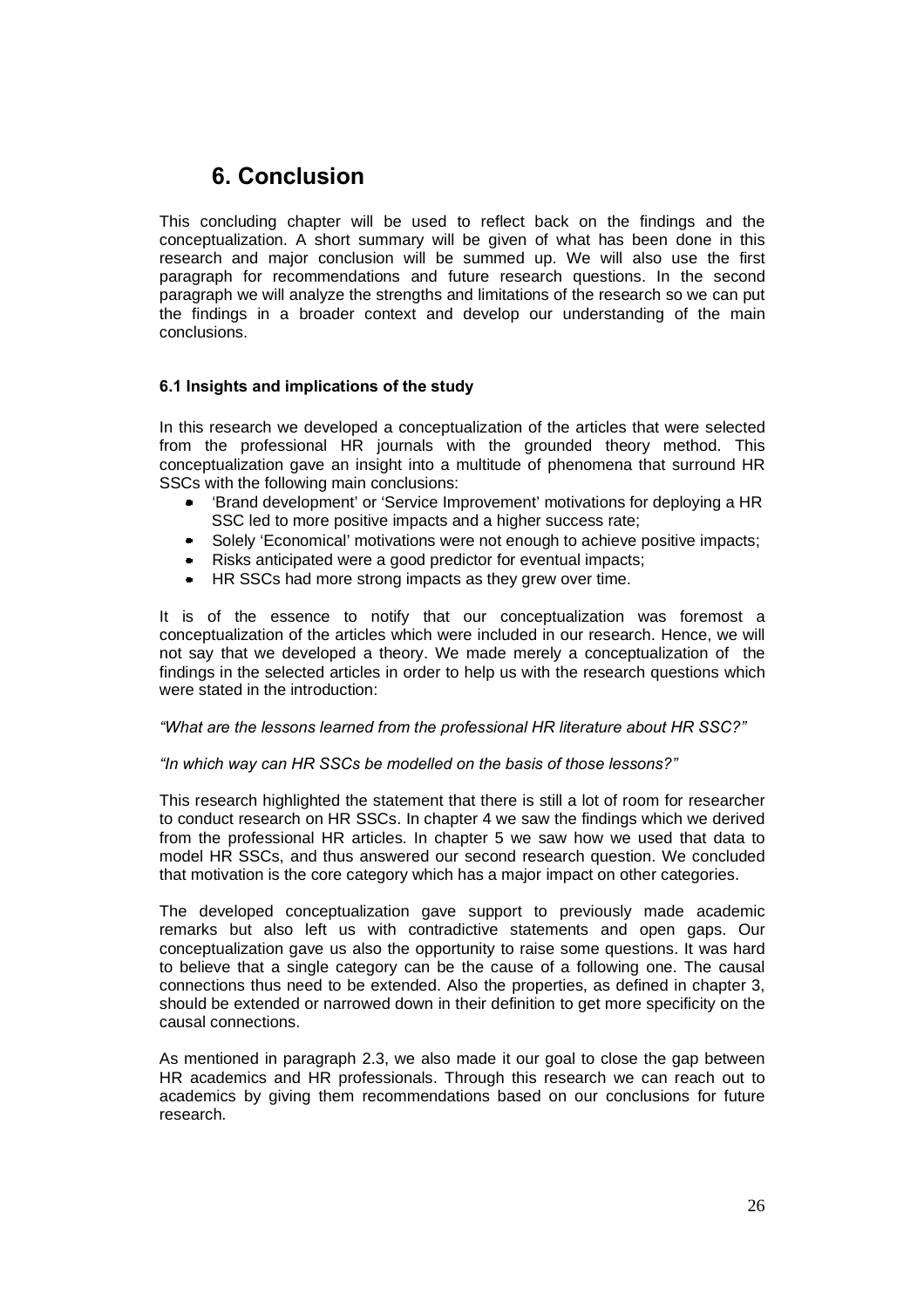One recommendation is to examine what will actually change when different risks are anticipated. Do divisions change the service level agreements with the HR SSC, does the culture change, or will the people or the form of the HR SSC be heavily influenced? And does it work as a panacea against certain HR SSC troubles when a certain risk is anticipated?

A second recommendation is to research why HR SSCs, which were deployed for economical motives, did not achieve as many positive aspects as HR SSCs which were deployed for different motivations. Could it be that there simply is no money saved? Or do companies with a 'money saving' motivation hollow the budget of a HR SSC out more, so it can also deliver less qualitative high services?

The third and last recommendation will be to research the development of HR SSCs through time. In our research it was perceived that they seemed to have more positive impacts when time passed by. The question can be raised if this is truly the case. Could it be that it is perceived just because people needed time to adapt to it? Or does the quality really increase over time?

### **6.2 Strengths and limitations**

The research was limited by our methodology and by the literature used. To start with the literature we have to reflect back on our previous statement in which we notified the biased nature of the professional HR journals. The data which was presented as factual may not be so. Impacts that were presented as factual may also be biased. Possibilities to check the validity of the data were limited and this vagueness had to be accepted. Data could for instance be influenced by the writing style of the journal or the mission statement. For example, we saw that the attitude towards HR SSCs of IntermediairPW was a lot more biased than of other journals.

We saw that even the notified tendency that HR SSCs got more attention through time could be challenged. Because indeed, IntermediairPW and People Management were only included respectively since 2005 and 2006. But even when we take this in account we believe that the notified tendency is real. This tendency was as it happens also perceivable in the article history of People Management (which was visible, although not retrievable before 2006) where we could see less articles matching the key words.

The method used had some distinct impacts on our results. The interpretive approach is totally in accordance with GT and of the essence for an explorative research like we made. Still we should keep in mind that the conclusions were a direct result from the interpretations the author made. For instance, we can see that in some articles, '*Introduction*' and *In use* were both mentioned. Yet the concept matrix did not make any distinction if the impacts were mentioned in the *Introduction* or *In use* phase. This however did have an influence on the interpretation of the data and thus the propositions developed.

Also the data in the concept matrix was subject to debate since no inter-rater was used to control if the phenomena witnessed were indeed present in the articles or just an error of judgment from the reader. Errors of measurement thus were likely present. Also an impact that was perceived in one article as successful could be perceived as negative in the other due to the dependence on the author's wit.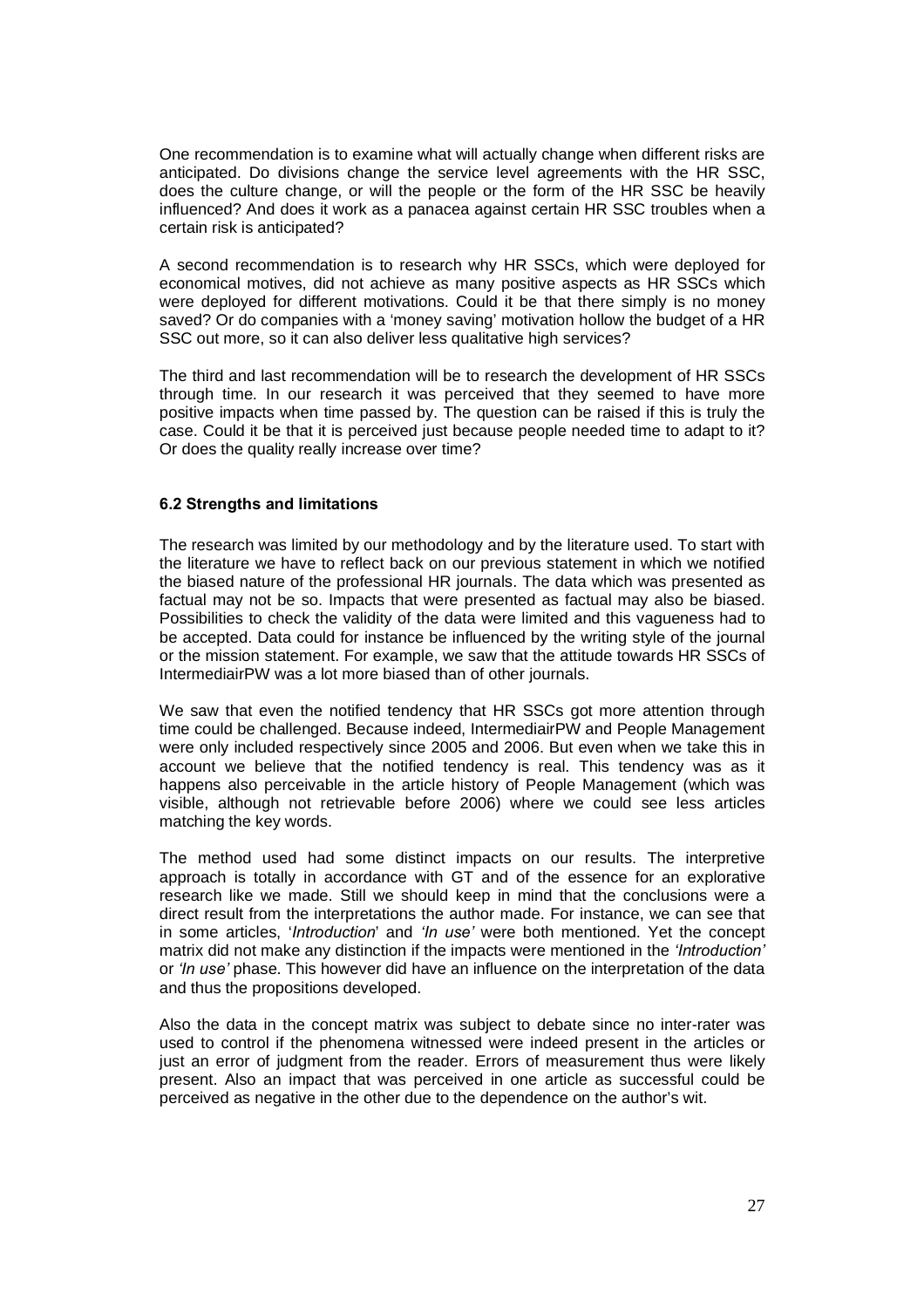These errors could be reinforced by the little amount of articles that we used. When only 5 out of 34 articles reported an impact, it could be disputed that we could make any valid statements. This also made the method of analysis a disputable one. When we compared the figures of property presence we should take into account that the percentages are not of the same strength. We did not use a method to correct the strengths of these percentages. Analyzing other data to support or undermine the statements we made and using better methods for analysis could thus be interesting for future research.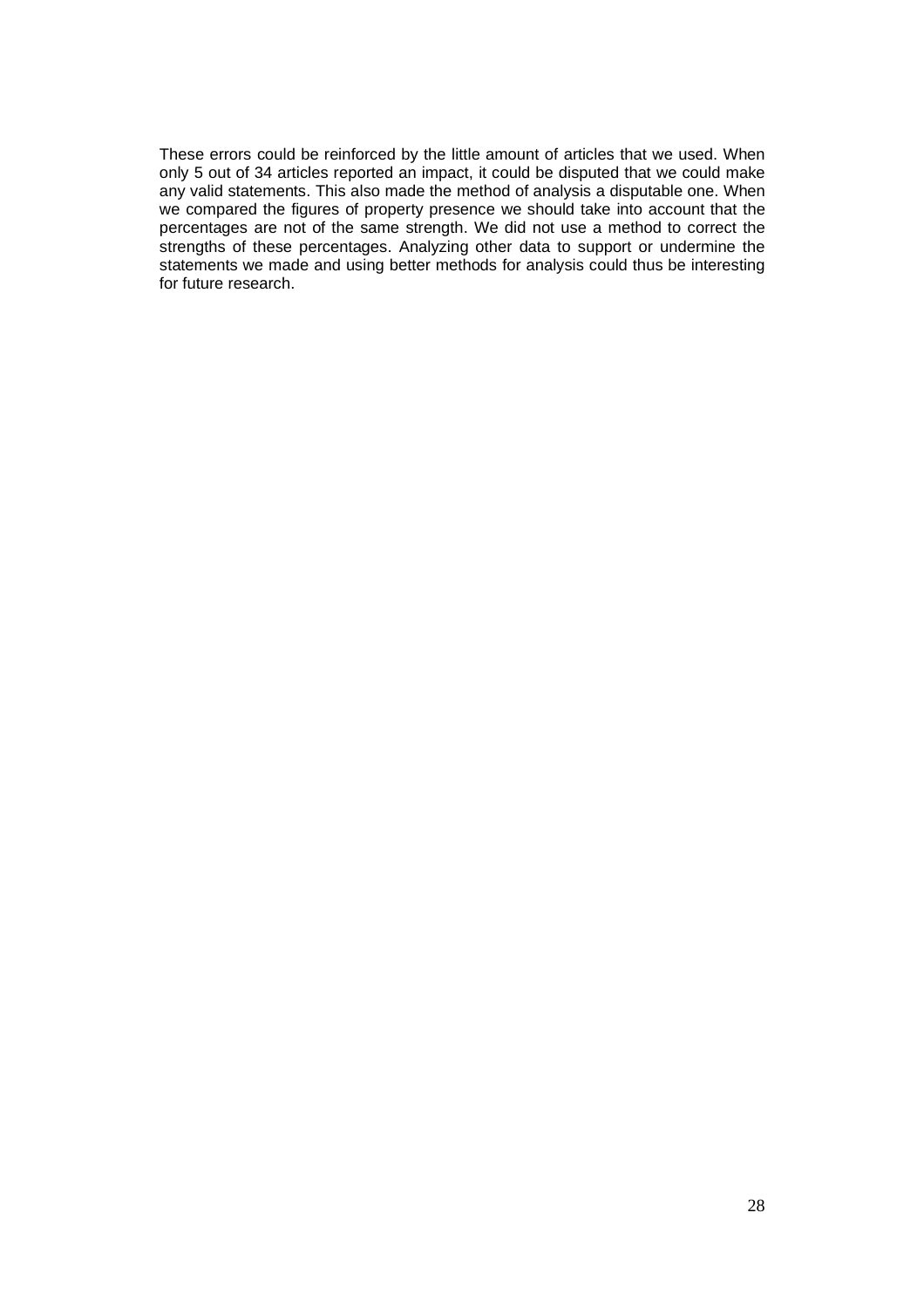# *Appendix A*

*List of gathered articles from professional HR Journals* 

| u<br>$\mathbf{s}$<br>е<br>d | Author                          | <b>Journal</b>                 | <b>Content</b>                                           |
|-----------------------------|---------------------------------|--------------------------------|----------------------------------------------------------|
| Ν                           | (Galante 1987)                  | Human Resource Planning        | Case study about HR and strategy                         |
| N                           | (Mathys and Burack<br>1993)     | Human Resource Planning        | Strategic approaches to downsizing in<br><b>HR</b> field |
|                             | N (Ulrich 1995)                 | Human Resource Planning        | Overview of HR SSC developments                          |
| N                           | (Keith and Hirschfield<br>1996) | HR Focus                       | Describing the occurrence of SSCs                        |
|                             | N (Leclerc 1997)                | HRMagazine                     | Implementing HR information system                       |
| N.                          | (Stopper 1998)                  | Human Resource Planning        | <b>Customer satisfaction</b>                             |
| N                           | (Walker 1998)                   | Human Resource Planning        | HR measures                                              |
|                             | Y (Albertson 1999)              | <b>Employee Benefit News</b>   | HR Call center implications                              |
| Y.                          | (Hays 1999)                     | Workforce                      | HR Call center development                               |
| Y                           | (Paradiso 1999)                 | <b>Employee Benefit News</b>   | Implementation issues concerning HR<br>call center       |
|                             | Y (Smith 1999)                  | <b>Employee Benefit News</b>   | Implementing issues concerning HR<br>call center         |
| N                           | (Albertson 2000)                | <b>Employee Benefit News</b>   | Study findings on HR outsourcing                         |
|                             | Y (Flynn 2000)                  | Workforce                      | HR development at IBM                                    |
|                             | N (HRfocus 2000)                | <b>HR</b> focus                | Survey eHRM                                              |
|                             | N (Quinn 2000)                  | <b>Employee Benefit News</b>   | <b>Implementing eHRM</b>                                 |
|                             | N (Tyler 2000)                  | <b>HRMagazine</b>              | Religion-based career service centers                    |
| N                           | (Killian 2001)                  | <b>Employee Benefit News</b>   | Implementation of HR call center                         |
|                             | N (Krynski 2001)                | <b>Employee Benefit News</b>   | Fixing outsourcing relationships                         |
| Y                           | (Martinez 2002)                 | HRMagazine                     | Sourcing options of recruitment                          |
|                             | N (Doke 2003)                   | <b>HRMagazine</b>              | <b>Offshoring services</b>                               |
| Y                           | (FraseBlunt 2004)               | HRMagazine                     | Issues surrounding HR SSCs                               |
|                             | N (Lee 2004)                    | <b>Employee Benefit News</b>   | Call center benefits                                     |
| N                           | (Bakker 2005)                   | <i><b>IntermediairPW</b></i>   | Role of HR personnel                                     |
| N                           | (Bakker and Bosma<br>2005)      | <b>IntermediairPW</b>          | Demand for HR personnel                                  |
| Y                           | (Bosma 2005)                    | <i><b>IntermediairPW</b></i>   | Development HR SSC at Dutch<br>Government                |
| N                           | (Grauman and Paul<br>2005)      | <b>Employee Benefit News</b>   | <b>Outsourcing HR</b>                                    |
| Y                           | (IntermediairPW 2005)           | <i>IntermediairPW</i>          | Interview with Prof. Strikwerda                          |
| N                           | (Marquez 2005)                  | <b>Workforce Management</b>    | Call center employees                                    |
| Ν                           | (Munniksma 2005)                | <b>HRMagazine</b>              | <b>Collaborations with College Career</b><br>Centers     |
| N                           | (Rison and Tower 2005)          | <b>Human Resource Planning</b> | Cost reductions in HR field                              |
| Y                           | (Schoemakers 2005)              | <i>IntermediairPW</i>          | SSC at ABN AMRO/Government                               |
| N                           | (Bosma 2006)                    | <b>IntermediairPW</b>          | Reasons against HR SSC                                   |
| Y                           | (Brockett 2006a)                | People Management              | HR SSC in GLA (London)                                   |
| N                           | (Brockett 2006b)                | People Management              | Outsourcing government functions                         |
| Y                           | (IntermediairPW 2006)           | <b>IntermediairPW</b>          | Gap between strategic partnerships<br>and HR SSC         |
| Y                           | (Langendijk 2006)               | <b>IntermediairPW</b>          | Developments in HR                                       |
| Y                           | (Manocha 2006a)                 | People Management              | Introduction HR SSC at MoD (UK)                          |
|                             | (Manocha 2006b)                 | People Management              | Introduction HR SSC at MoD (UK)                          |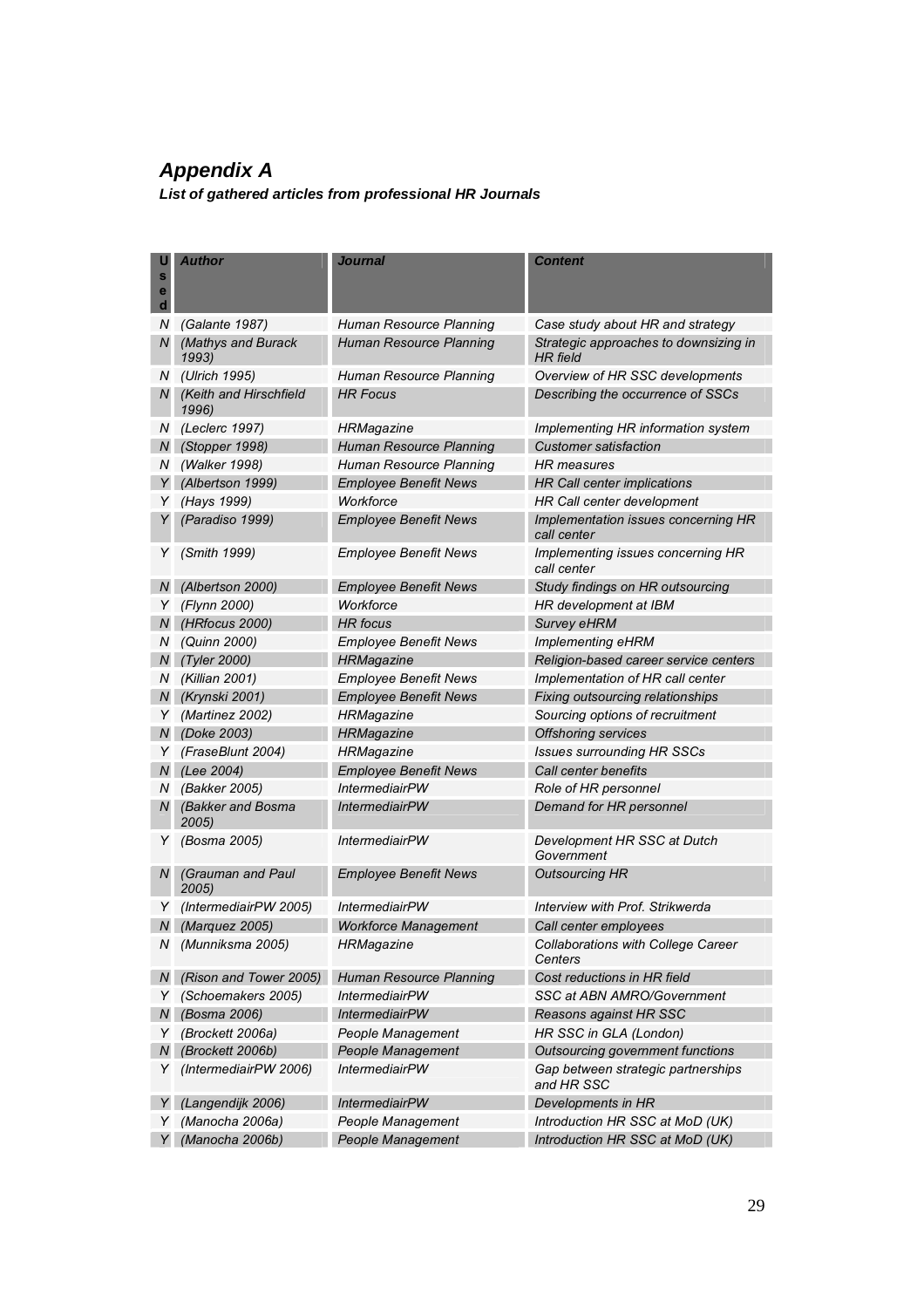|              | N (Marquez 2006)               | <b>Workforce Management</b>  | <b>Outsourced call centers</b>                       |
|--------------|--------------------------------|------------------------------|------------------------------------------------------|
| Y            | (PeopleManagement<br>2006a)    | People Management            | Preparation of NHS Wales to move to<br>SSC           |
| N            | (PeopleManagement<br>2006b)    | People Management            | <b>Function description</b>                          |
| Y.           | (PeopleManagement<br>2006c)    | People Management            | Introduction of HR SSC at NHS                        |
| Y            | (PeopleManagement<br>2006d)    | People Management            | Research counsels pull together in<br>SSC            |
|              | Y (PeopleManagement<br>2006e)  | People Management            | HR SSC at Royal Bank of Scotland                     |
| N            | (PeopleManagement<br>2006f)    | People Management            | Outsourcing deal Unilever                            |
| Y            | (PeopleManagement<br>$2006g$ ) | People Management            | Consequences HR SSC for line-<br>managers            |
|              | N (Pickard 2006)               | People Management            | HR outsourcing at BBC                                |
| N            | (Robinson 2006)                | People Management            | Developments in HR field                             |
| N            | (Schoeff 2006a)                | <b>Workforce Management</b>  | Call centers in Guatemala                            |
| Y            | (Schoeff 2006b)                | <b>Workforce Management</b>  | <b>HR SSC introduction at US Postal</b><br>Service   |
| Y            | (Scott 2006)                   | People Management            | Preparation HR SSC for London<br>boroughs            |
| Ν            | (Verheijen 2006)               | <b>IntermediairPW</b>        | Generation management in 4<br>companies              |
| N            | (WorkforceManagement<br>2006)  | <b>Workforce Management</b>  | <b>Function description</b>                          |
| N            | (Arkin 2007)                   | People Management            | HR business partner role                             |
| Y            | (Boerman 2007)                 | <b>IntermediairPW</b>        | <b>Failures around HR SSC at Dutch</b><br>government |
| N            | (Geleijnse 2007)               | <i><b>IntermediairPW</b></i> | Introduction eHRM in different<br>organizations      |
| Y            | (Griffiths 2007)               | People Management            | Reforms at Health Service Scotland                   |
| Y            | (HRfocus 2007a)                | HR focus                     | HR SSC solution at company                           |
|              | Y (HRfocus 2007b)              | <b>HR</b> focus              | <b>Results HR SSC survey</b>                         |
|              | Y (HRfocus 2007c)              | HR focus                     | <b>Risks HR SSC</b>                                  |
|              | N (Marquez 2007)               | <b>Workforce Management</b>  | Company profile                                      |
|              | N (Palmieri 2007)              | <b>Employee Benefit News</b> | Rules about electronic transmissions                 |
| $\mathcal N$ | (PeopleManagement<br>2007a)    | People Management            | <b>Function description</b>                          |
|              | Y (PeopleManagement<br>2007b)  | People Management            | Interview with Prof. Dave Ulrich                     |
| N            | (Phillips 2007a)               | People Management            | Conservative Party's ideas                           |
| Y            | (Phillips 2007b)               | People Management            | HR SSC at Ministry of Defence (UK)                   |
| N            | (Reilly 2007)                  | People Management            | Survey on HR developments                            |
| Y            | (Scott 2007)                   | People Management            | Preparation HR SSC Sainsbury's                       |
| N            | (Weidema 2007)                 | <b>IntermediairPW</b>        | Development HR profession                            |
| Y            | (Chubb 2008)                   | People Management            | Preparation HR SSC at company                        |
| Y            | (Geleijnse 2008)               | <b>IntermediairPW</b>        | Introduction HR SSC The Haque                        |
| Y            | (Griffiths 2008)               | People Management            | Impact of HR SSC usage                               |
| $N_{\perp}$  | (Miller 2008)                  | <b>HRMagazine</b>            | Study on HR sourcing options                         |
| Y            | (PeopleManagement<br>2008)     | People Management            | Survey HR SSC developments                           |
| N.           | (Van Putten 2008)              | <b>IntermediairPW</b>        | <b>Outsourcing HR SSC KPN</b>                        |
| Ν            | (Weidema 2008a)                | <b>IntermediairPW</b>        | Interview public servant Dutch<br>government         |
| N            | (Weidema 2008b)                | <b>IntermediairPW</b>        | HRM in business market                               |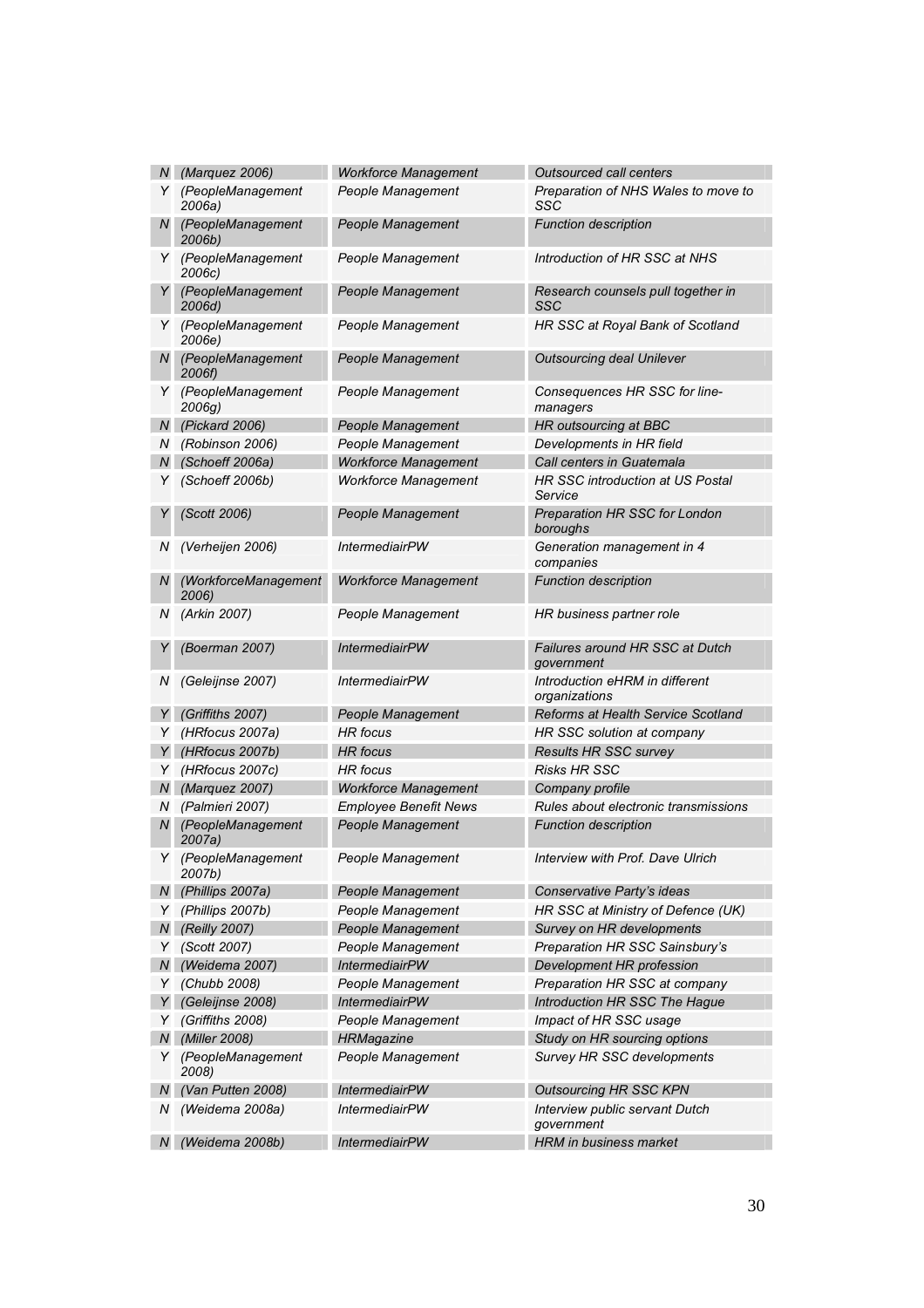# **Appendix B**<br>Concept Matrix of selected articles (part 1 of 2)

|                | <b>DessE\nvomrU</b>            |                 |               |                |                    | ۰          |            | o                |                | ۰                 |                  | ۰          | ×            | ×               |                           | N         | ×               | ×               | ×               |                 |                 |                   |            | ×                |            |            |                                       |                    |
|----------------|--------------------------------|-----------------|---------------|----------------|--------------------|------------|------------|------------------|----------------|-------------------|------------------|------------|--------------|-----------------|---------------------------|-----------|-----------------|-----------------|-----------------|-----------------|-----------------|-------------------|------------|------------------|------------|------------|---------------------------------------|--------------------|
| 559900         | CN                             |                 |               |                |                    | ۰          |            | ō                |                | ۰                 |                  | ۰          |              |                 | ×                         | ۳         |                 |                 |                 |                 |                 |                   |            |                  |            | ×          |                                       |                    |
|                | se),                           | ×               | ×             | ×              | ×                  | ۳          | ×          | π                | ×              |                   | ×                | ٣          |              |                 |                           | ۰         |                 |                 |                 | ×               | ×               | ×                 | ĸ          |                  | ×          |            | ×                                     | ĸ                  |
|                | Other                          |                 | ×             |                |                    |            |            | e                |                | ۰                 |                  | ۰          |              |                 |                           | ۰         |                 | ×               |                 |                 |                 |                   |            |                  |            |            |                                       |                    |
|                | rcibrut cigainis               |                 | ×             |                | ×                  | 24         | ×          |                  |                | o                 |                  | o          |              |                 |                           | ۰         |                 |                 |                 |                 |                 |                   |            |                  |            |            |                                       |                    |
|                | Movec responsialties           | ×               | ×             |                | ×                  | m          | ×          |                  |                | ۰                 |                  | ۰          |              |                 |                           | ö         |                 |                 |                 |                 |                 |                   |            |                  |            |            |                                       |                    |
| Impact         | Cast reductions                | ×               | ×             |                |                    | N          | ×          |                  |                | ō                 |                  | ō          |              |                 |                           | ۰         |                 | ×               |                 |                 |                 |                   |            |                  | ×          |            |                                       |                    |
|                | enoilenecc beyong mil          |                 | ×             |                | к                  | N          | ×          |                  | ×              |                   |                  | ö          |              |                 |                           | 6         |                 | ×               |                 |                 |                 |                   |            |                  |            |            |                                       |                    |
|                | Consolidated staff             |                 | ×             |                |                    | ٣          | ×          | ۳                |                | ۰                 |                  | ۰          |              |                 |                           | ۰         |                 |                 |                 |                 |                 |                   |            |                  |            |            |                                       |                    |
|                | Denoimemnu <sup>n</sup> herito |                 |               |                |                    | ۰          |            | c                | ×              |                   |                  | 0          |              | ×               |                           | ۳         |                 | ×               | ×               |                 |                 | ×к                |            | ×                |            |            |                                       |                    |
| erne)          | Carter of experise             |                 |               |                |                    | ۰          |            | e                | ×              |                   |                  | ÷          |              |                 |                           | ۰         | ×               |                 |                 | ×               | ×               |                   |            |                  |            | ×          |                                       |                    |
|                | Self service                   | ×               |               |                | ×к                 | 59         | ×          |                  |                | ۰                 |                  | ۰          | ×            |                 |                           |           | ×               |                 |                 | ×               | ×               |                   |            |                  | ×          | ×          | ×                                     | ä                  |
|                | Admin / Cal                    | ×               | ×             | ×              | ×                  | ≂          | ×          |                  |                | ۰                 | ×                |            | ×            |                 | ×                         | N         | ×               |                 |                 | ×               | ×               |                   |            |                  |            | ×          |                                       |                    |
|                | Ofher                          |                 |               | ×              |                    | ٣          |            | c                | ×              |                   | ×                |            | ×            | ×               | ×                         | m         |                 | ×               |                 | ×               |                 |                   | ĸ          |                  |            |            |                                       |                    |
|                | personal zeipr                 | ×               |               |                | ×                  | N          | ×          |                  |                | ۰                 | ×                |            |              |                 |                           | ٥         |                 |                 |                 |                 |                 |                   |            |                  |            | ×          |                                       |                    |
|                | Standard, except               |                 |               |                |                    | ⋼          |            | o                |                | ۰                 | ×                |            |              | ×               |                           | ۳         |                 |                 |                 |                 |                 |                   |            |                  |            |            |                                       |                    |
| Ď              | Pover Play                     |                 | ×             |                |                    |            | ×          | π                |                | ۰                 | ×                |            | ×            | ×               |                           | N         |                 |                 | ×               | ×               |                 |                   | ×          |                  |            |            |                                       | p                  |
|                | Plaring                        |                 |               |                |                    | ۰          |            | c                |                | o                 |                  | ۰          | ×            |                 | ×                         | N         |                 |                 |                 |                 |                 |                   |            |                  |            |            |                                       | ¢                  |
|                | Communication                  |                 |               |                |                    | ۰          | ×          |                  |                | ۰                 | ×                |            |              |                 |                           | ۵         |                 |                 |                 |                 |                 |                   | к          |                  | ×          |            |                                       |                    |
|                | Other                          |                 |               |                |                    | ۰          | ×          |                  |                | ۰                 | ×                |            |              | ×               |                           | ۳         |                 |                 | ×               |                 |                 |                   |            |                  |            |            |                                       |                    |
|                | Econprice                      | ×               | ×             |                |                    | m          |            |                  |                | 0                 | ×                |            |              | ×               |                           | ٣         |                 | ×               |                 | ×               | ×               |                   |            | ×                |            |            | ×                                     |                    |
| Motivation     | memavorqmillecivne8            | ×               | ×             | ×              | ×                  | ٠          | ×          |                  | ×              |                   | ×                |            |              | ×               |                           | ۳         |                 | ×               |                 | ×               |                 |                   |            |                  |            |            |                                       |                    |
|                | hia Tcclava J bristol          | ×               |               |                | ×                  | N          |            | e                | ×              |                   |                  | ۰          |              |                 |                           | ۵         |                 |                 |                 |                 |                 |                   |            |                  |            |            |                                       |                    |
|                | <b>Buo / cipetails</b>         | ×               | ×             | ×              | ×                  | ٠          | ×          |                  | ×              |                   | ×                |            | ×            | ×               | ×                         | m         | ×               | ×               | ×               | ×               | ×               | ×                 | ×          | ×                | ×          |            | ×                                     | ۹q<br>×            |
|                | <b>u</b> vousLO                |                 |               | ×              |                    |            |            | c                |                | 9                 |                  | 0          |              | ×               |                           | ۳         |                 |                 | ×               |                 |                 |                   | ×          |                  |            | ×          |                                       | P                  |
|                | əsn ul                         | ×               | ×             |                | К                  | ń          | ×          |                  | ×              |                   | ×                |            |              |                 |                           | ٥         |                 | ×               |                 |                 |                 |                   |            |                  | ×          |            |                                       | ř                  |
| Implementation | <b>Introduct cr</b>            | ×               |               |                |                    |            | ×          |                  |                | ۰                 |                  | ۰          |              |                 |                           | ۰         |                 |                 |                 |                 |                 |                   |            |                  |            |            | ×                                     |                    |
|                | Preperation                    |                 |               |                |                    | ۰          | ×          |                  |                | ۰                 | ×                |            | ×            |                 | ×                         |           | ×               |                 |                 | ×               | ×               | ×                 |            | ×                |            |            |                                       | ×<br>ä             |
|                |                                |                 |               |                |                    |            |            |                  |                |                   |                  |            |              |                 |                           |           |                 |                 |                 |                 |                 |                   |            |                  |            |            |                                       |                    |
| <b>Article</b> | In chronolgical arder          | Albertson (1999 | (6661.) s/iBH | Paradiso (1999 | <b>Smith (1999</b> | lotal 1999 | hynn (2000 | <b>CORN AGEN</b> | Martincz (2002 | <b>Folal 2002</b> | -raseBlunt (2004 | Fotal 2004 | Bosma (2005) | Inter. PW (2005 | <b>Bchoemakers (2005)</b> | ctar zuus | Brockett (2006a | liter PW (2008) | angendijk (2006 | Manocha (2000a) | Manocha (2006b) | <b>PM (2006a)</b> | PM (2006c) | <b>PRODED MH</b> | PM (2006c) | PM (20060) | Schooff (2006b<br><b>Scott (2006)</b> | <b>SCALE SHOW:</b> |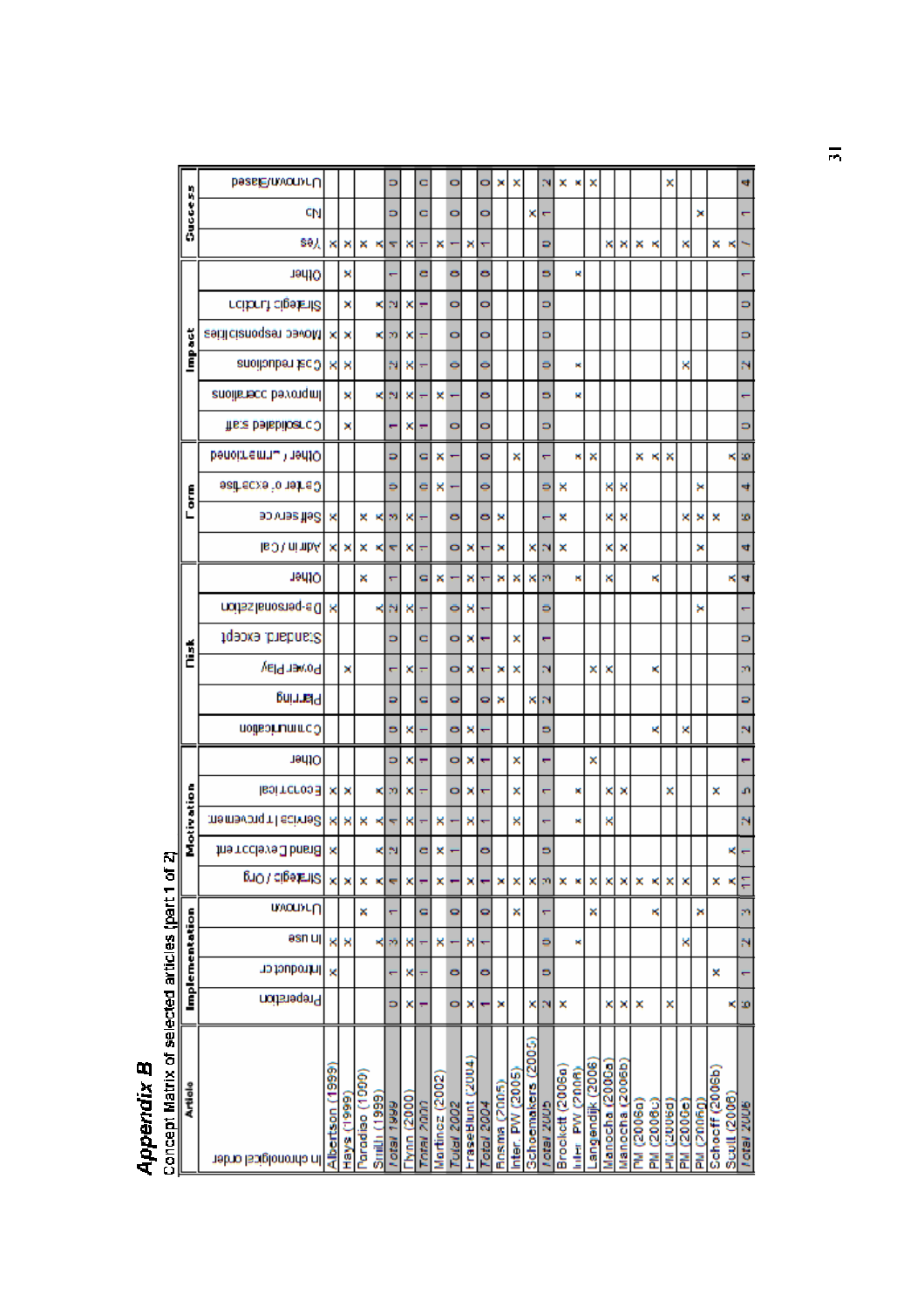|                                                                                                                      |                | basaichnvor >rU       | ×             |                    |                 |                 | ×                |                   |                  |             | N         |              |                 | ×                |           |            |
|----------------------------------------------------------------------------------------------------------------------|----------------|-----------------------|---------------|--------------------|-----------------|-----------------|------------------|-------------------|------------------|-------------|-----------|--------------|-----------------|------------------|-----------|------------|
|                                                                                                                      | Succes         | cŊ                    |               |                    |                 |                 |                  |                   |                  |             | 0         |              |                 |                  |           | ۰          |
|                                                                                                                      |                | sә),                  |               | ×                  | ×               | ĸ               |                  | ×                 | ×                | ×           | Ф         | ×            | ×               |                  | ×         | Θ          |
|                                                                                                                      |                | Ofher                 |               |                    | ×               |                 |                  |                   | ×                |             | N         |              |                 | ×                |           |            |
|                                                                                                                      |                | rcitent cigatalis     |               |                    |                 |                 |                  |                   |                  |             | o         |              | ×               |                  |           |            |
|                                                                                                                      |                | bovec responsialities |               |                    |                 |                 |                  |                   | ×                |             |           |              |                 |                  |           | o          |
|                                                                                                                      | Ğ              | Cos: Leqnopous        |               |                    | ×               |                 |                  |                   | ×                |             | Ν         |              |                 |                  |           | o          |
|                                                                                                                      |                | suojje.ecc pexoldulj  |               |                    | ×               |                 |                  |                   |                  |             |           |              |                 | ×                |           | ۳          |
|                                                                                                                      |                | Gonsolidate: staff    |               |                    |                 |                 |                  |                   |                  |             | 0         |              |                 | ×                |           |            |
|                                                                                                                      |                | Denoime mature had    |               | ×                  |                 | ×               | ×                |                   |                  | ×           | ₩         | ×            |                 | ×                | ×         | ຕ          |
|                                                                                                                      | i<br>Core      | Camerio faxperise     |               |                    |                 |                 |                  | ×                 | ×                |             | N         |              |                 |                  |           | 0          |
|                                                                                                                      |                | Self service          | ×             |                    |                 |                 |                  | ×                 |                  |             | N         |              | ×               |                  |           |            |
|                                                                                                                      |                | Admin / Cal           | ×             |                    | ×               |                 |                  | ×                 | ×                |             | ₩         |              | ×               |                  |           |            |
|                                                                                                                      |                | Ofher                 | ×             |                    |                 |                 |                  |                   | ×                |             | Ν         |              |                 |                  |           | o          |
|                                                                                                                      |                | De-personalisztjon    |               |                    |                 |                 |                  |                   |                  |             | 0         |              |                 |                  |           | ۰          |
|                                                                                                                      |                | fgeoxe .bhsbnat2      | ×             |                    |                 |                 | ×                |                   |                  |             | N         |              |                 |                  |           | ۰          |
|                                                                                                                      | Ď              | Power Play            | ×             | ×                  |                 |                 | ×                |                   |                  |             | თ         |              |                 |                  |           | 0          |
|                                                                                                                      |                | primel                | ×             |                    |                 |                 | ×                |                   |                  |             | Ν         |              | ×               |                  |           | τ          |
|                                                                                                                      |                | Comunication          |               |                    |                 |                 | ×                |                   |                  |             |           |              |                 | ×                |           |            |
|                                                                                                                      |                | Ofher                 | ×             |                    |                 |                 |                  |                   |                  |             |           |              |                 |                  |           | ۰          |
|                                                                                                                      |                | <b>IsoincnopE</b>     | ×             | ×                  | ×               | ×               |                  | ×                 | ×                |             | စ         |              |                 |                  | ×         |            |
|                                                                                                                      | Motivation     | memavorqini edivre8   |               |                    |                 |                 |                  | ×                 |                  |             |           | ×            | ×               |                  |           | ٨          |
| Ĵ                                                                                                                    |                | Brand Cevelop rent    | ×             | ×                  | ×               |                 |                  |                   |                  |             | ო         |              |                 |                  | ×         |            |
|                                                                                                                      |                | <b>B.O/CIBORIIS</b>   | ×             | ×                  | ×               | κ               |                  | ×                 | ×                | ×Þ          |           | ×            | ×               |                  | ×l        | O          |
|                                                                                                                      |                | <b>widdoun</b>        |               | ×                  |                 | ×               | ×                | ×                 |                  |             | 4         |              |                 |                  | ×         |            |
|                                                                                                                      |                | əsn uj                |               |                    | ×               |                 |                  |                   |                  |             |           |              |                 | ×                |           | ۳          |
|                                                                                                                      | Implementation | <b>Introduct on</b>   |               |                    |                 |                 |                  |                   | ×                |             |           |              | ×               |                  |           |            |
|                                                                                                                      |                | <b>Breperation</b>    | ×             |                    |                 |                 |                  |                   |                  | ×           | Ν         | ×            |                 |                  |           |            |
|                                                                                                                      |                |                       |               |                    |                 |                 |                  |                   |                  |             |           |              |                 |                  |           |            |
|                                                                                                                      |                |                       |               |                    |                 |                 |                  |                   |                  |             |           |              |                 |                  |           |            |
|                                                                                                                      | Article        |                       | Docrman (2007 | $3$ riffiths (2007 | HRfocus (2007a) | HRIDUUS (2007b) | Hittocus (2007C) |                   | Phillips (2007b) |             |           |              | Colcijnac (2008 | Griffiths (2008) |           |            |
| <u>ר</u> איינו איינו איינו איינו איינו איינו איינו איינו איינו איינו איינו איינו איינו איינו איינו איינו איינו איינו |                |                       |               |                    |                 |                 |                  | <b>PM (2007b)</b> |                  | Scott (2007 | olal 2007 | Churs) durit |                 |                  | PM (2008) | Total 2000 |
|                                                                                                                      |                | je curouojācsi cugeu  |               |                    |                 |                 |                  |                   |                  |             |           |              |                 |                  |           |            |

# Concept Matrix of selected articles (part 2 of 2)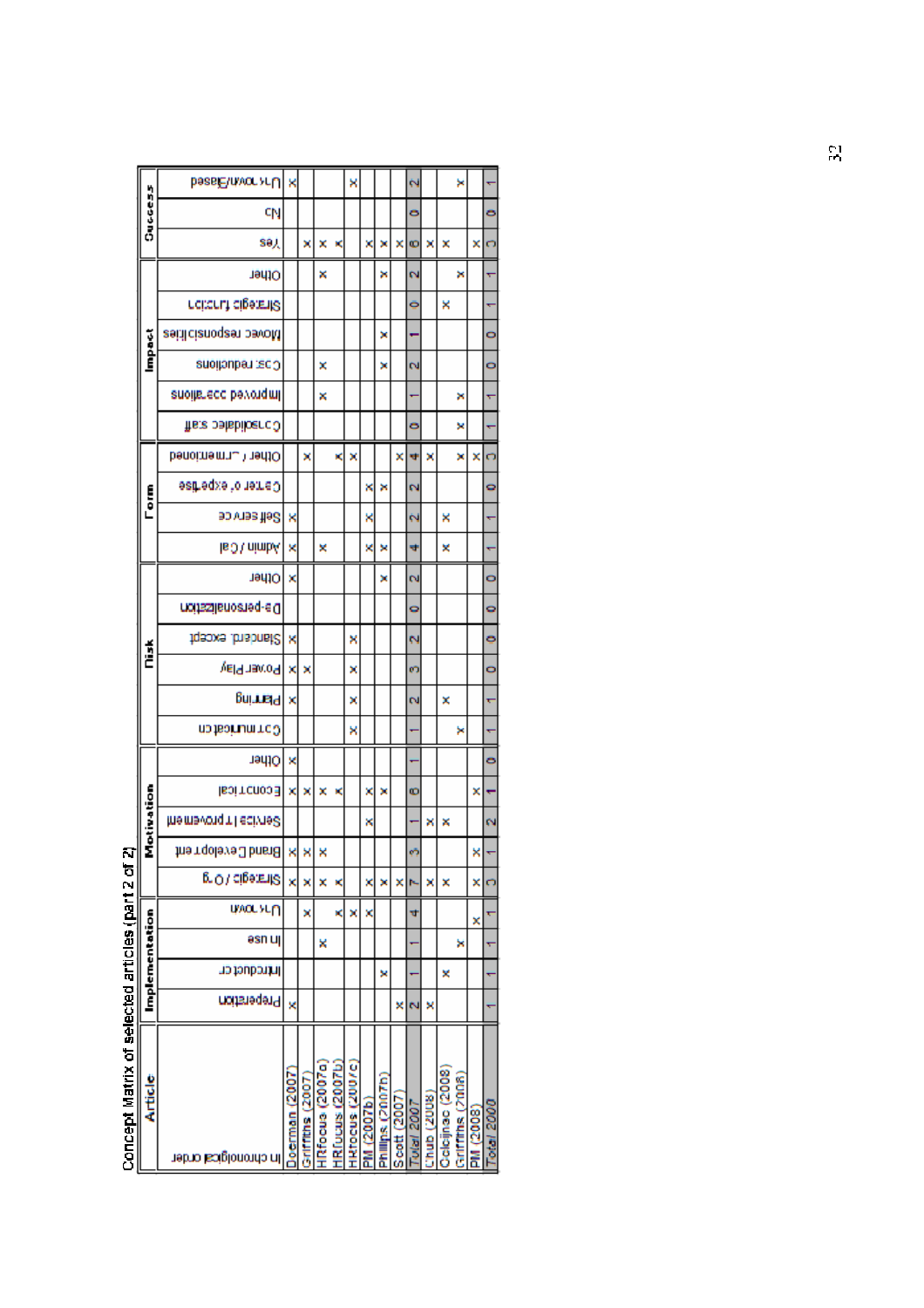|                | <b>Appendix C</b>                          |                        |                         |                |                     |                 |                  |                                                    |           |                 |                    |                           |                    |                    |         |                 |                  |                     |                     |                         |                     |                 |                                                |                            |         |               |                |  |
|----------------|--------------------------------------------|------------------------|-------------------------|----------------|---------------------|-----------------|------------------|----------------------------------------------------|-----------|-----------------|--------------------|---------------------------|--------------------|--------------------|---------|-----------------|------------------|---------------------|---------------------|-------------------------|---------------------|-----------------|------------------------------------------------|----------------------------|---------|---------------|----------------|--|
|                | Quantative analysis through comparing gene |                        |                         |                |                     |                 | ŢQ               | property presence with specific property presence. |           |                 |                    |                           |                    |                    |         |                 |                  |                     |                     |                         |                     |                 |                                                |                            |         |               |                |  |
|                |                                            |                        | Implementation          |                |                     |                 |                  | Motivation                                         |           |                 |                    |                           | ž                  |                    |         |                 |                  | Form                |                     |                         |                     | <u>inpact</u>   |                                                |                            |         | Success       |                |  |
|                |                                            | Preperation            | Introduction            | əsn uj         | Unknown             | Strategic / Org | BrandDevelooment | Service Improvement                                | Eoimonoo∃ | тейтО           | Communication      | Powe. Play<br>pnnnsl9     | Standard, except   | De-personalization | тейтО   | Admin / Call    | Self setvice     | Center of expertise | Dther / Unmertioned | <b>Gonsbldateds</b> ted | lmproved operations | Cost reductions | noitonut pigets t8<br>jeitilidiznoqzet bəvolvl | Ofher                      | səగ     | ٥N            | Unknown/Biased |  |
|                |                                            |                        |                         |                |                     |                 |                  |                                                    |           |                 |                    |                           |                    |                    |         |                 |                  |                     |                     |                         |                     |                 |                                                |                            |         |               |                |  |
|                | Implementation phase                       |                        |                         |                |                     |                 |                  |                                                    |           |                 |                    |                           |                    |                    |         |                 |                  |                     |                     |                         |                     |                 |                                                |                            |         |               |                |  |
| Ξ              | Preparation                                |                        |                         |                |                     |                 |                  |                                                    |           |                 |                    |                           |                    |                    |         |                 |                  |                     |                     |                         |                     |                 |                                                |                            |         |               |                |  |
| ¦≌             | specific                                   | ទី                     | $\frac{8}{20}$          | 50<br>0        | 8                   | g               | ę                | డ్రె                                               | 346       | $\frac{23}{2}$  | ₽<br>ප             | 83                        | 5<br>$\frac{8}{2}$ | 5                  | ۹£      | 0.62            | se<br>S          | 0.23                | 83                  | $\frac{8}{2}$           | 0,08                | 80              | $\frac{8}{2}$                                  | 8<br>$\frac{8}{20}$        | 0.62    | $\frac{8}{5}$ | ន្ទី           |  |
|                | general                                    | $\frac{8}{2}$          | <b>0,15</b>             | 0,29           | 0,29                | 53              | ಸ್ತೆ             | ៊ី                                                 | g         | 50              | °€                 | 95<br>0                   | βŠ<br>82           | 5                  | 3       | នី              | 통                | ā                   | 34                  | eoo                     | 0,21                | 8g              | $\frac{2}{5}$<br>0,15                          | $\frac{16}{20}$            | 88      | 8             | 0,26           |  |
|                | difference                                 | 0,62                   | $-0.07$                 | -0,14          | $-0.29$             | 80.0            | 8                | -0,07                                              | $-0.07$   | 8               | $-0,02$            | 0,06<br>80.0              | ga                 | 5.                 | 등       | $\frac{2}{5}$   | 0,05             | 0,02                | $-0.08$             | -0,01                   | 3.0                 | -0,13           | $-0.04$<br>$-0,07$                             | $-0,15$                    | $-0,06$ | 0,02          | 3g             |  |
|                |                                            |                        |                         |                |                     |                 |                  |                                                    |           |                 |                    |                           |                    |                    |         |                 |                  |                     |                     |                         |                     |                 |                                                |                            |         |               |                |  |
| 월≆             | Introduction                               |                        |                         |                |                     |                 |                  |                                                    |           |                 |                    |                           |                    |                    |         |                 |                  |                     |                     |                         |                     |                 |                                                |                            |         |               |                |  |
|                | specific                                   | 0.20                   | 1,00                    | 0,40           | 0,00                | ğ               | ន                | 880                                                | 880       | $\frac{20}{20}$ | $\frac{20}{2}$     | 830                       | 8<br>0.20          | 8,40               | 0,20    | $\frac{80}{20}$ | 8                | $\frac{20}{20}$     | $\frac{8}{3}$       | 83                      | 0.20                | 80              | ٥¥<br>8                                        | 0.20                       | SO.     | 8             | 8              |  |
|                | general                                    | 0.38                   | 0,15                    | 0,29           | 0,29                | 85              | ಸ್ತೆ             | 8                                                  | g         | ٣,              | g<br>S             | 50                        | g<br>0.32          | 5                  | 0,35    | នី              | ţ                | ន្ទ                 | $\frac{4}{5}$       | 80                      | ā                   | ā               | 8<br>٥E                                        | 5                          | š       | g             | 0,26           |  |
|                | difference                                 | $-0.18$ 0.85           |                         | 5              | $-0.29$             | 80              | Š.<br>P          | 0.22                                               | 53        | $\frac{1}{2}$   | 0,02               | $rac{12}{2}$<br>g<br>S    | $-0.12$            | 0,25               | 띡<br>۹  | 8<br>õ          | 880              | Ş                   | 苦宁                  | 튱                       | Ş                   | 880             | 82<br>0.45                                     | g<br>S                     | 82      | $-0.06$       |                |  |
| $\mathbf{r}$   | se<br>Da                                   |                        |                         |                |                     |                 |                  |                                                    |           |                 |                    |                           |                    |                    |         |                 |                  |                     |                     |                         |                     |                 |                                                |                            |         |               |                |  |
| l#             | specific                                   | 0,20                   | 0.20                    | 1.00           | ΩΩ                  | õю              | ş                | ΩZΩ                                                | ΩZΩ       | δ               | ۵ŧ                 | δ<br>ξ                    | ξ                  | n4n                | ξ       | Ωğ              | $\frac{40}{2}$   | ξ                   | g                   | g                       | 0.70                | DSO             | ្ល<br>$\frac{40}{2}$                           | n 40                       | g       | ξ             | δ              |  |
|                | general                                    | 0.38                   | 0,15                    | 0,29           | 0,29                | $\frac{5}{6}$   | ಸ್ತ              | 0,38                                               | 6,53      | 5,0             | $^{8}$             | 0,15                      | 0,12<br>0,32       | 50                 | 0,35    | $\frac{50}{2}$  | हु               | ā                   | $rac{4}{5}$         | $\frac{12}{5}$          | $\overline{0}$      | $\overline{5}$  | $\frac{2}{5}$<br>$\frac{16}{5}$                | <b>9,0</b>                 | 88      | $\frac{8}{5}$ | 826            |  |
|                | difference                                 | $-0.18$                | 0,05                    | $\overline{5}$ | $-0.29$             | Ş               | ₽                | $_{0.32}^{\circ}$                                  | S         | $\frac{8}{3}$   | 0.22               | $-0.02$<br>$\frac{16}{2}$ | $-0.02$            | 0.25               | $-0.05$ | ã               | Ş                | 5                   | 芎                   | g<br>S                  | 349                 | 88              | $\frac{8}{5}$<br>0.25                          | 0.25                       | g       | $-0.06$       | $-0.06$        |  |
|                |                                            |                        |                         |                |                     |                 |                  |                                                    |           |                 |                    |                           |                    |                    |         |                 |                  |                     |                     |                         |                     |                 |                                                |                            |         |               |                |  |
| ÷              | Unknown                                    |                        |                         |                |                     |                 |                  |                                                    |           |                 |                    |                           |                    |                    |         |                 |                  |                     |                     |                         |                     |                 |                                                |                            |         |               |                |  |
| $\frac{6}{10}$ | specific<br>general                        | $\frac{8}{6}$<br>0.001 | 0,001<br>$\frac{6}{5}$  | 0,29<br>0.00   | 0,29<br><b>DO</b> 1 | ន្ទិន្ទ         | ৪,মৃ             | នីនី                                               | ន្ទីន្ទី  | ಕ್ಷ್ಮಿ          | $\frac{8}{6}$<br>8 | 용용                        | និទី<br>ន្ទីខ្ល    | ៖៖                 | នីនី    | ន្ទីន           | នូ <del>ទ្</del> | ន្ទឹក្នុ            | 昌善                  | $\frac{8}{5}$<br>8      | ទី<br>0,21          | ខ្លីន           | 8<br>ន្ទី<br>ទី                                | 8<br>0,15<br>$\frac{2}{5}$ | ន្ទះ    | ៖៖            | ន្ទី           |  |
|                | difference                                 |                        | $-0.38$ $-0.15$ $-0.29$ |                | $\overline{6}$      | ë               | É,<br>T          | $-0.08$                                            | $-0.03$   | $\frac{8}{3}$   | $\frac{2}{3}$      | $-0.05$                   | $\frac{8}{5}$<br>8 | $-0.05$            | $-0.05$ |                 | ۵,               | $-0.07$             | 0.26                | $-0.09$                 | $-0.21$             | $-0.21$         | $-0,12$<br>$-0.15$                             | $\frac{1}{2}$              | $-0.08$ | g.            | $\frac{3}{2}$  |  |
|                |                                            |                        |                         |                |                     |                 |                  |                                                    |           |                 |                    |                           |                    |                    |         |                 |                  |                     |                     |                         |                     |                 |                                                |                            |         |               |                |  |

|                            | (For example; impact was not regarded if we analysed the Preparation phase) | Green: A positive difference of more than 15% | Red: A negative difference of more than 15% | #N = number of articles mentioning this property |
|----------------------------|-----------------------------------------------------------------------------|-----------------------------------------------|---------------------------------------------|--------------------------------------------------|
| Grey: Excluded information |                                                                             |                                               |                                             |                                                  |

 $\mathbb{R}^2$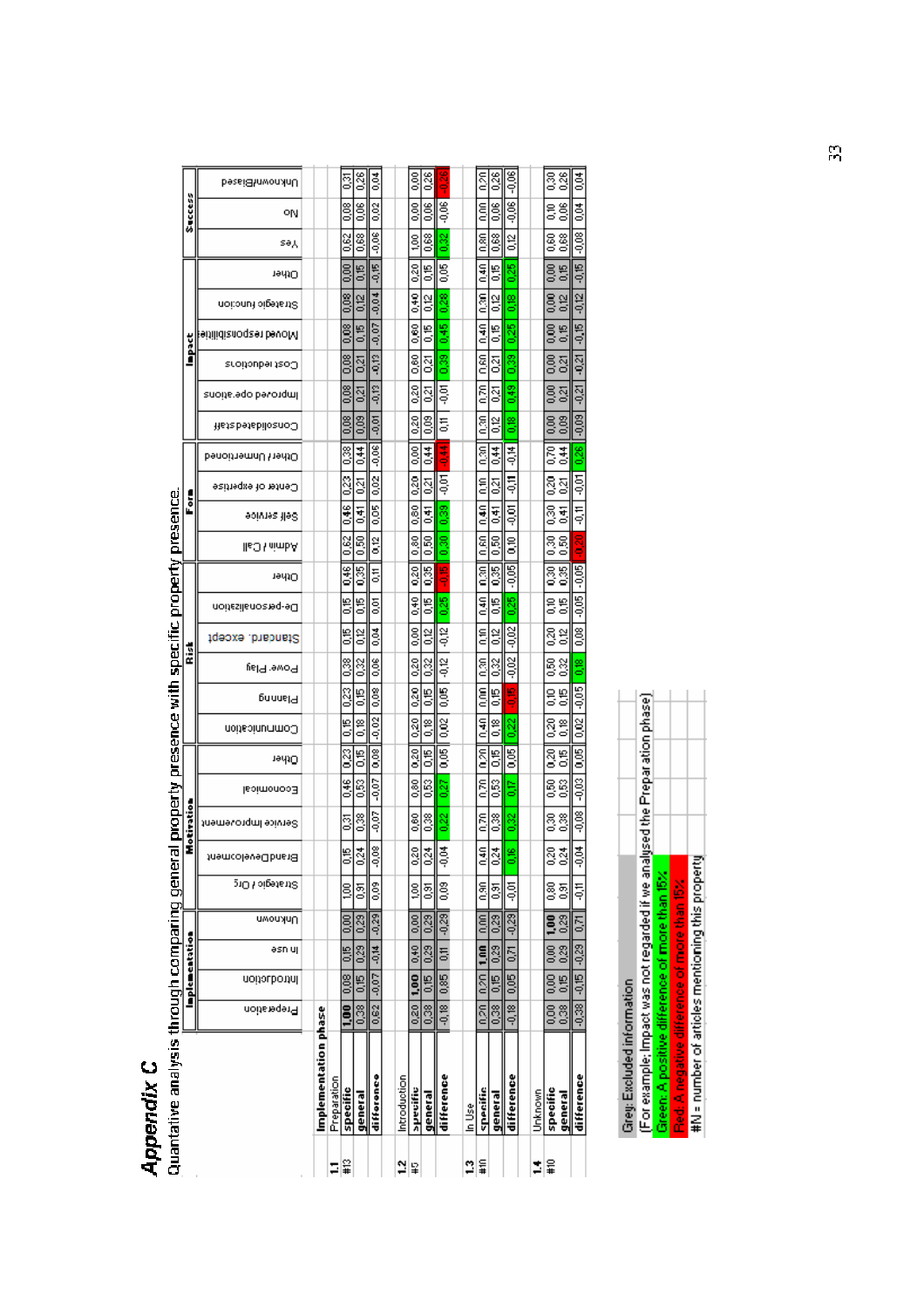|                            |                |               | Implementation                |                |                  |                   | Hotáratio           |                |                     |                           |                      | ž                |                   |                |                     | Į              |                     |                    |                          |                     | š               |                         |                 |           |               | Success       |                |
|----------------------------|----------------|---------------|-------------------------------|----------------|------------------|-------------------|---------------------|----------------|---------------------|---------------------------|----------------------|------------------|-------------------|----------------|---------------------|----------------|---------------------|--------------------|--------------------------|---------------------|-----------------|-------------------------|-----------------|-----------|---------------|---------------|----------------|
|                            | Preperation    | Introduction  | əs⊓u∣                         | Uwoninu        | δια γρίδει γ πλ  | Brand Development | Service Improvement | Eoimonoo∃      | 1911 O              | pninnsl9<br>Communication | Power Play           | Standard, except | noifssienozieg-eO | 1911 O         | <b>Moninit Call</b> | Seli service   | Genter of expertise | DenoisnemnU hastiO | <b>Heta betabiloaroO</b> | Improved operations | Cost reductions | birilidiancqaen bevolvl | Adagic furction | 1911 O    | sәд           | ٥N            | Unknown/Bissed |
| Motivation                 |                |               |                               |                |                  |                   |                     |                |                     |                           |                      |                  |                   |                |                     |                |                     |                    |                          |                     |                 |                         |                 |           |               |               |                |
| Strategic / Organizational |                |               |                               |                |                  |                   |                     |                |                     |                           |                      |                  |                   |                |                     |                |                     |                    |                          |                     |                 |                         |                 |           |               |               |                |
| <b>Specific</b>            | $rac{42}{5}$   | $rac{1}{25}$  | $\frac{23}{5}$                | 0,26           | <b>SG1</b>       | 82                | 0.42                | 89.0           | ő                   | g                         | $\frac{32}{5}$<br>S3 | 8                | SS                | $\frac{33}{2}$ | 0.52                | 0.42           | ŝ                   | 0.42               | g<br>S                   | g<br>S              | 33              | 8.                      | g<br>S          | g         | $\frac{1}{2}$ | 8             | 33             |
| general                    | 0.38           | 0.15          | $\overline{0.29}$             | $\frac{23}{2}$ | $\frac{5}{2}$    | Š                 | $\frac{8}{2}$       | $\frac{63}{2}$ | 5                   | 8                         | $\frac{32}{5}$<br>50 | $^{0.12}$        | 50                | 0.35           | 88                  | $\frac{4}{5}$  | $\overline{0.21}$   | $rac{4}{5}$        | $\frac{8}{5}$            | ā                   | $\frac{27}{2}$  | S)                      | $\frac{2}{5}$   | S         | 880           | $\frac{8}{2}$ | $\frac{8}{26}$ |
| difference                 | 0,04           | ē,            | 0,00                          | $-0.04$        | $\frac{0.03}{2}$ | 0,02              | $\frac{3}{20}$      | 80 O           | ā                   | $-0.02$<br>$-0.05$        | $\frac{8}{5}$        | $-0.02$          | $-0.02$           | 0,03           | ğ                   | ğ              | Ş                   | $-0.02$            | $-0.02$                  | ş                   | g               | š                       | ē,              | $-0.02$   | S             | $-0.03$       | $\frac{3}{5}$  |
| Brand Development          |                |               |                               |                |                  |                   |                     |                |                     |                           |                      |                  |                   |                |                     |                |                     |                    |                          |                     |                 |                         |                 |           |               |               |                |
| <b>Specific</b>            | 83             | g             | 88                            | 0,25           | g                | Ş                 | 88                  | Ю<br>6         | g                   | 8                         | 0<br>g               | g<br>R,          | 83                | 8<br>0         | 8                   | $\frac{38}{2}$ | g                   | 8                  | 8                        | 8                   | 0.25            | g,<br>o                 | g               | g         | 88            | $\frac{8}{6}$ | gl             |
| general                    | 0,38           | 5             | 0,29                          | 0.29           | 3                | $\frac{3}{2}$     | $^{0.38}$           | Ø.<br>6        | 5                   | g.                        | ğ<br>5               | βŠ               | 5                 | 83             | នី                  | 동              | ន្ទ                 | 344                | g                        | ā                   | នូ              | 5                       | ė               | 5         | 88            | g<br>S        | $\frac{28}{5}$ |
| difference                 | <b>A.B.</b>    | ΘÓ            | $\overline{\tilde{\epsilon}}$ | $-0.04$        | eo o             | ē                 | Ş                   | ec u           | edir.               | colo-<br>ă.               | 500                  | Ę                | ۵Ĩ,               | 0.N            | ຮູ້                 | a<br>F         | e<br>F              | e<br>C             | eo'u                     | 6                   | 흔<br>C          | Ę                       | ξ               | e)<br>P   | δ             | -n.ok         | 芎              |
| Service Improvement        |                |               |                               |                |                  |                   |                     |                |                     |                           |                      |                  |                   |                |                     |                |                     |                    |                          |                     |                 |                         |                 |           |               |               |                |
| specific                   | š              | 0.23          | <b>I</b>                      | 0.23           | Ş                | ğ                 | $\frac{6}{100}$     | B,<br>6        | 83                  | 5                         | 88<br>8              | 50               | ā                 | 0.46           | 89                  | 53             | $\frac{23}{2}$      | ā                  | 50                       | 88                  | ៊ូ              | ā                       | ៊               | 50        | 88            | ៊ី            | 5              |
| general                    | $\frac{38}{5}$ | 55            | $\frac{23}{5}$                | 0,29           | $\frac{5}{6}$    | Š                 | 0,38                | $\frac{53}{2}$ | 50                  | g<br>S                    | $\frac{32}{2}$<br>5  | β,               | 5                 | $\frac{35}{2}$ | ន្ទី                | š              | ā                   | $rac{4}{5}$        | 80                       | ន្ទ                 | 5               | <b>830</b>              | 일<br>이          | 5         | 880           | <b>80.0</b>   | 83             |
| difference                 | $\frac{1}{2}$  | 80            | $\frac{34}{2}$                | $rac{8}{2}$    | g                | Š                 | 0,62                | g<br>S         | 80.0                | $-0.07$<br>$-0.02$        | 8g                   | 3<br>O           | $\frac{8}{2}$     | 5              | ទី                  | S3             | 0.02                | $\frac{2}{9}$      | $\overline{0.07}$        | g                   | 8               | 8                       | g               | š         | 50            | $-0.06$       | ë              |
| Economical                 |                |               |                               |                |                  |                   |                     |                |                     |                           |                      |                  |                   |                |                     |                |                     |                    |                          |                     |                 |                         |                 |           |               |               |                |
| Specific                   | Z              | 0.22          | 0.39                          | 0,28           | g                | $\frac{33}{2}$    | $\frac{50}{20}$     | ŝ              | 022                 | ā                         | 6<br>$\frac{8}{5}$   | S<br>ద్          | 0.22              | $^{33}$        | g                   | $\frac{4}{3}$  | 0.22                | $\frac{33}{2}$     | 5T                       | $^{8}$              | 83              | g<br>o                  | ã               | $\approx$ | 0.78          | $\frac{8}{6}$ | $^{22}$        |
| general                    | 38             | 50            | 0,29                          | 0,29           | ē,               | 0.24              | 88                  | ន<br>0         | 5                   | β.                        | d<br>5               | βğ<br>8          | 5                 | 8              | ğ                   | 동              | ğ                   | 종<br>이             | g                        | នូ                  | ន្ទ             | ₽<br>8                  | 용<br>이          | 50        | 88            | $\frac{8}{5}$ | 82,0           |
| difference                 | $rac{6}{5}$    | 80.0          | g                             | $rac{2}{3}$    | ទី               | ă                 | βĝ                  | 0.47           | š                   | 80.05<br>$-0.07$          | So                   | š                | 80°               | $\frac{2}{3}$  | 통                   | g              | g                   | ë                  | 92                       | š                   | g<br>S          | g                       | <u>g</u>        | g         | š             | $-0.06$       | 흥              |
| <b>Other</b>               |                |               |                               |                |                  |                   |                     |                |                     |                           |                      |                  |                   |                |                     |                |                     |                    |                          |                     |                 |                         |                 |           |               |               |                |
| specific                   | 0,60           | 0.20          | 0,40                          | 0,40           | ğ                | 0,20              | 88                  | g<br>6         | $\ddot{\mathbf{s}}$ | 몽<br>후                    | ğ<br>Į               | 8                | 몽<br>증            | 8,60           | g                   | 몽<br>아         | g                   | $\frac{9}{2}$      | Z                        | Į                   | 8               | 0.20                    | 8               | ខ្ញី      | ž             | 8,00          | 8              |
| general                    | $\frac{38}{2}$ | 0,15          | $\frac{23}{5}$                | 0,29           | $\frac{5}{2}$    | Š                 | $\frac{8}{2}$       | Ø,<br>6        | 5                   | g<br>S                    | 82<br>S              | ã                | 5                 | 83             | 8                   | š              | ā                   | 341                | g                        | នូ                  | ğ               | 86<br>0.                | 웡<br>이          | 5         | 880           | 8<br>0.06     | 83             |
| difference                 | 0.22           | $\frac{1}{2}$ | 0,11                          | $\frac{1}{2}$  | $\frac{8}{5}$    | ÷<br>Ş            | 0.22                | c              | 0.85                | 0.22                      | 88<br>80             | 948              | 0.25              | 0.25           | ã                   | $\frac{5}{9}$  |                     | क<br>इ             | 5                        | $rac{5}{2}$         | $\frac{5}{2}$   | 0.05                    | $\frac{8}{2}$   | Ļ.        |               | $-0.06$       | ្លឹ            |
|                            |                |               |                               |                |                  |                   |                     |                |                     |                           |                      |                  |                   |                |                     |                |                     |                    |                          |                     |                 |                         |                 |           |               |               |                |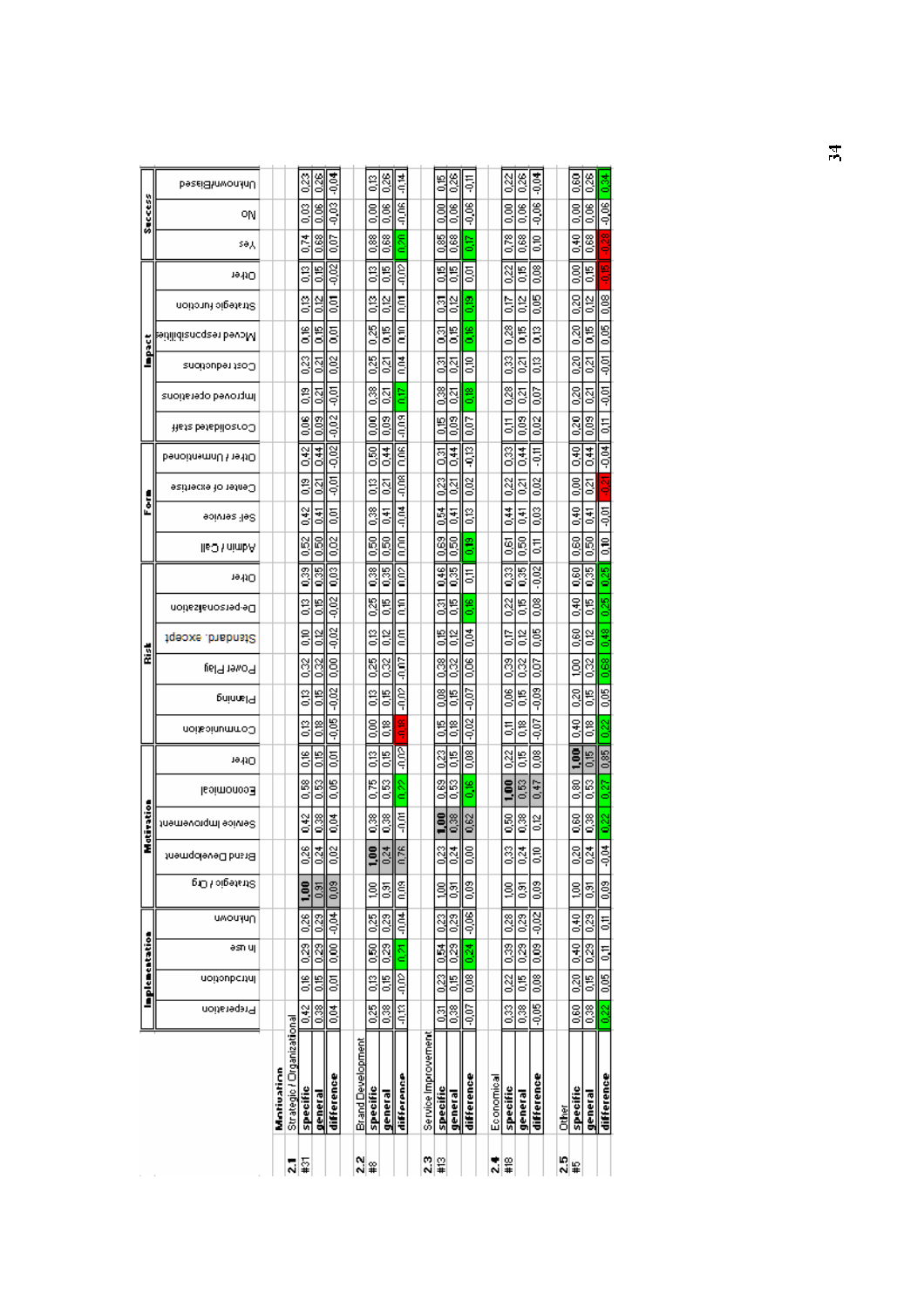|                |                                       |      | 5             | ¥          |                        |                  |          | 있#             |                       |               | 3          | l#              |                |                    | $\frac{1}{2}$    | $\ddagger$            |                |                | 3.5                | ¥                   |                 |                  |       | 21<br>21           |                     |                        |
|----------------|---------------------------------------|------|---------------|------------|------------------------|------------------|----------|----------------|-----------------------|---------------|------------|-----------------|----------------|--------------------|------------------|-----------------------|----------------|----------------|--------------------|---------------------|-----------------|------------------|-------|--------------------|---------------------|------------------------|
|                |                                       | Risk | Communication | specific   | general                | difference       | Planning | specific       | general               | difference    | Power Play | specific        | general        | difference         | Standard, Excess | specific              | general        | difference     | De-personalization | specific            | <u>general</u>  | difference       | Other | specific           | general             | difference             |
|                | Preperadou                            |      |               | 83         | 88                     | 0,05             |          | 80             | 83                    | 0.22          |            | \$              | 83             | B                  |                  | 0.50                  | 0.38           | 0,12           |                    | θŚ                  | $\frac{38}{2}$  | $\approx$        |       | 8                  | 83                  | 0,12                   |
| Implementation | Introduction                          |      |               | S)         | 0,15                   | 0,02             |          | $\frac{8}{20}$ | 5                     | 0.05          |            | $\frac{80}{20}$ | <b>S</b>       | $-0.06$            |                  | 0.00                  | $^{0.15}$      | 5              |                    | 0,40                | 8               | 0.25             |       | $\frac{8}{5}$      | $\frac{16}{2}$      |                        |
|                | əsnuj                                 |      |               | 0.67       | 0,29                   | 0.38             |          | 0.00           | 820                   |               |            | 0,27            | 0,29           | $-0.02$            |                  | 0.25                  | $\frac{23}{5}$ | $\frac{3}{2}$  |                    | $\frac{80}{2}$      | 0.29            | 0.51             |       | 0,25               | $\overline{0.29}$   | $  1000 - 1000 - 1000$ |
|                | пурами                                |      |               | 0.33       | 33                     | 0,04             |          | 0.20           | 0.29                  | $-0.09$       |            | 뜧               | $\frac{23}{5}$ | Se<br>S            |                  | 0,50                  | 33             | 0.21           |                    | 0,20                | $\frac{23}{2}$  | $\frac{1}{2}$    |       | 0,25               | 0.29                |                        |
|                | Stategic / Org                        |      |               | S0         | 3                      | ă                |          | 8              | 5                     | $\frac{1}{2}$ |            | 53              | 53             | ß                  |                  | DZ0                   | 53             | ă              |                    | 88                  | 3               | 5                |       | g                  | $\frac{5}{2}$       | <b>eo:0</b>            |
|                | Brand Development                     |      |               | g          | 0.24                   |                  |          | g              | $\frac{34}{2}$        |               |            | g<br>S          | 0.24           | Ş                  |                  | 83                    | $\frac{3}{2}$  | ğ              |                    | 940                 | $\frac{34}{2}$  | ge<br>G          |       | 83                 | $\frac{34}{2}$      | ē,                     |
| Motivatio      | Service Improvement                   |      |               | 8          | 88                     | 0,05             |          | 8              | 8                     |               |            | ٩£              | $\frac{8}{5}$  | ē                  |                  | 8,0                   | $\frac{38}{2}$ | 8              |                    | $\frac{80}{20}$     | $\frac{8}{5}$   | $\frac{2}{5}$    |       | 0.50               | 8<br>o              | 8                      |
|                | <b>E</b> poimonoc∃                    |      |               | 0,33       | 0.53                   |                  |          | g<br>d         | Ø,<br>ර               |               |            | Z6              | g              | ā                  |                  | CSO                   | 8              | 0.22           |                    | 880                 | g               | 0.27             |       | 0.50               | B<br>6              | $-0.03$                |
|                | тейзО                                 |      |               | 0.33       | 0.15                   | 8,00             |          | 8              | 5                     | $\frac{8}{2}$ |            | 똥<br>증          | 5              | 8                  |                  | 0,75                  | <b>Si</b>      | 880            |                    | $\frac{9}{2}$       | S.              | 830              |       | 826                | $\frac{16}{2}$      | 8                      |
|                | Communication                         |      |               | 1,00       | $\frac{8}{5}$          | 0,82             |          | g              | g<br>S                | $\frac{2}{3}$ |            | 8               | g<br>S         | ទី                 |                  | 8                     | g<br>S         | 82             |                    | S <sub>3</sub>      | Ξ,              | 0.22             |       | St.o               | ≌                   | Ş                      |
|                | pninnel                               |      |               | 5          | 5,0                    | 0,02             |          | 1.00           | 0.15                  | 0,85          |            | 0.27            | ٣,             | 0.12               |                  | 0,50                  | $\frac{16}{2}$ | 0.35           |                    | $\frac{8}{2}$       | e<br>G          | ۴<br>٩           |       | 0,25               | $\frac{16}{5}$      | g.                     |
|                | Power Plat                            |      |               | 0.67       | 0.32                   | 0.35             |          | 80             | $\frac{32}{5}$        | 82            |            | $\frac{3}{2}$   | 0,32           | 88.0               |                  | <b>SG1</b>            | 0,32           | 880            |                    | $\frac{9}{2}$       | 0.32            | $\frac{8}{5}$    |       | $\frac{6}{2}$      | 32                  | g,                     |
| ž              | Standard, except                      |      |               | 83         | $\frac{2}{5}$          | $\frac{5}{2}$    |          | $\frac{8}{3}$  | $\frac{22}{5}$        | g<br>d        |            | 8               | $\frac{2}{5}$  | $\frac{24}{2}$     |                  | 1,00                  | 0,12           | 88             |                    | 0.20                | $\frac{2}{5}$   | $\frac{8}{5}$    |       | 0,25               | 0.12                | g                      |
|                | De-personalization                    |      |               | 8          | 5                      | 8,               |          | ã              | 50                    | یبا           |            | ៊ី              | 86             | g                  |                  | 0.25                  | 50             | 8              |                    | 1.00                | 50              | 80               |       | 8g                 | 50                  | $-0.07$                |
|                | тейзО                                 |      |               | 0,33       | 0,35                   | 0,02             |          | 0.60           | 83                    | 0.25          |            | 59              | 53             | 3                  |                  | 0.75                  | 0,35           | $\frac{9}{2}$  |                    | $\frac{20}{20}$     | 880             | ç                |       | 1.00               | 0.35                | 0,65                   |
|                | <b>Pdmin / Call</b>                   |      |               | 33         | 650                    |                  |          | 80             | 150                   | 83            |            | 59              | 8,0            | 3                  |                  | 8,50                  | 8              | 8,00           |                    | 100                 | $\frac{6}{2}$   | 8                |       | 8                  | 8                   | 80.0                   |
| Š              | soivres ils8                          |      |               | 83         | $\frac{4}{5}$          | 8                |          | 880            | 뚕                     | 8             |            | 8               | ξ              | $-0.05$            |                  | 0,25                  | $\frac{4}{5}$  |                |                    | 89                  | J.              | 8                |       | 8                  | 퓩<br>6              | $rac{8}{5}$            |
|                | Center of expertise                   |      |               | 0,000      | 0,21                   |                  |          | δ              | ឆ្ន                   |               |            | 8               | ឆ្ន            | $-0.72$            |                  | $\frac{0.000}{1}$     | $\overline{6}$ |                |                    | 83                  | $\overline{2}$  | Ş                |       | 0.25               | $\overline{2}$      | $\frac{1}{2}$          |
|                | DenoisnemnU hadd                      |      |               | 8,50       | $\frac{4}{5}$          | 0,06             |          | 8              | 흥                     |               |            | 345             | ¥,             | š                  |                  | 830                   | $\frac{4}{5}$  | $\frac{8}{20}$ |                    | g                   | $\frac{4}{5}$   | ٦                |       | 0.42               | $\frac{4}{5}$       | $-0.02$                |
|                | <b>Heta betabiloanoO</b>              |      |               | 83         | $\frac{8}{5}$          | $\frac{8}{2}$    |          | c<br>0.00      | g<br>S                | $-0.09$       |            | g<br>S          | 0<br>g         | 0,09               |                  | $\frac{8}{3}$         | 0,09           | $-0.09$        |                    | ර<br>8              | $\frac{8}{2}$   | ă                |       | $\frac{8}{3}$      | 0<br>$\frac{8}{9}$  | $-0.09$                |
|                | Cost reductions<br>publoneg cberagoua |      |               | 83<br>0.33 | ā<br>$\overline{0.21}$ | $^{6,2}$<br>0.12 |          | ã<br>8         | ន្ទ<br>$\overline{0}$ |               |            | g<br>S<br>ូ     | ğ<br>Ñ,        | $-0.03$<br>$-0.03$ |                  | 8,00<br>$\frac{8}{3}$ | ā<br>0.21      |                |                    | $\frac{9}{25}$<br>Ş | ā<br>0.21       | g<br>G<br>e<br>O |       | â<br>$\frac{1}{2}$ | ្ទ<br>ন             | 등<br>우<br>ड़<br>इ      |
| ě              | <u>keitilidianocaet bevo</u> M        |      |               | S          | $\frac{16}{2}$         | 0,02             |          | g              | $\frac{8}{10}$        |               |            | °€              | 50             | $\frac{8}{2}$      |                  | 0,00                  | 50             |                |                    | 80                  | $\frac{16}{16}$ | 0.45             |       | g<br>S             | <b>B</b>            | 0.07                   |
|                | Stategic function                     |      |               | Si7        | 0.12                   | 0,05             |          | 0.20           | $\frac{2}{9}$         | $\frac{8}{5}$ |            | ៊ី              | 92             | 80,0               |                  | $\frac{8}{2}$         | $\frac{12}{5}$ | $-0.12$        |                    | $\frac{9}{5}$       | $\frac{2}{3}$   | 0.28             |       | 80                 | ö                   | $-0.12$                |
|                | тейд                                  |      |               | S          | 50                     | 0,02             |          | $\frac{6}{3}$  | 5                     |               |            | 80              | 50             | $-0.06$            |                  | $\frac{8}{6}$         | <b>g</b>       | р              |                    | $\frac{8}{3}$       | 5               | ₽                |       | ă                  | $\frac{16}{2}$<br>엎 | 0,02                   |
|                | s€V                                   |      |               | 687        | 88                     | ē,               |          | 0,20           | 88                    |               |            | 59              | 880            | ę                  |                  | 0,25                  | 880            |                |                    | 8                   | 880             | $\frac{2}{5}$    |       | 88                 | 88                  | å                      |
| Success        | ٥N                                    |      |               | 8          | 0.06                   | 0,06             |          | g              | š                     | $-0.06$       |            | 8               | g<br>S         | $-0.06$            |                  | 8,00                  | 0,06           | $-0.06$        |                    | 8                   | $\frac{8}{6}$   | 흥<br>이           |       | es<br>S            | $\frac{8}{5}$       | 0.02                   |
|                | UhknownlBiased                        |      |               | 8          | 8                      | 1                |          |                | 없                     | 蒿             |            | 墨               | 0,26           | ទី                 |                  | 0,75                  | 0,26           | 0.48           |                    | g                   | 82.0            |                  |       | $^{6.33}$          | 8                   | ļō?                    |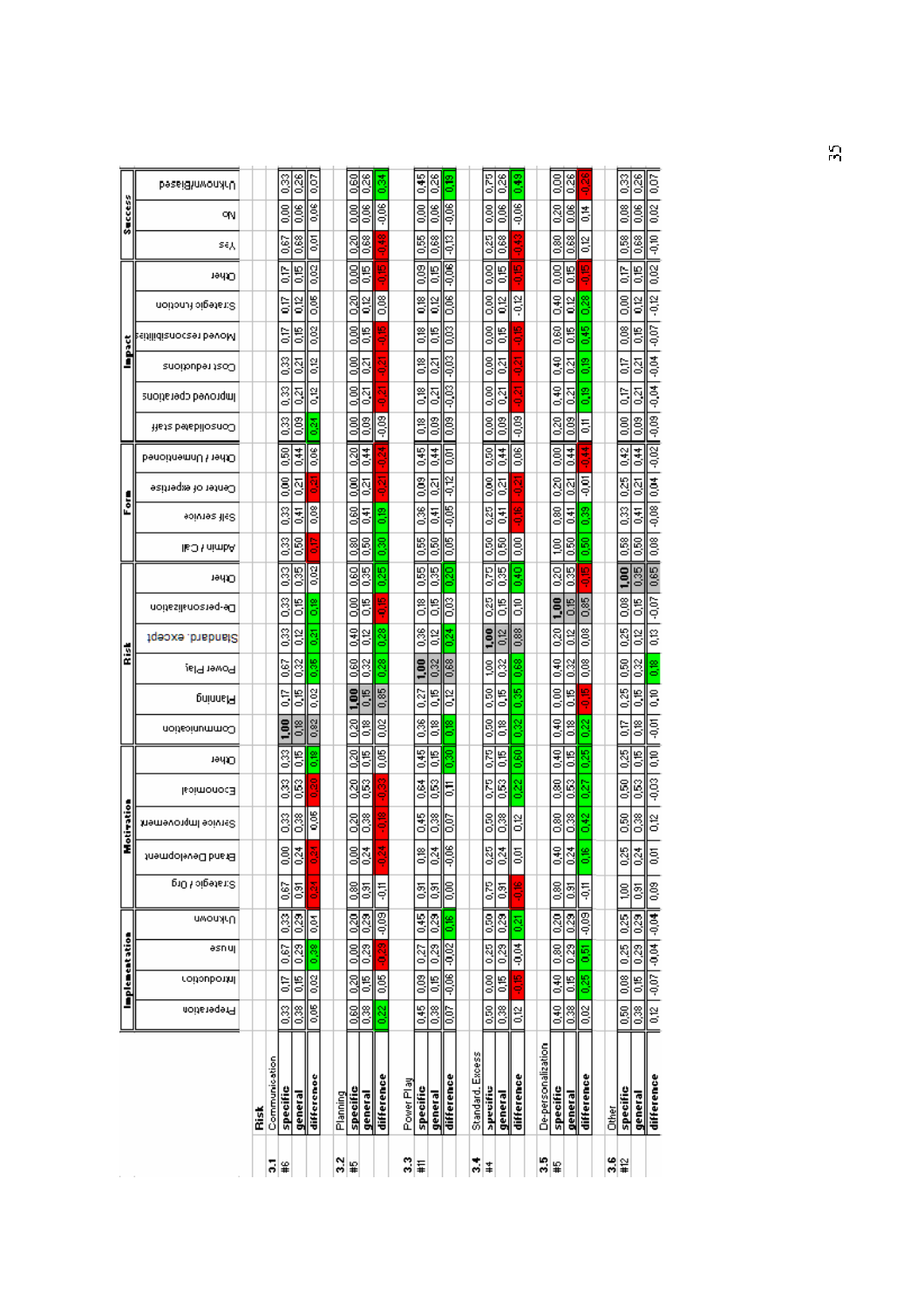|                |                             | ş                        | #17            |                |                      | 잋            |                   |                 |                        |                     | ⊈¦≆             |                   |                   | ÷                   | $\frac{16}{15}$     |                 |               |
|----------------|-----------------------------|--------------------------|----------------|----------------|----------------------|--------------|-------------------|-----------------|------------------------|---------------------|-----------------|-------------------|-------------------|---------------------|---------------------|-----------------|---------------|
|                |                             | Admin / Cal<br>E<br>Eorn | specific       | general        | difference           | Self service | specific          | general         | difference             | Center of expertise | specific        | general           | difference        | Other / unmentioned | specific            | general         | difference    |
|                | Preperadon                  |                          | 0,47           | 0.38           | $\frac{1}{20}$       |              | 943               | $\frac{8}{3}$   | 0,05                   |                     | 343             | 33                | $\frac{1}{2}$     |                     | 33                  | 0,38            | 90.0-         |
| Implementation | <b>Introduction</b>         |                          | 0.24           | <b>S</b>       | $\frac{8}{20}$       |              | 33                | 55              | <sub>51</sub><br>이후    |                     | Š               | <b>D</b>          | $rac{1}{2}$       |                     | 8                   | 50              | 9<br>P        |
|                | əsn uj                      |                          | 83             | $^{0.29}$      | $\frac{8}{2}$        |              | $\frac{23}{5}$    | 0.29            | 89                     |                     | 총<br>증          | $^{23}$           | 99                |                     | $\frac{20}{3}$      | $\frac{23}{5}$  | $-0.03$ 0.18  |
|                | ημμονυ                      |                          | $\frac{8}{5}$  | $\frac{23}{2}$ | ۳, ۹                 |              | $\frac{5}{2}$     | 0,29            | $rac{8}{2}$            |                     | 0.29            | 0,23              | $\overline{0.00}$ |                     | 0.47                | 0,29            |               |
|                | Stiategic POrg              |                          | $\frac{4}{3}$  | 53             | 88                   |              | 33                | š               | 0.02                   |                     | 88              | ē,                | 90.05             |                     | $\frac{8}{2}$       | 53              | toc.          |
|                | Brand Development           |                          | 0.24           | 0.24           | 8                    |              | នូ                | $\frac{3}{2}$   | g<br>9                 |                     | 흥               | 24                | ş                 |                     | 0,27                | 0.24            | 3             |
| Motivation     | Service Improvement         |                          | g              | 8              | 8                    |              | 8,50              | 83              | $\frac{2}{5}$          |                     | I.              | 38                | ទី                |                     | 3                   | 0,38            | ミマ            |
|                | Eoimonco∃                   |                          | 0.65           | 88             | g                    |              | 0.57              | 8               | g.                     |                     | S               | 8                 | 흥                 |                     | $\frac{9}{2}$       | g               | Ş             |
|                | 19r1O                       |                          | °€             | $\frac{16}{5}$ | g                    |              | t                 | 5               | ē.                     |                     | ទី              | e<br>o            | ļ0<br>ę           |                     | ξ,                  | $\frac{16}{5}$  | $\frac{2}{3}$ |
|                | Communication               |                          | g              | g<br>S         | $-0.06$              |              | ă                 | g<br>S          | <b>PO.0-</b>           |                     | 8               | oo<br>O           | e<br>P            |                     | Į                   | g<br>S          | $\frac{3}{2}$ |
|                | pninnsl9                    |                          | $\frac{24}{2}$ | 5              | 80                   |              | $\overline{0.21}$ | <b>910</b>      | 80.0                   |                     | g               | n<br>o            | 5                 |                     | $\frac{5}{2}$       | 5               | §<br>∘        |
| ē              | µsl9 19wo9                  |                          | 836            | 0,32           | 8g                   |              | 83                | $\frac{32}{2}$  | $-0.03$                |                     | ă               | 0.32              | g<br>♦            |                     | $\frac{33}{2}$      | 832             | ş             |
|                | Standard. except            |                          | $\frac{2}{5}$  | 9              | $\frac{8}{2}$        |              | 0.07              | $\frac{2}{5}$   | 80.OC                  |                     | $\frac{8}{2}$   | ير<br>ت           | $-0.12$           |                     | g                   | $\frac{12}{12}$ | š             |
|                | ∩e-personalization          |                          | 0.29           | 50             | 흥                    |              | 33                | 5               | 흥                      |                     | ă               | ۵J                | ă                 |                     | ខ្ញ                 | 뜽               | D             |
|                | Acmin / Cal<br><b>TerfO</b> |                          | 1.00<br>3      | 0,50<br>38     | 8,0<br>$\frac{8}{5}$ |              | 88<br>33          | នី<br>38        | 0.36<br>$\frac{8}{20}$ |                     | 88.0<br>343     | 8<br>33           | d<br>8            |                     | $\frac{8}{5}$<br>33 | 8<br>3          | $-0.02$       |
|                | Self service                |                          | 5              | $\frac{4}{5}$  | $^{0.30}$            |              | $\frac{60}{2}$    | 6,41            | 0,59                   |                     | ā               | 3                 | 3<br>g            |                     | $\frac{8}{2}$       | 34              |               |
| ē<br>L         | Center of expertise         |                          | 88             | ā              | 흥                    |              | 36                | ā               | 8                      |                     | $\frac{60}{20}$ | 0,21              | 0,79              |                     | $\frac{5}{20}$      | ā               | 吉             |
|                | DenoitnemnU hiertO          |                          | 8              | J.             | 寺中                   |              | 33                | 芸               | 吉宁                     |                     | ă               | \$                | ಳ                 |                     | $\frac{50}{1}$      | 3,44            | 0,56          |
|                | <b>Gonsolidate Staff</b>    |                          | $\frac{2}{5}$  | 80.0           | g                    |              | S                 | 8               | $-0.02$                |                     | 8               | 8<br>S            | $-0.09$           |                     | $\frac{5}{2}$       | $\frac{8}{2}$   | $\frac{3}{2}$ |
|                | anoifatego bevotoml         |                          | $\frac{34}{2}$ | ā              | g                    |              | ă                 | ភ្ន             | $-0.07$                |                     | ă               | $\overline{c}$    | $-0.07$           |                     | 0.20                | ā,              | Ş             |
| ě              | Cost reductions             |                          | 0.29           | ā              | <b>O.OS</b>          |              | ្ទ                | ā               | g<br>S                 |                     | ă               | $\overline{0.21}$ | -0,07             |                     | $\frac{5}{2}$       | ន្ទ             | 吉戸            |
|                | birilidianoqaen bevolvl     |                          | $\frac{23}{2}$ | 5              | 흥                    |              | 0.21              | 9,              | š                      |                     | $\frac{4}{5}$   | 9<br>O            | ș                 |                     | 8                   | g.              | ņ             |
|                | Stiategic function          |                          | 0.24           | g              | g                    |              | នួ                | $\frac{12}{12}$ | 80.0                   |                     | $\frac{8}{3}$   | $\frac{2}{5}$     | $rac{2}{2}$       |                     | $\frac{8}{2}$       | g               | $rac{2}{2}$   |
|                | 19r1O                       |                          | °€             | 5              | 8                    |              | $\frac{8}{5}$     | 5               | $\frac{16}{2}$         |                     | ă               | ₽<br>o            | $-0.01$           |                     | S <sub>3</sub>      | 5               | $-0.02$       |
|                | sθλ                         |                          | 5              | es.            | $\frac{3}{2}$        |              | S                 | 880             | g                      |                     | ē               | š                 | g                 |                     | 8                   | 88              | $-0.08$       |
| Success        | ٥N                          |                          | $\frac{2}{5}$  | 8,00           | 8                    |              | $\frac{5}{2}$     | 8               | š                      |                     | t               | 80.0              | 80.0              |                     | $\frac{8}{5}$       | 8,00            | 0.06          |
|                | Unknown/Based               |                          | g<br>S         | 826            | $-0.08$              |              | នូ                | 826             | $-0,05$                |                     | Š               | 83                | $-0.12$           |                     | ŝ                   | 826             | 흥             |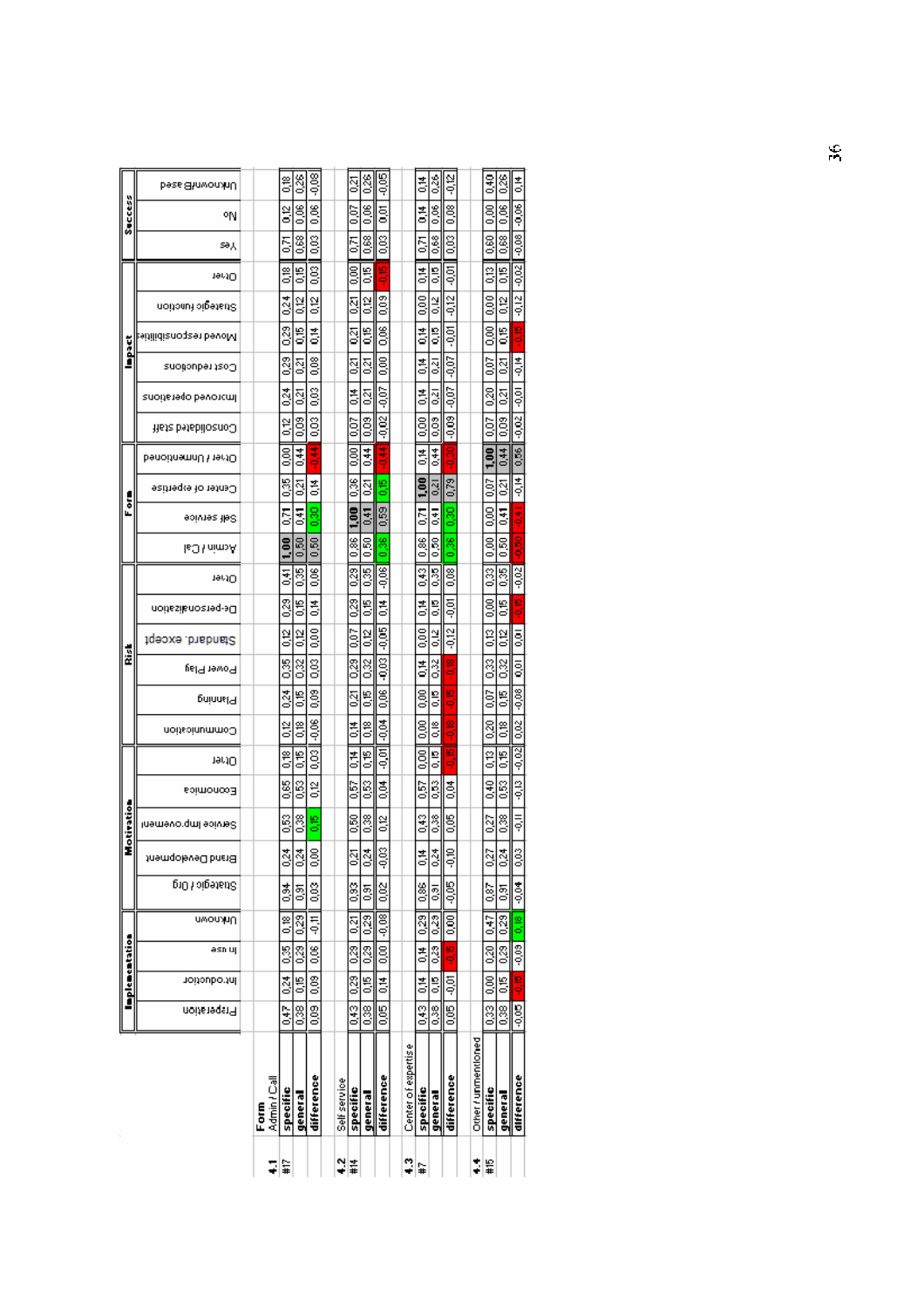|         |                        |                |                 | Implementation           |                   |                 |                   | Motivation          |               |                |               |                         | E                                |                    |                |                     |                | Form                |                     |                          |                     | ă                 |                        |                  |               |                 | <b>Success</b> |                |
|---------|------------------------|----------------|-----------------|--------------------------|-------------------|-----------------|-------------------|---------------------|---------------|----------------|---------------|-------------------------|----------------------------------|--------------------|----------------|---------------------|----------------|---------------------|---------------------|--------------------------|---------------------|-------------------|------------------------|------------------|---------------|-----------------|----------------|----------------|
|         |                        | Preperadou     | Introduction    | əsnuj                    | υνουλευ           | ρισι είρετε     | Brand Development | Service Improvement | lsoimonoc∃    | тей О          | Communication | Jal9 19wo9<br>pninnel R | Standard. except                 | De-personalization | <b>Terior</b>  | <b>Pamin / Call</b> | soiviez ils8   | Center of expertise | Dener / Unmentioned | <b>Heta betabiloanoO</b> | Improved cperations | Cost reductions   | keitilidianocaet bevoM | Stategic fuotion | тейд          | s€y             | οΝ             | UnknownfBiased |
|         | Impact                 |                |                 |                          |                   |                 |                   |                     |               |                |               |                         |                                  |                    |                |                     |                |                     |                     |                          |                     |                   |                        |                  |               |                 |                |                |
| r.      | Consolidated staff     |                |                 |                          |                   |                 |                   |                     |               |                |               |                         |                                  |                    |                |                     |                |                     |                     |                          |                     |                   |                        |                  |               |                 |                |                |
| ¥       | specific               | 33             | $\frac{33}{5}$  | $\frac{1}{2}$            | 80                | 0,67            | 8                 | 0.67                | 0.67          | 8              | 0.67          | $\frac{8}{2}$           | $\frac{8}{2}$<br>$\frac{67}{20}$ | I                  | $\frac{8}{2}$  | 0.67                | $\frac{33}{5}$ | $\frac{8}{200}$     | 0.33                | 1.00                     | Ğ,                  | 0.67              | 0.67                   | š                | 0.67          | 0.67            | $\frac{8}{2}$  | Į              |
|         | general                | $\frac{38}{3}$ | <b>S</b>        | 0.29                     | 23                | 53              | $\frac{34}{2}$    | 83                  | 83            | <b>9.16</b>    | g.            | 0,15                    | $\frac{2}{5}$<br>82              | 5                  | 0,35           | 89                  | 0,41           | ă                   | 14.0                | 0.09                     | 0,21                | ā                 | <b>e</b>               | Οí2              | g<br>S        | 88              | <b>90,0</b>    | 83             |
|         | differenoe             | 0,06           | 0.18            | 5,00                     |                   |                 |                   | 0.29                | š             | $\frac{8}{2}$  | 880           | ă                       | 0,12<br>0.35                     | ete                | 8              | 6,17                | 0,08           |                     | 튱                   | 0,91                     | 0.78                | 8,46              | 0.52                   | 0.55             | 0.52          | ē,              | 0,06           | 0,07           |
| Ñ       | Improved operations    |                |                 |                          |                   |                 |                   |                     |               |                |               |                         |                                  |                    |                |                     |                |                     |                     |                          |                     |                   |                        |                  |               |                 |                |                |
| ¥,      | specific               | Š              | $\frac{4}{5}$   | 1.00                     | 8                 | 880             | I.                | Š                   | δ,            | ă              | 8             | g                       | g<br>8                           | 83                 | 0,29           | 0.57                | 0.29           | t                   | 0,43                | 343                      | 1.00                | S                 | 3                      | 3                | $\frac{5}{2}$ | Š               | $\frac{8}{3}$  | $\frac{23}{5}$ |
|         | general                | 0.38           | 0,15            | 0.29                     | 0,29              | 53              | 0.24              | 8                   | 0,53          | 50             | g<br>S        | 9ء<br>0                 | δg<br>$\frac{32}{2}$             | 50                 | 835            | 8                   | š              | $\overline{2}$      | $\frac{4}{5}$       | g<br>S                   | 0,21                | $\overline{2}$    | 50                     | δg               | 5             | 88              | 80             | $\frac{26}{5}$ |
|         | difference             |                | $\overline{60}$ | 6.71                     | š                 | $-0.05$         | g                 | ြီး                 | 8             | $-0.01$        | ę<br>5        | $-0.03$<br>뛰            | $rac{12}{10}$                    | t<br>0             | $-0.06$        | $\approx$           | $\frac{2}{9}$  | $-0.07$             | ē,                  | 3                        | 0,79                | 0.36              | 0,28                   | ā                | 0.42          | e.co            | $-0,06$        | SO.0           |
| 3       | Cost reductions        |                |                 |                          |                   |                 |                   |                     |               |                |               |                         |                                  |                    |                |                     |                |                     |                     |                          |                     |                   |                        |                  |               |                 |                |                |
| ı.      | specific               | 흥              | 343             | 88.0                     | 8,00              |                 | 83                | Ş                   | 380           | 흥              | 8             | $\frac{8}{2}$           | g<br>83                          | Į                  | 829            | $\overline{0.71}$   | I.             | Š                   | 흥                   | 83                       | ្ញ                  | $\frac{6}{1}$     | Ş                      | 8                | Ş             | 88              | g              | 흥              |
|         | general                | 8              | 5               | 0.29                     | 0,29              | 의회              | $^{24}$           | 8                   | s             | 50             | g<br>S        | le<br>o                 | $\frac{2}{5}$<br>32              | ۱g                 | 35             | S                   | Į              | ā                   | J.                  | g                        | ∣ন<br>ø             | $\overline{0}$    | 50                     | 0,12             | 5             | 88              | ego            | 82,0           |
|         | difference             |                |                 | 5                        |                   | g               | B                 | B                   |               | $-0.01$        | 통             |                         | ă<br>$-0.03$                     | 흥                  | $-0.06$        | ន្ទ                 | es<br>G        | $\frac{1}{2}$       |                     |                          | H                   | $\frac{8}{3}$     |                        |                  | $\frac{2}{3}$ | ៖               | $-0.06$        | ă              |
| r.      | Moved responsibilities |                |                 |                          |                   |                 |                   |                     |               |                |               |                         |                                  |                    |                |                     |                |                     |                     |                          |                     |                   |                        |                  |               |                 |                |                |
| ¥       | specific               | 0.20           | $\frac{1}{2}$   | $\frac{80}{3}$           | 8,00              | Ş.              | ٥¥,               | 88                  | Ş.            | 0,20           | 83            | 8<br>O                  | 8,00<br>840                      | 88                 | 0,20           | Ş.                  | 0,60           | 0.20                | 8,00                | 9,40                     | 0,60                | 8,0               | 1,00                   | 8,60             | ٥ŧ            | Ş.              | 8,00           | 8              |
|         | general                | 0,38           | 0,15            | 0.29                     | 0,29              | 0,91            | 0,24              | 0,38                | ន្ទី          | 0,15           | β,            | ٥e                      | $^{0.2}$<br>0.32                 | 50                 | 83             | 8                   | 동              | ្ទ                  | 총                   | eo.o                     | $\frac{21}{2}$      | $\overline{6}$    | $\frac{15}{20}$        | Ο,12             | 50            | 88              | 8,06           | 0,26           |
|         | difference             | 91<br>P        | 0.45            | 5,6                      | Ş                 | g<br>S          | ge<br>G           | 0,42                | 047           | 80.0           | 0.02          | 95                      | $rac{12}{5}$<br>80.0             | 845                | 95             | 8                   | g<br>S         | Θò                  | きっ                  | 31                       | 88.0                | 880               | 0,85                   | $^{+8}$          | 0.25          | 82              | $-0.06$        |                |
| ٠,      | Strategic function     |                |                 |                          |                   |                 |                   |                     |               |                |               |                         |                                  |                    |                |                     |                |                     |                     |                          |                     |                   |                        |                  |               |                 |                |                |
| #       | specific               | 0,25           | 83              | $\overline{\mathcal{E}}$ | $\frac{8}{2}$     | Ş               | 83                | 1,00                | $\frac{8}{2}$ | 0,25           | 33            | 0,25                    | 8,00<br>8,50                     | 88                 | $\frac{8}{5}$  | Ş                   | $\frac{8}{2}$  | $\frac{8}{3}$       | 3                   | 8                        | 0,75                | š                 | $\frac{8}{2}$          | 1,00             | 0,25          | g               | $\frac{8}{5}$  | g              |
|         | general                | 0.38           | 0.15            | 0.29                     | $\overline{0.23}$ | $\frac{5}{2}$   | 0.24              | 83                  | 83            | $\frac{6}{10}$ | ã             | $\frac{16}{10}$         | $\frac{2}{5}$<br>0.32            | $\frac{16}{2}$     | 0.35           | 0.50                | $\frac{4}{5}$  | <u>្លូវ</u>         | 0.44                | 80                       | 0.21                | $\overline{2}$    | $\frac{16}{10}$        | 0.12             | 5             | 880             | 80             | 0.26           |
|         | difference             | $-0.13$        | 0.35            | $\frac{46}{5}$           |                   | $\frac{8}{5}$   | ē,                | 0.62                | 0.22          | $\frac{6}{5}$  | §             | $\frac{8}{3}$           | $rac{2}{3}$<br>e<br>G            | 0.35               |                | 8                   | ë,             |                     | きっ                  | $\frac{41}{10}$          | 喜                   | 83                | $\frac{8}{9}$          | 0,88             | $\frac{8}{5}$ | 82              | $-0.06$        |                |
| ه.<br>م | ð.<br>Ö                |                |                 |                          |                   |                 |                   |                     |               |                |               |                         |                                  |                    |                |                     |                |                     |                     |                          |                     |                   |                        |                  |               |                 |                |                |
| ¥       | specific               | $\frac{1}{2}$  | 0.20            | 0.80                     | $\frac{8}{2}$     | $\frac{80}{20}$ | 8g                | $\frac{9}{5}$       | 0.80          | 8,00           | 0.20          | $\frac{8}{3}$           | $\frac{8}{5}$<br>0.20            | 8                  | $\frac{9}{20}$ | 0.60                | 0.00           | 0.20                | 0.40                | $\frac{9}{20}$           | 880                 | $\frac{8}{2}$     | $\frac{9}{20}$         | 0.20             | 1,00          | 880             | $\frac{8}{5}$  | <b>S</b>       |
|         | general                | 0,38           | 0,15            | 0,29                     | 820               | $\frac{5}{2}$   | z4                | 8                   | 0.53          | 5              | $\frac{8}{5}$ | 0.15                    | S.<br>0.32                       | 50                 | 880            | $\frac{6}{2}$       | ă              | ğ                   | $^{+1}_{-1}$        | 80.0                     | 0.21                | $\overline{0.21}$ | S.                     | ă                | <b>S</b>      | 880             | $\frac{8}{5}$  | 0,26           |
|         | difference             |                | 0,05            | 0,51                     |                   | 4               | 4                 | 0,02                | 3             |                | $\approx$     | 쁜                       | $-0.12$<br>$-0.12$               | ą                  | $\overline{6}$ | $\frac{8}{5}$       | Ξ              | $-0.01$             | $-0.04$             | ğ                        | g<br>S              | 8                 | 826                    | 8<br>OO          | 0,85          | $\frac{8}{200}$ | $-0,06$        | 흥              |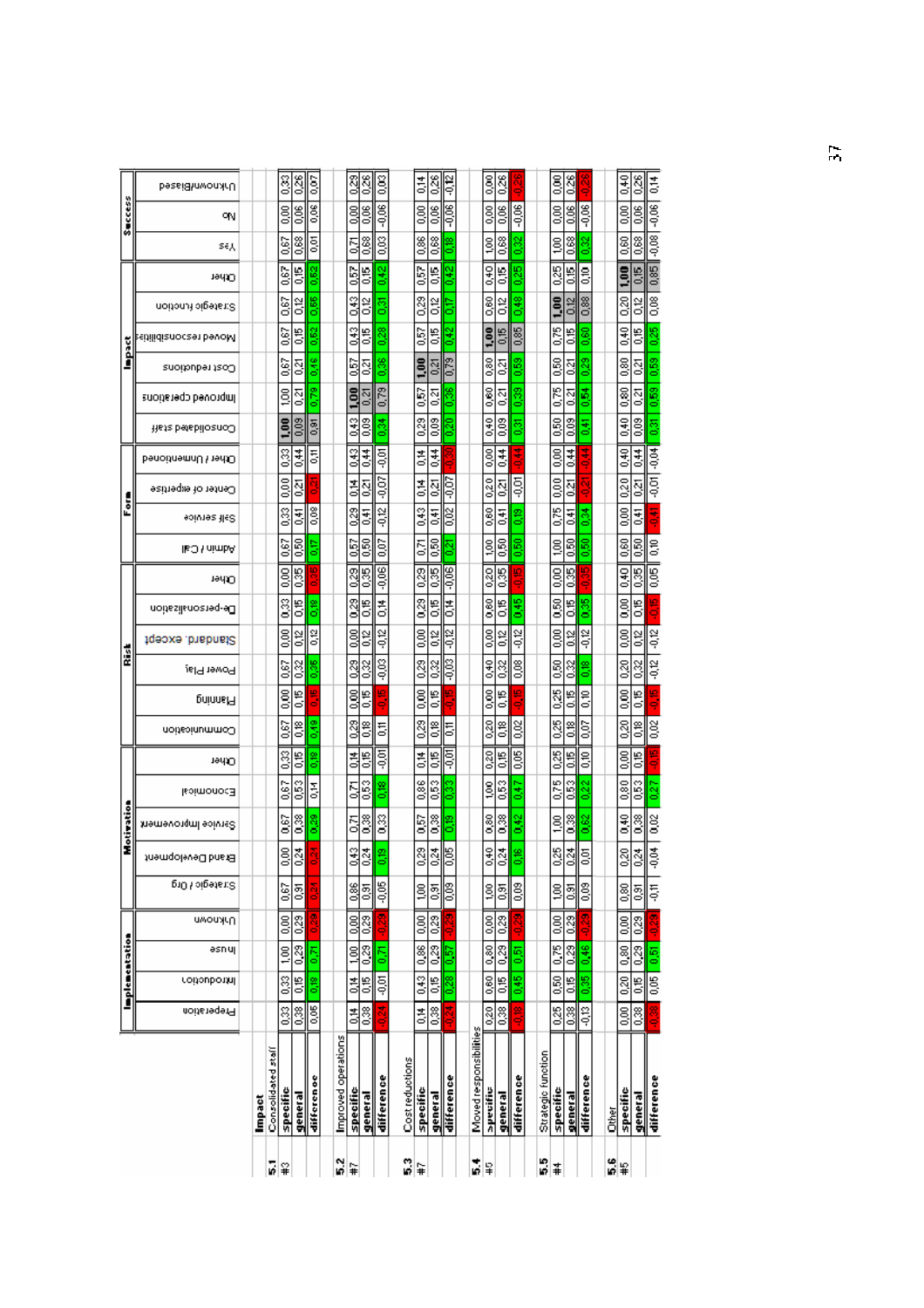|            |                  |                 | Implementation                  |                       |                  |                 |                   | Motivation          |               |                |                |                | å              |                                        |                     |                     |                      | Form                |                     |                           |                     | Ğ               |                         |                    |                |      | Success         |                |
|------------|------------------|-----------------|---------------------------------|-----------------------|------------------|-----------------|-------------------|---------------------|---------------|----------------|----------------|----------------|----------------|----------------------------------------|---------------------|---------------------|----------------------|---------------------|---------------------|---------------------------|---------------------|-----------------|-------------------------|--------------------|----------------|------|-----------------|----------------|
|            |                  | Preperation     | Introduction                    | əsn uj                | nuknown          | Strategic ł Org | Brand Development | Service Improvement | Eoimonoo∃     | тейтО          | Communication  | pninnsl9       | pel9 19wo9     | ∩e-personalization<br>Standard. except | тейтО               | <b>Mdmin / Call</b> | soiviez ile8         | Center of expertise | Dther / Unmentioned | <b>Gonsolidated staff</b> | Improved operations | Cost reductions | bitilidianoqaan beyol Y | Strategic function | тейтО          | sәд  | ٥N              | UnknownfBiased |
|            |                  |                 |                                 |                       |                  |                 |                   |                     |               |                |                |                |                |                                        |                     |                     |                      |                     |                     |                           |                     |                 |                         |                    |                |      |                 |                |
|            | Succes           |                 |                                 |                       |                  |                 |                   |                     |               |                |                |                |                |                                        |                     |                     |                      |                     |                     |                           |                     |                 |                         |                    |                |      |                 |                |
| 뎨          | š                |                 |                                 |                       |                  |                 |                   |                     |               |                |                |                |                |                                        |                     |                     |                      |                     |                     |                           |                     |                 |                         |                    |                |      |                 |                |
| #23        | specific         |                 | 0.35   0.22   0.35              |                       | 0.28             | ğ               | 83                | $\frac{3}{5}$       | š             | g              | 5              | 흥              | 826            | 5<br>3<br>O                            | 83                  | 0.52                | II<br>S              | $\frac{22}{3}$      | 33                  | $\frac{8}{2}$             | 0.22                | 82              | 0.22                    | 5                  | g              | ິຣິ  | 83              | 8              |
|            | general          |                 | $0.38$   $0.15$   $0.29$   0.29 |                       |                  | ē,              | $\frac{34}{2}$    | 83                  | g<br>S        | 5              | g<br>S         | 5              | 0,32           | 5<br>ξ,                                | 3                   | š                   | 0,41                 | ā                   | 35                  | 0.09                      | ā                   | ā               | <b>S</b>                | βŠ                 | 5              | 880  | 8,06            | 82.0           |
|            | difference       |                 | $-0.03$   0.07   0.06   -0.03   |                       |                  | 89<br>O         | 8                 | ŝ                   | $\frac{8}{5}$ | eo<br>P        | 5ç             | 흥              | $^{0.06}$      | 0.02<br>80.O                           | 5<br>So             | $\frac{8}{2}$       | 0,02                 | 5                   | 50C                 | 83                        | š                   | 80<br>00        | $\frac{5}{2}$           | 8                  | $-0.02$        | 0,32 | $-0.06$         |                |
|            |                  |                 |                                 |                       |                  |                 |                   |                     |               |                |                |                |                |                                        |                     |                     |                      |                     |                     |                           |                     |                 |                         |                    |                |      |                 |                |
| 2¦≆        | ž                |                 |                                 |                       |                  |                 |                   |                     |               |                |                |                |                |                                        |                     |                     |                      |                     |                     |                           |                     |                 |                         |                    |                |      |                 |                |
|            | specific         | $\frac{50}{20}$ | $\frac{1}{2}$                   | $\frac{80}{20}$       | 8                | š               | 8                 | 8                   | 8             | 8              | g              | 8,50           | 83             | š<br>8                                 | 8,50                | g                   | š                    | 8,                  | 8                   | g                         | 8                   | 8               | 8                       | ទី                 | g              | g    | 1.00            | g              |
|            | general          | $\frac{38}{2}$  | $\frac{1}{25}$                  | $\frac{23}{5}$        | 0,29             | õ,              | $\frac{34}{5}$    | 88                  | S             | g              | g<br>S         | 5              | $\frac{32}{5}$ | 5<br>βŠ                                | 83                  | នី                  | 동                    | Į                   | ま                   | g                         | ā                   | ā               | g                       | g                  | 5              | š    | 0,06            | 83             |
|            | difference       | $\frac{2}{5}$   | Ę                               | 33                    | ğ                |                 | 3g                | 8<br>ę              | Ş             | $-0.15$        | $\frac{1}{2}$  | 83             |                | 88<br>ă                                | 0.15                | 88                  | 80                   | 0.29                | 等中                  | 0,08                      | ξÓ,                 | ឆ្ន             | 띅<br>ę                  | $-0.12$            | $\frac{16}{2}$ |      | $\frac{3}{25}$  |                |
|            |                  |                 |                                 |                       |                  |                 |                   |                     |               |                |                |                |                |                                        |                     |                     |                      |                     |                     |                           |                     |                 |                         |                    |                |      |                 |                |
| <u>ឌ្ន</u> | Unknown / Biased |                 |                                 |                       |                  |                 |                   |                     |               |                |                |                |                |                                        |                     |                     |                      |                     |                     |                           |                     |                 |                         |                    |                |      |                 |                |
|            | specific         |                 | $0.44 \mid 0.00 \mid$           | $\frac{22}{3}$        | $\frac{0.33}{2}$ | 0,78            | 5                 | $\frac{22}{3}$      | まご            | I              | $\frac{22}{3}$ | $\frac{33}{5}$ | 89             | 3<br>83                                | $\frac{4}{3}$       | 0.33                | 83                   | 틍                   | Sep                 | 5                         | 0.22                | 틍               | 8                       | g                  | 0,22           | 8    | 8               | $\frac{6}{1}$  |
|            | general          |                 | 0.38   0.15                     | $0.29$   0.29         |                  | ā               | 0.24              | 8                   | g             | 5              | g<br>S         | 5              | 82             | 5<br>$\frac{2}{5}$                     | 83                  | នី                  | 동                    | ā                   | 35                  | $\frac{8}{2}$             | ā                   | ā               | g.                      | g                  | ٣,             | š    | $\frac{8}{5}$   | 0,26           |
|            | difference       | $\frac{1}{20}$  |                                 | $-0.15 - 0.07 + 0.04$ |                  | Ş               | 9,13              | φ                   | 80.           | 8 <sub>0</sub> | 흥<br>이         | e<br>G         | $\frac{24}{2}$ | ę<br>6,21                              | $\frac{8}{20}$<br>۴ |                     | $\frac{8}{200}$<br>Þ | 8                   | 0.23                | $\frac{02}{5}$            | š                   | ۹IJ             | Ļ.<br>q                 | $\frac{2}{9}$      | $\frac{5}{2}$  |      | $\frac{8}{200}$ | 0,74           |
|            |                  |                 |                                 |                       |                  |                 |                   |                     |               |                |                |                |                |                                        |                     |                     |                      |                     |                     |                           |                     |                 |                         |                    |                |      |                 |                |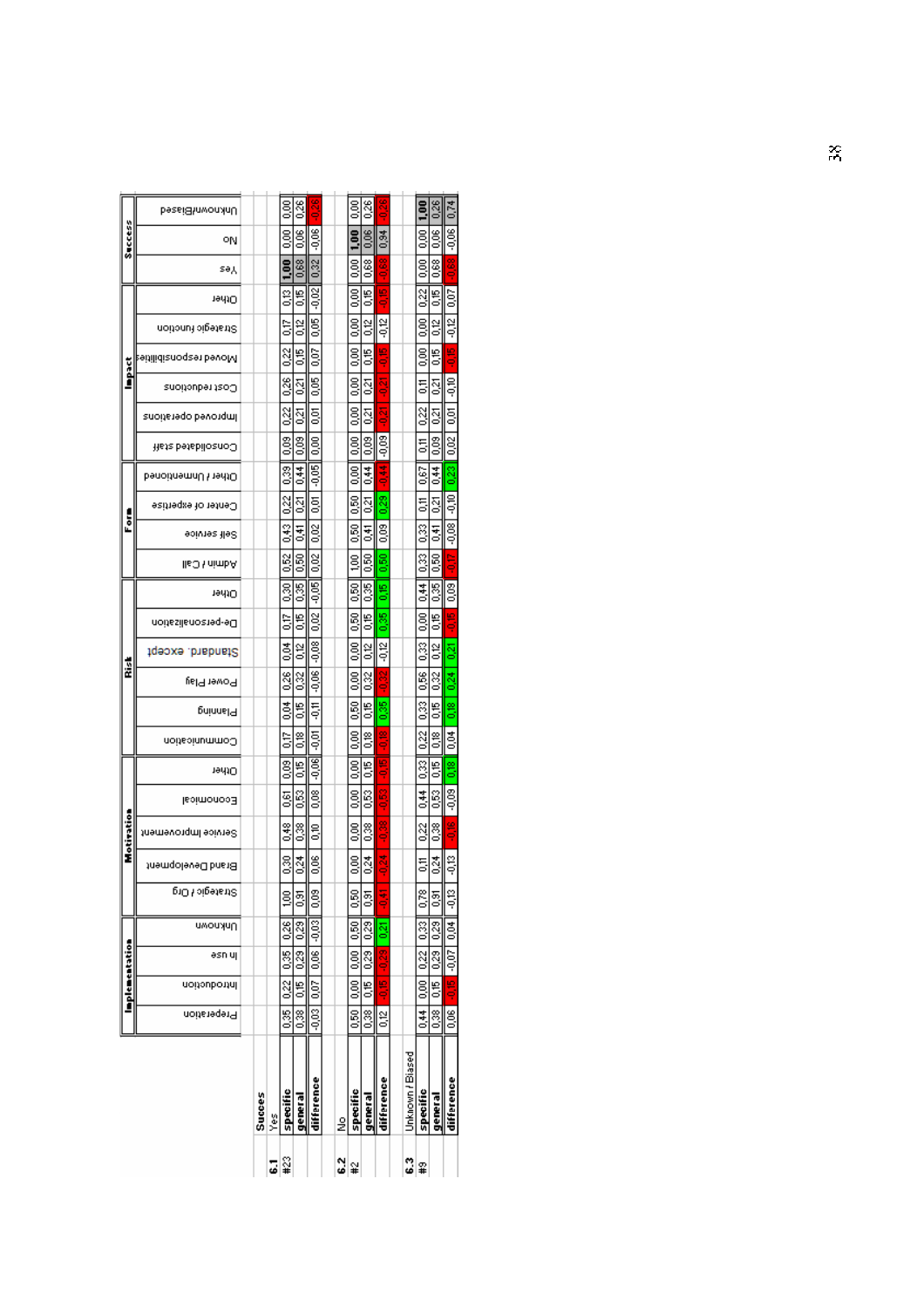# **References**

Albertson, D. D. (1999). "Life support." Employee benefit news **13**(14): 34.

Boerman, P. (2007). "'Dit gaan we aanpakken!'" IntermediairPW **3**(4).

Burke, R. J. (2006). "The changing nature of work and organizations: Implications for human resource management." Human resource management review **16**(2): 86-94.

Burke, R. J. and C. L. Cooper (2005). Reinventing human resources management: Challenges and new directions. London, Routledge.

Burke, R. J. and C. L. Cooper (2006). The Human Resources Revolution: Why putting people first matters. Amsterdam, Elsevier.

Cooke, F. L. (2006). "Modeling an HR Shared Services Center: Experience of an MNC in the United Kingdom." Human resource management **45**(2): 211-227.

Deadrick, D. L. D. and P. A. P. Gibson (2007). "An examination of the research–practice gap in HR: Comparing topics of interest to HR academics and HR professionals." Human resource management review **17**(2): 131.

Deloitte Touche Tohmatsu (2003). Shared Services Handbook. London, The Deloitte Touche Studio

Dipboye, R. L. (2005). How I stopped worrying and learned to appreciate the gaps between academic HRM and practice. Reinventing Human Resource Management: Challenges and New Directions. R. J. Burke and C. L. Cooper. London, Routledge.

Dulebohn, J. H., G. R. Ferris, et al. (1995). The History and Evolution of Human Resource Management. Handbook of Human Resource Management. Cambridge, Blackwell Publishers.

Farndale, E. and J. Paauwe (2006). HR Shared Service Centres in the Netherlands: Restructuring the HR Function. First European Academic Workshop on e-HRM, Enschede.

Flynn, G. G. (2000). "Out of the Red, Into the Blue." Workforce **79**(3): 50.

FraseBlunt, M. M. (2004). "Keeping HR on the Inside." HRMagazine **49**(10): 57.

Griffiths, J. J. (2007). "Shared services can 'drive NHS reform.'" People management **13**(3): 11.

Griffiths, J. J. (2008). "Shared services works for Scottish government." People management **14**(4): 13.

Hax, A. C. and N. S. Majluf (1981). "Organizational Design: A Survey and an Approach." Operations Research **29**(3): 417-447.

Hays, S. S. (1999). "Newcourt's Call Center Streamlines HR Processes." Workforce **78**(6): 126.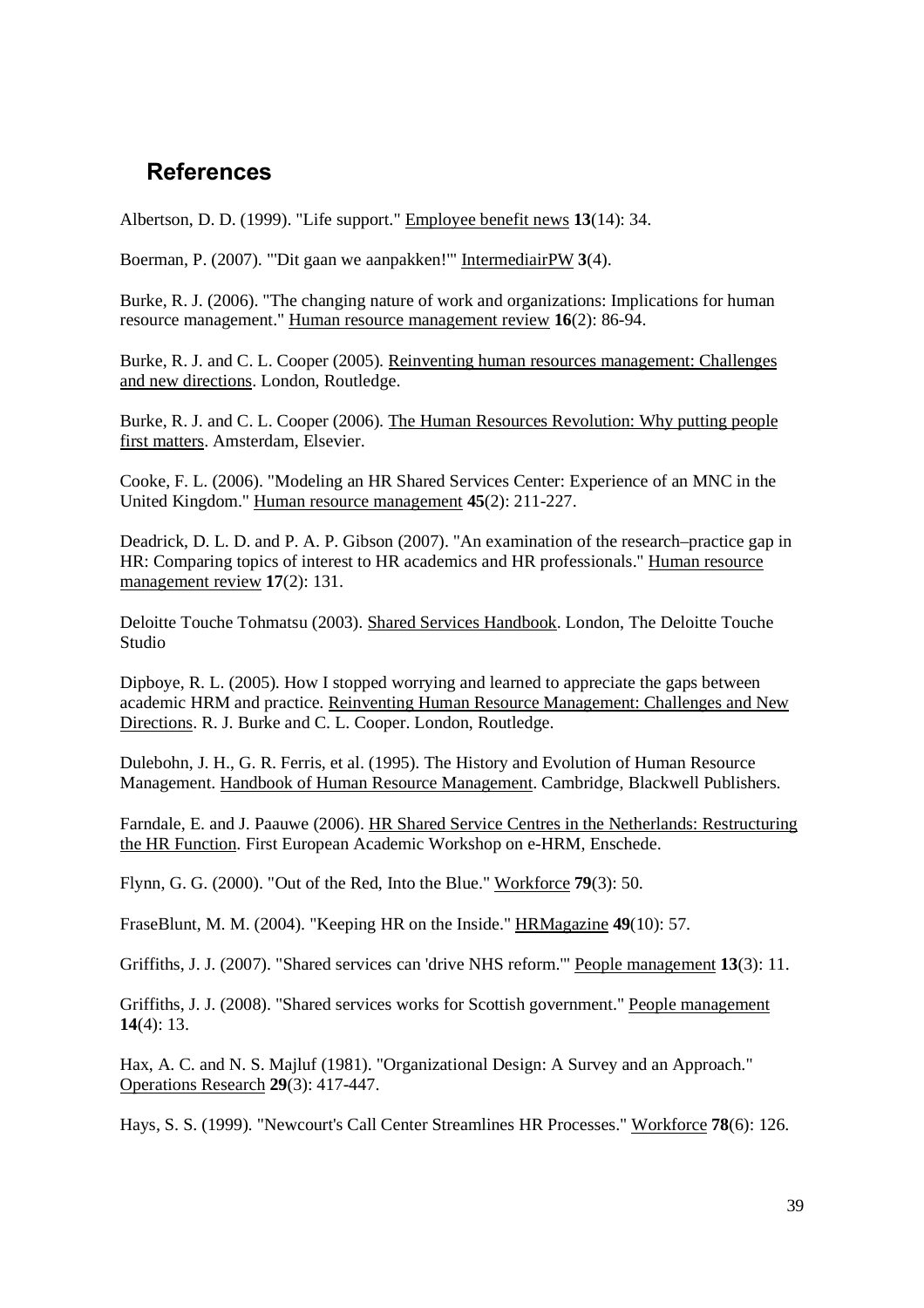HRfocus (2007a). "How Outsourcing & Shared Services Can Help You Now." HR focus **84**(7): 1.

HRfocus (2007c). "How to Maximize Your Return on Outsourcing & Shared Services." HR focus **84**(4): S2.

IntermediairPW (2005). "'Shared services veranderen de grondwet van je bedrijf'." IntermediairPW **1**(18).

IntermediairPW (2006). "SSC maakt hrm niet per se strategischer." IntermediairPW **2**(15).

Janssen, M. and A. Joha (2006). "Motives for establishing Shared Service Centers in Public Administrations." International Journal of Information Management **26**: 102-115.

Manocha, R. R. (2006a). "Front-line services." People management **12**(6): 16.

Manocha, R. R. (2006b). "MoD shares HR operations." People management **12**(5): 10.

Martinez, M. M. N. (2002). "Recruiting Here and There." HRMagazine **47**(9): 95.

Orlikowski, W. J. (1993). "CASE Tools as Organizational Change: Investigating Incremental and Radical Changes in Systems Development." Management Information Systems Quarterly **17**(3): 309-340.

Paradiso, J. J. (1999). "Harnessing your benefits knowledge." Employee benefit news **13**(2): 21.

PeopleManagement (2006c). "NHS shows it shares." People management **12**(20): 10.

PeopleManagement (2007b). "In the hot seat." People management **13**(13): 28.

Phillips, L. L. (2007a). "HR centres could help SMEs to recruit long-term jobless people." People management **13**(21): 13.

Quinn, B., R. Cooke, et al. (2000). Shared services: mining for corporate gold. Harlow, Pearson Education Limited.

Quint (2004). Sharing Shared Services: Onderzoek naar ontwikkelingen in de Nederlandse markt. Amsterdam, The Quint Wellington Redwood Group.

Saunders, M., P. Lewis, et al. (2007). Research Methods for Business Students. Harlow, Financial Times/Prentice Hall.

Scott, A. A. (2006). "Councils unite to cut costs." People management **12**(24): 13.

Strauss, A. and J. Corbin (1990). Basics of Qualitative Research. Newbury Park, SAGE Publications.

Strikwerda, J. (2007). Shared Service Centers; Van kostenbesparing naar waardecreatie. Assen, Koninklijke Van Gorcum.

Ulrich, D. (1995). "Shared Services: From Vogue to Value." Human resource planning **18**(3): 12.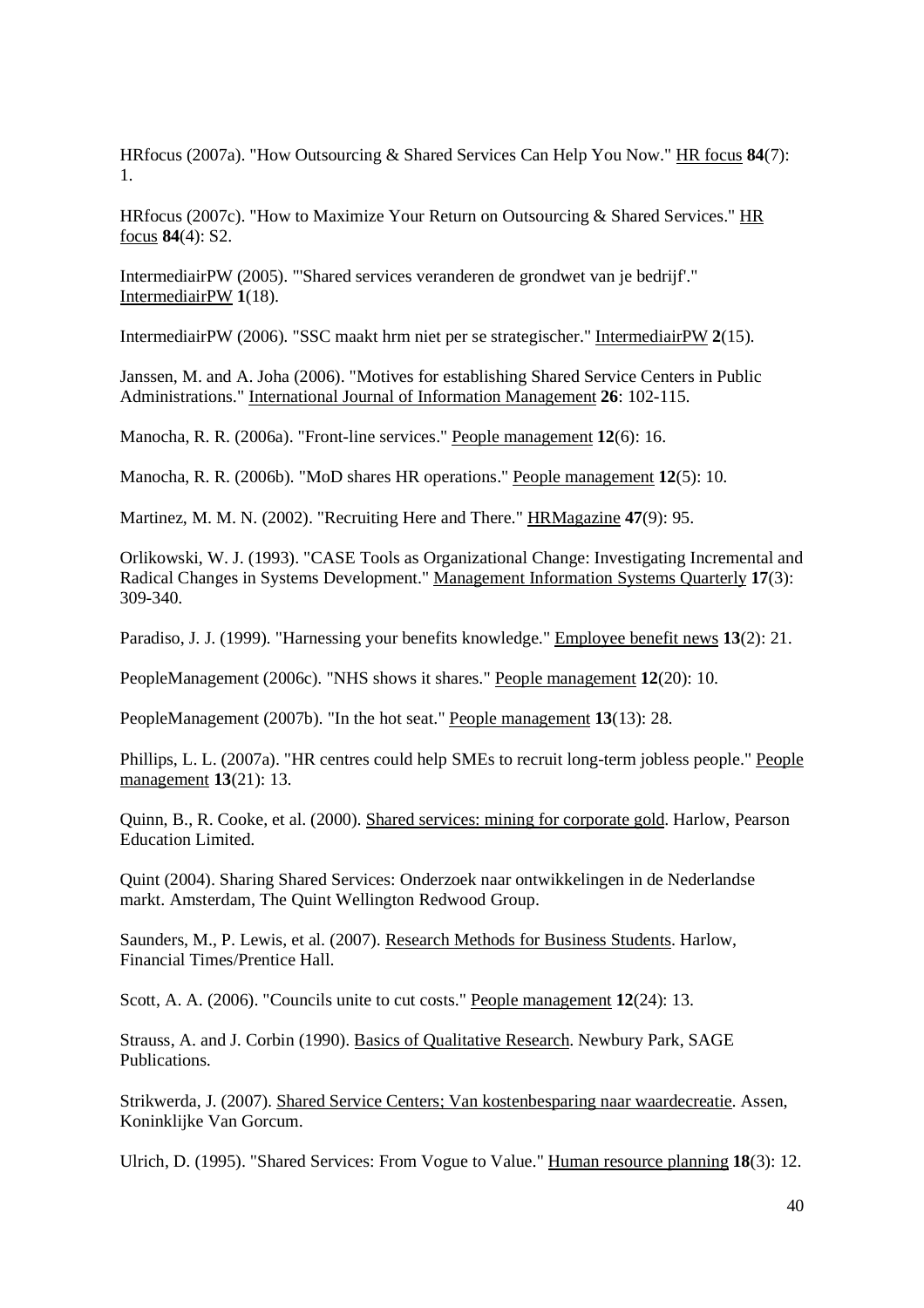Ulrich, D. (1997). Human Resource Champions. Boston, Harvard Business School Press.

Van Putten, L. (2008). "KPN sluit zich aan." IntermediairPW **4**(4).

Ware, J. (2005, 22 August 2005). "The changing nature of work: Basics." Retrieved 17 June, 2008.

Wright, P., L. Dyer, et al. (1999). "What's Next? Key Findings from the 1999 State-of-the-Art & Practice Study." Human resource planning **22**(4): 12.

## **Appendix A: Article references**

*Albertson, D. D. (1999). "Life support." Employee benefit news 13(14): 34.* 

*Albertson, D. D. (2000). "Outsourcing shows limited impact for strategic HR." Employee benefit news 14(10): 70.* 

*Arkin, A. A. (2007). "STREET SMART." People management 13(7): 24.* 

*Bakker, P. (2005). "Hoofden P&O in de prijzen." IntermediairPW 1(15).*

*Bakker, P. and M. Bosma (2005). "Afscheid van de administratie." IntermediairPW 1(15).*

*Boerman, P. (2007). "'Dit gaan we aanpakken!'" IntermediairPW 3(4).*

*Bosma, M. (2005). "'We zitten op de goede weg'." IntermediairPW 1(8).*

*Bosma, M. (2006). "10 redenen tegen een shared services center " IntermediairPW 2(18).*

*Brockett, J. J. (2006a). "Outsourcing deal could hit HR." People management 12(23): 10.* 

*Brockett, J. J. (2006b). "London bodies plan shared services." People management 12(11): 10.* 

*Chubb, L. L. (2008). "KIER DIVISION CONSTRUCTS AN HR TEAM THAT'S FIT FOR FUTURE GROWTH." People management 14(4): 13.* 

*Doke, D. D. (2003). "HR Helps Make the Call on Overseas Centers." HRMagazine 48(7): 74.* 

*Flynn, G. G. (2000). "Out of the Red, Into the Blue." Workforce 79(3): 50.* 

*FraseBlunt, M. M. (2004). "Keeping HR on the Inside." HRMagazine 49(10): 57.* 

*Galante, S. P. S. (1987). "Frost Inc. Technological Renewal and Human Resource Management: A Case Study." Human resource planning 10(1): 57.* 

*Geleijnse, A. (2007). "Beetje voor beetje is beter." IntermediairPW 3(15).*

*Geleijnse, A. (2008). "Quality time voor p&o." IntermediairPW 4(4).*

*Grauman, K. K. and E. E. Paul (2005). "Top 10 mistakes when outsourcing benefits." Employee benefit news 19(8): 36.*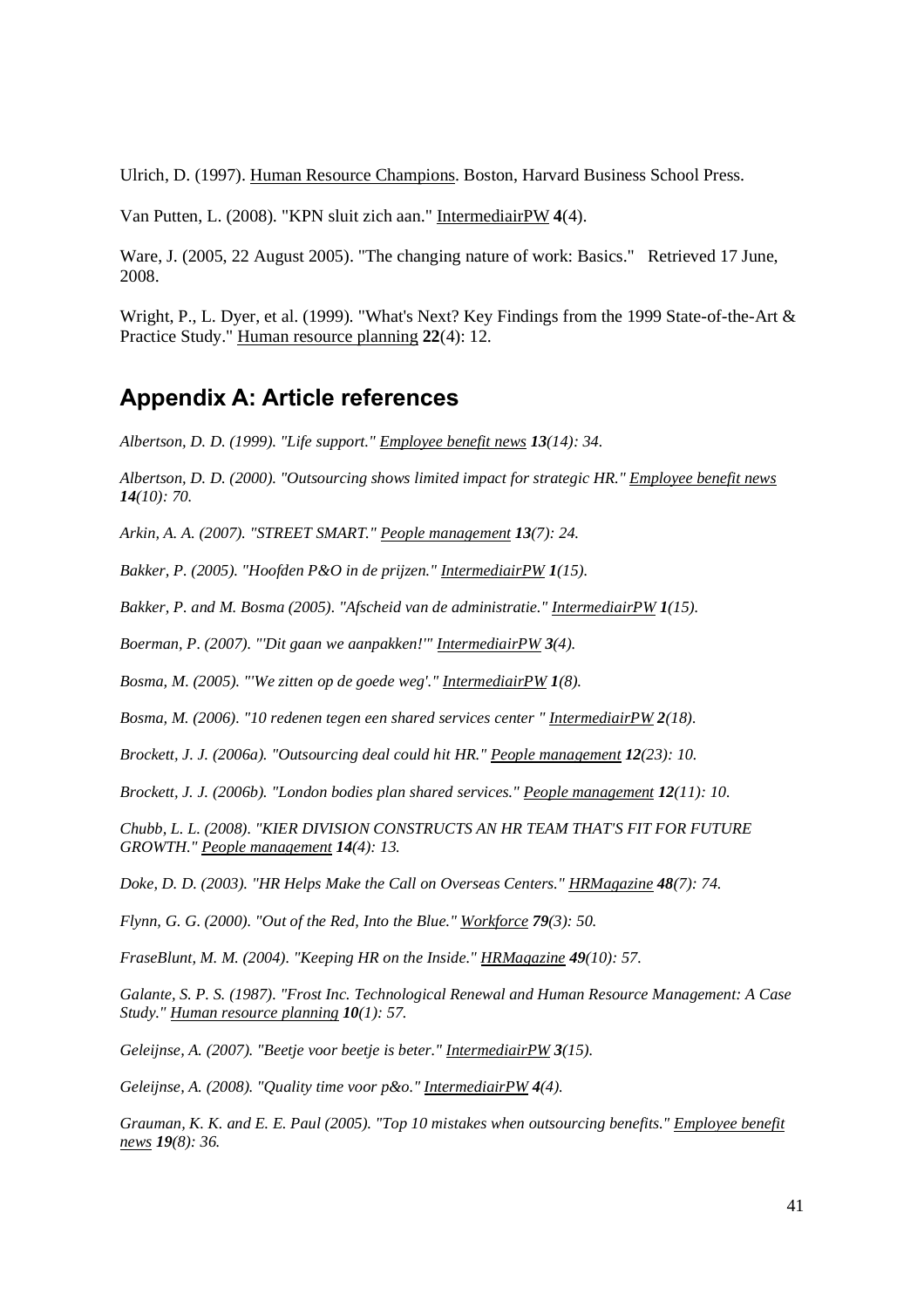*Griffiths, J. J. (2007). "Shared services can 'drive NHS reform.'" People management 13(3): 11.* 

*Griffiths, J. J. (2008). "Shared services works for Scottish government." People management 14(4): 13.* 

*Hays, S. S. (1999). "Newcourt's Call Center Streamlines HR Processes." Workforce 78(6): 126.* 

*HRfocus (2000). "The Number of Companies That Now Use the Web for HR Surges." HR focus 77(11): 8.* 

*HRfocus (2007a). "How Outsourcing & Shared Services Can Help You Now." HR focus 84(7): 1.* 

*HRfocus (2007b). "Outsourcing and Shared Services Star in Cost Savings, Expertise, and More Time for Strategic HR." HR focus 84(4): S1.* 

*HRfocus (2007c). "How to Maximize Your Return on Outsourcing & Shared Services." HR focus 84(4): S2.*

*IntermediairPW (2005). "'Shared services veranderen de grondwet van je bedrijf'." IntermediairPW 1(18).*

*IntermediairPW (2006). "SSC maakt hrm niet per se strategischer." IntermediairPW 2(15).*

*Keith, D. D. and R. R. Hirschfield (1996). "The benefits of sharing." HR focus 73(9): 15.* 

*Killian, M. M. (2001). "Shared service approach requires ongoing commitment." Employee benefit news 15(6): 64.* 

*Krynski, J. J. (2001). "Seven steps to right a capsized outsourcing relationship." Employee benefit news 15(9): 27.* 

*Langendijk, S. (2006). "'E-hrm systemen zijn nu definitief hot'." IntermediairPW 2(7).*

*Leclerc, L. L. (1997). "A cost-effective combo: Reengineering plus `plain vanilla'." HRMagazine 42(12): 33.*

*Lee, K. K. (2004). "Call center enrollment can still provide value." Employee benefit news 18(4): 14.* 

*Manocha, R. R. (2006a). "Front-line services." People management 12(6): 16.* 

*Manocha, R. R. (2006b). "MoD shares HR operations." People management 12(5): 10.* 

*Marquez, J. J. (2005). "CALL CENTERS FIND SAVINGS BEGIN AT HOME." Workforce Management 84(13): 6.* 

*Marquez, J. J. (2006). "EASTERN EUROPE ATTRACTING TOP HRO PROVIDERS." Workforce Management 85(6): 11.* 

*Marquez, J. J. (2007). "Arinso's HRO Ambition." Workforce Management 86(1): 1.* 

*Martinez, M. M. N. (2002). "Recruiting Here and There." HRMagazine 47(9): 95.* 

*Mathys, N. J. N. and E. H. E. Burack (1993). "Strategic Downsizing: Human Resource Planning Approaches." Human resource planning 16(1): 71.* 

*Miller, S. S. (2008). "Pick and Choose What Is Outsourced." HRMagazine 53(2): 28.*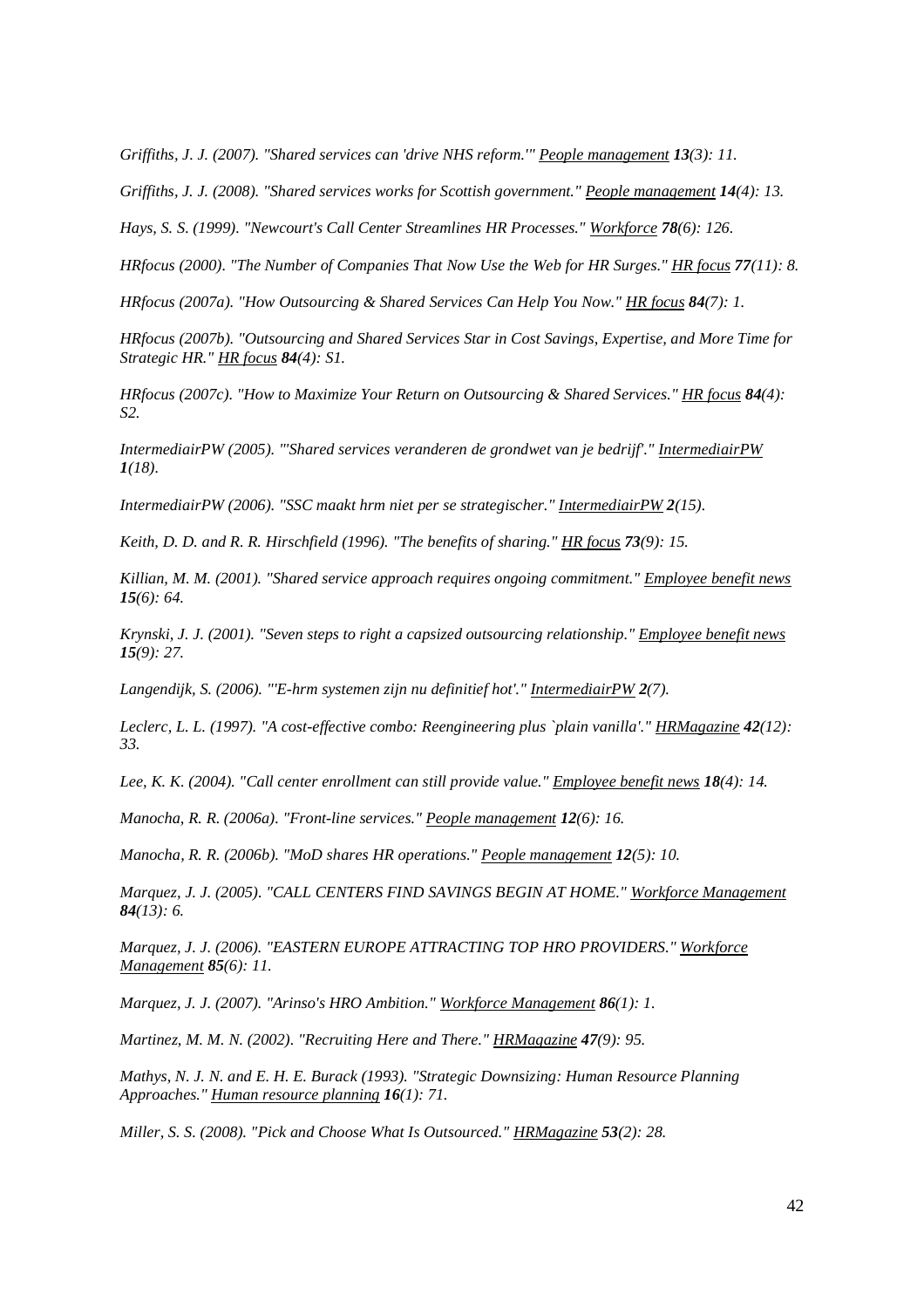*Munniksma, L. L. (2005). "Career Matchmakers." HRMagazine 50(2): 93.* 

*Palmieri, F. F. (2007). "Assessing the risks and savings of electronic transmissions." Employee benefit news 21(9): 56.* 

*Paradiso, J. J. (1999). "Harnessing your benefits knowledge." Employee benefit news 13(2): 21.* 

*PeopleManagement (2006a). "Trust moves to shared services." People management 12(24): 12.* 

*PeopleManagement (2006b). "PEOPLE & POSTS." People management 12(22): 18.* 

*PeopleManagement (2006c). "NHS shows it shares." People management 12(20): 10.* 

*PeopleManagement (2006d). "Councils join forces." People management 12(17): 13.* 

*PeopleManagement (2006e). "Shared services save RBS £11m." People management 12(5): 13.* 

*PeopleManagement (2006f). "Unilever grants £1bn contract." People management 12(12): 10.* 

*PeopleManagement (2006g). "Line manager relationships 'suffering.'" People management 12(11): 14.* 

*PeopleManagement (2007a). "PEOPLE & POSTS." People management 13(14): 52.* 

*PeopleManagement (2007b). "In the hot seat." People management 13(13): 28.* 

*PeopleManagement (2008). "NEWS IN BRIEF." People management 14(3): 11.* 

*Phillips, L. L. (2007a). "HR centres could help SMEs to recruit long-term jobless people." People management 13(21): 13.* 

*Phillips, L. L. (2007b). "MoD's HR shake-up 'will save £300m.'" People management 13(15): 14.* 

*Pickard, J. J. (2006). "Conflicting schedule." People management 12(5): 14.* 

*Quinn, R. D. R. (2000). "At the water's edge." Employee benefit news 14(13): 35.* 

*Reilly, P. P. (2007). "Facing up TO THE FACTS." People management 13(19): 42.* 

Rison, R. P. R. and J. J. Tower (2005). "How to Reduce the Cost of HR and Continue to Provide Value." *Human resource planning 28(1): 14.* 

*Robinson, V. V. (2006). "THREE LEGS GOOD?" People management 12(21): 62.* 

*Schoeff, M. (2006a). "GUATEMALA SEES RAPID GROWTH IN CALL CENTERS." Workforce Management 85(23): 10.* 

*Schoeff, M. (2006b). "POSTAL SERVICE STREAMLINING HR OPERATIONS." Workforce Management 85(16): 8.* 

*Schoemakers, I. (2005). "ABN Amro ontslaat 200 p&o'ers." IntermediairPW 1(1).*

*Scott, A. A. (2006). "Councils unite to cut costs." People management 12(24): 13.* 

*Scott, A. A. (2007). "Sainsbury's opens £12m shared services centre." People management 13(16): 10.*